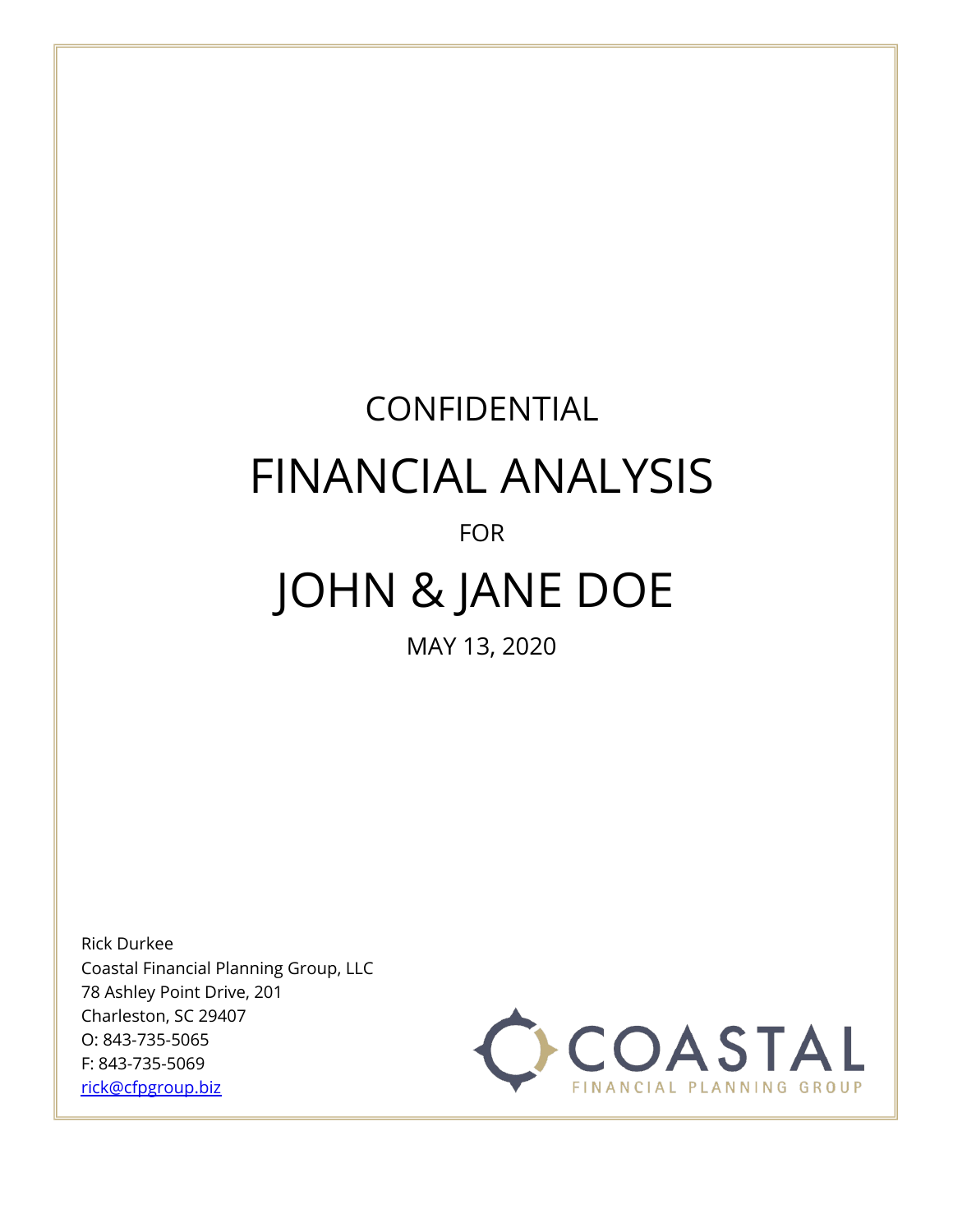# **Introduction**

Dear John & Jane,

It's been a pleasure working with you to create your financial analysis. The analysis was built to help you answer the following questions:

Will you have sufficient funds to last through retirement? How will it affect your family if you pass away prematurely? How will it affect your family if you enter a nursing facility or need long term care?

## **Contact Information**

Current residence: 1234 All America St, Chucktowne, SC, 29499 Current telephone number: 843-555-5555. John's email: [johndoe@email.net](mailto:johndoe@email.net) Jane's email: [janedoe@email.net](mailto:janedoe@email.net)

## **Dates of Birth**

John was born on May 6, 1953 and Jane was born on May 6, 1953.

## **Other Information**

You currently have a will and it was last updated on July 1, 2000.

You currently do not have a trust.

## **Future Goals**

We discussed the following future goals during our data gathering appointment:

1. Trip to Europe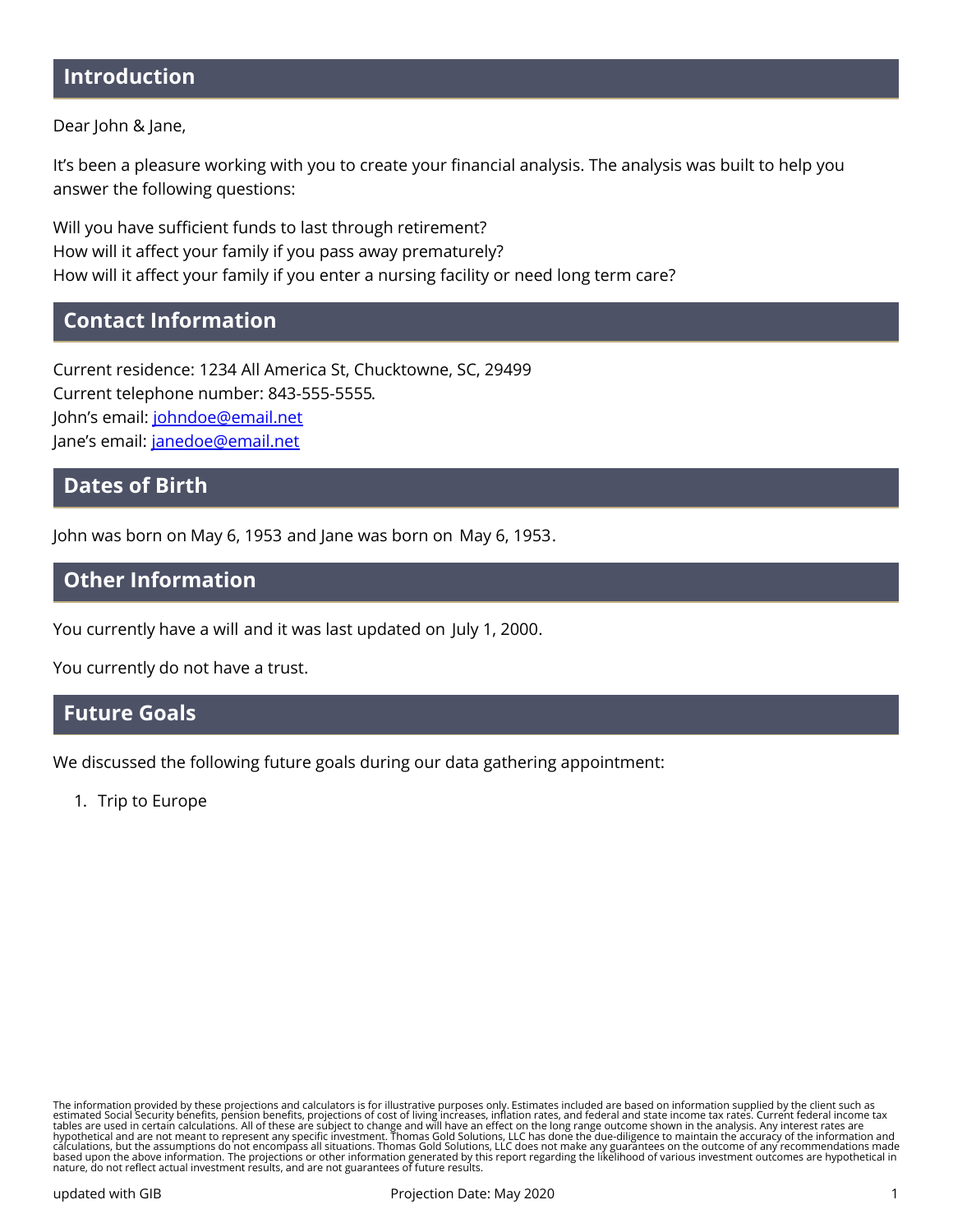John is currently employed with Acme Manufacturing and earns a gross monthly salary of \$6,000.

Jane is currently employed with State of SC and earns a gross monthly salary of \$3,500.

# **Projected Retirement Date**

John is projected to retire on May 1, 2022 and Jane is projected to retire on July 1, 2022 .

# **Social Security Information**

John is using the Primary Benefit Strategy and is presently receiving Social Security benefits in the amount of \$2,000 per month, we are projecting a 1.00% cost of living increase for life.

Jane is using the Primary Benefit Strategy and is presently receiving Social Security benefits in the amount of \$900 per month, we are projecting a 1.00% cost of living increase for life.

# **Social Security COLA History**

| Year | <b>COLA</b> | Year | <b>COLA</b> | Year | <b>COLA</b> | Year | <b>COLA</b> | Year | <b>COLA</b> |
|------|-------------|------|-------------|------|-------------|------|-------------|------|-------------|
| 1975 | 8.00%       | 1985 | 3.50%       | 1995 | 2.80%       | 2005 | 2.70%       | 2015 | 1.70%       |
| 1976 | 6.40%       | 1986 | 3.10%       | 1996 | 2.60%       | 2006 | 4.10%       | 2016 | 0.00%       |
| 1977 | 5.90%       | 1987 | 1.30%       | 1997 | 2.90%       | 2007 | 3.30%       | 2017 | 0.30%       |
| 1978 | 6.50%       | 1988 | 4.20%       | 1998 | 2.10%       | 2008 | 2.30%       | 2018 | 2.00%       |
| 1979 | 9.90%       | 1989 | 4.00%       | 1999 | 1.30%       | 2009 | 5.80%       | 2019 | 2.80%       |
| 1980 | 14.30%      | 1990 | 4.70%       | 2000 | 2.50%       | 2010 | 0.00%       | 2020 | 1.60%       |
| 1981 | 11.20%      | 1991 | 5.40%       | 2001 | 3.50%       | 2011 | 0.00%       |      |             |
| 1982 | 7.40%       | 1992 | 3.70%       | 2002 | 2.60%       | 2012 | 3.60%       |      |             |
| 1983 | N/A         | 1993 | 3.00%       | 2003 | 1.40%       | 2013 | 1.70%       |      |             |
| 1984 | 3.50%       | 1994 | 2.60%       | 2004 | 2.10%       | 2014 | 1.50%       |      |             |
|      |             |      |             |      |             |      |             |      |             |

| 46 Year Average | <b>10 Year Average</b> |
|-----------------|------------------------|
| $3.60\%$        | 1.52%                  |

# **Pension Information**

John is currently receiving an Acme Pension Pension Benefit starting at age 67 in the amount of \$1,100 per month, and we are projecting a 0.00% cost of living increase for life. If John were to pass away, Jane would receive 100.00% of John's benefit amount.

Jane is currently receiving a State Pension pension benefit starting at age 67 in the amount of \$300 per month, and we are projecting a 0.00% cost of living increase for life. If Jane were to pass away, John would receive 0.00% of Jane's benefit amount.

The information provided by these projections and calculators is for illustrative purposes only. Estimates included are based on information supplied by the client such as<br>estimated Social Security benefits, pension benefi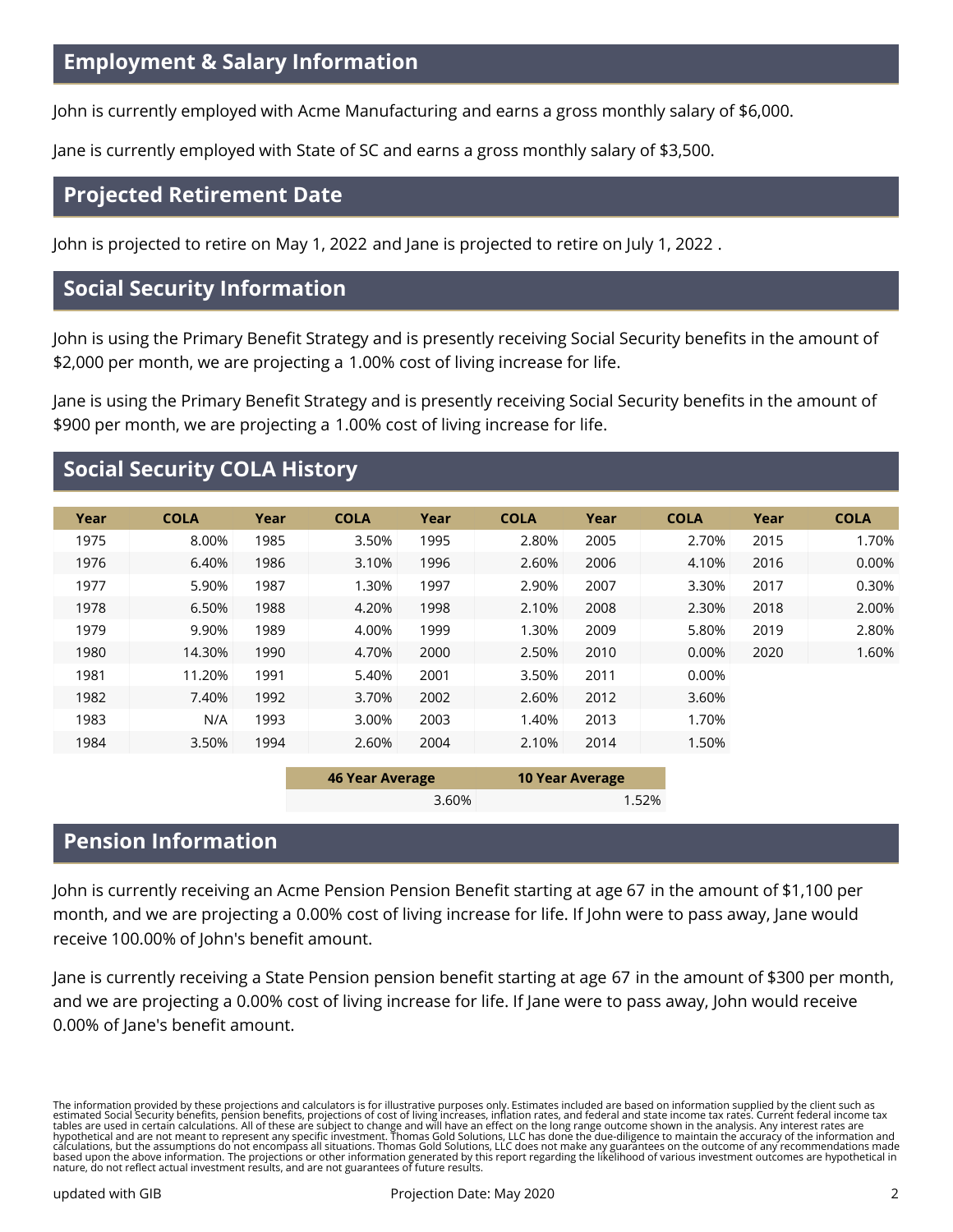Below is the total value of all accounts that you have set aside for retirement along with any contributions you are making to help build these accounts.

| # Owner         | Company                     | <b>Tax Classification</b> | <b>Investment Vehicle</b> | <b>Risk Type</b>       | <b>Value</b> | <b>Monthly</b><br>Contributions |
|-----------------|-----------------------------|---------------------------|---------------------------|------------------------|--------------|---------------------------------|
| John            | TD Ameritrade               | <b>Traditional IRA</b>    | <b>Managed Money</b>      | At Risk                | \$100,000    | \$0                             |
| $2$   $\lambda$ | TD Ameritrade               | Roth IRA                  | Managed Money             | At Risk                | \$45,000     | \$0                             |
| 3 Joint         | <b>River Bank and Trust</b> | 1099 Interest             | Savings                   | <b>Emergency Funds</b> | \$30,000     | \$0                             |

The current value of your retirement assets is \$175,000 and your monthly contributions including employer matches, total \$0.

# **Account Classifications**

## **1099 Interest Assets**

1099 Interest Assets have interest earned taxed annually. If this interest earned is reinvested or left in the account, the basis is adjusted higher.

## **Non-Qualified**

Non-Qualified Assets are initially created with after tax funds called basis, are not taxed while held and only the amount above the basis is taxed on withdrawal.

## **Qualified**

Qualified Assets provide an initial tax deduction and funds are tax deferred until withdrawal, where each dollar withdrawn is fully taxable.

## **Tax Free Assets**

Tax Free Assets are created with after tax funds, are not taxed while held or on withdrawal as long as certain requirements are met.

# **Additional Asset Information**

Assets listed in this section along with their corresponding values will be used to calculate your net worth. It is important to note that these assets are not projected to be used to draw down when you need income in retirement. They are strictly used to calculate your current net worth.

| <b>Description</b><br>Owner |  | <b>Detail</b> | Amount    |  |
|-----------------------------|--|---------------|-----------|--|
| Joint                       |  | Home          | \$275,000 |  |

## The current value of your additional assets is \$275,000

The information provided by these projections and calculators is for illustrative purposes only. Estimates included are based on information supplied by the client such as<br>estimated Social Security benefits, pension benefi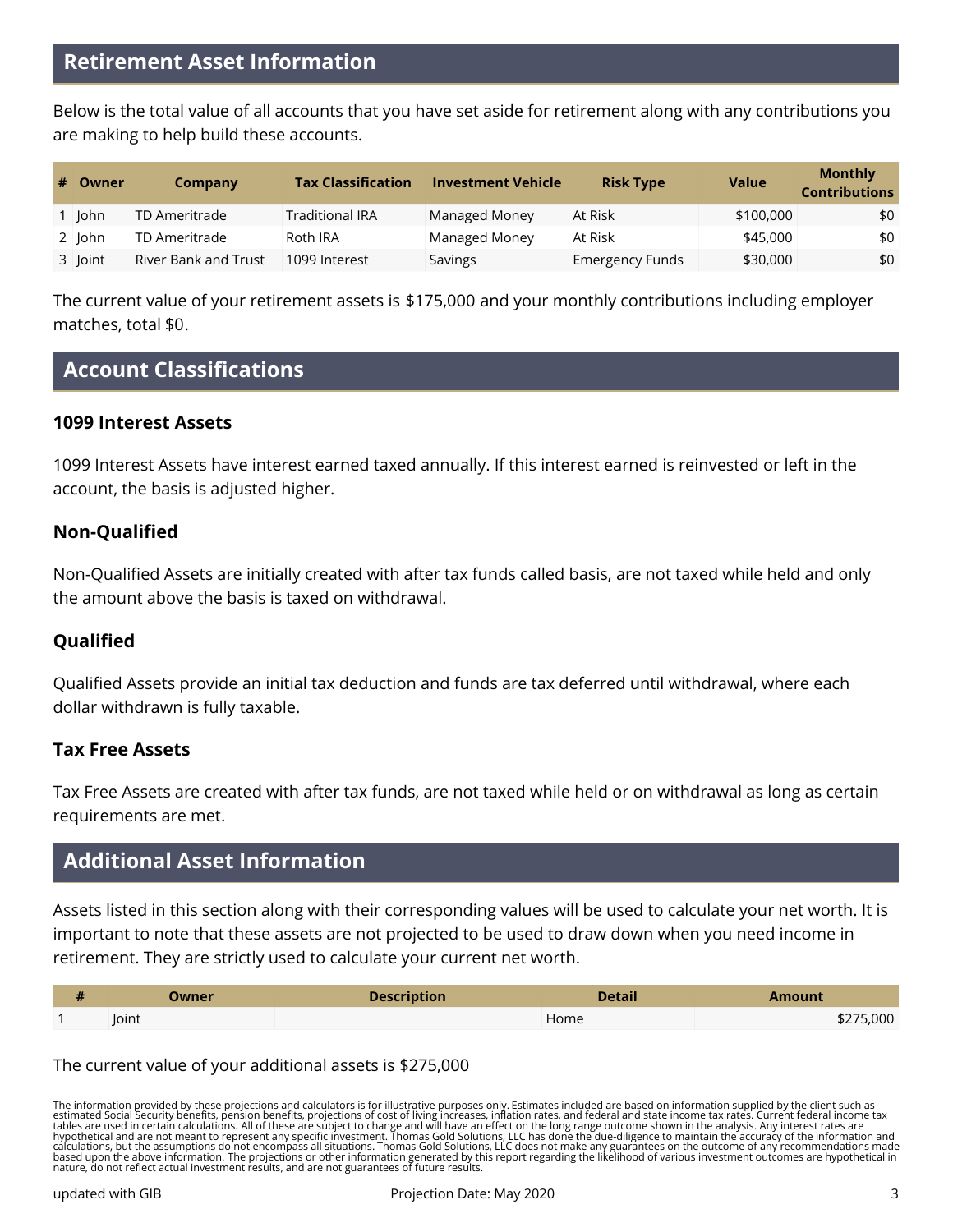# **Income Benefit Annuities Asset Information**

An Income Benefit Annuity option is available through the use of a rider on an annuity which is an add-on to the basic contract. The income benefit rider can be added to a variable annuity or a fixed indexed annuity if the base contract allows. The rider can help a client pre-determine the amount of a benefit at a future point in time. Once the rider is triggered, income can be guaranteed for the remainder of the annuitant's life. Below is a list of your Income Benefit Annuities.

|      | # Owner Company | Tax<br><b>Classification</b> | Investment<br><b>Vehicle</b> | <b>Pavout</b><br>Mode | <b>Annuity Account</b><br><b>Value</b> | <b>Benefit</b><br>Amount | <b>Start</b><br><b>Date</b> | End<br><b>Date</b> |
|------|-----------------|------------------------------|------------------------------|-----------------------|----------------------------------------|--------------------------|-----------------------------|--------------------|
| John | Allianz         | <b>Traditional IRA</b>       | Income Benefit               | Monthly               | \$250,000                              | \$1,460                  | 05/2022                     | Life l             |

The current value of your income benefit annuities is \$250,000.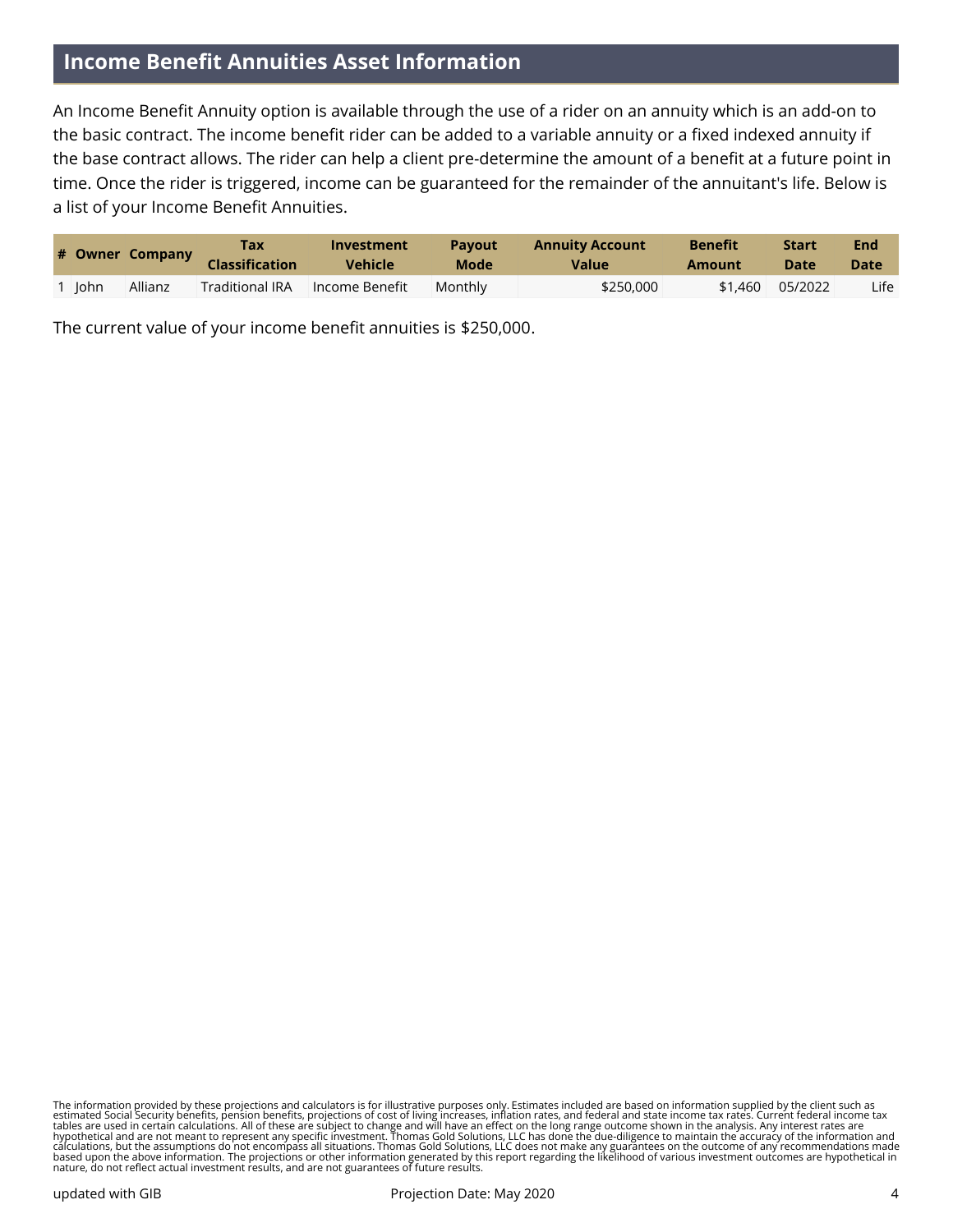## **Risk Assessment Questionnaire**

The following information is used to gain an understanding of your risk tolerance.

### **1. Emergency Funds**

What dollar amount would you like in liquid or emergency funds? Examples of these include checking accounts, money markets, saving accounts, etc.

\$30,000

## **2. Time Horizon**

How much time, in years, can you let your assets earmarked for retirement grow, before you will have to begin withdrawals? Answers to this question will help us determine how long you might leave your money invested before having to use it in retirement.

 $0-2$  3-5 6-10 10-13 13+

## **3. Approach to Saving & Risk**

#### How do you feel about saving and risk? Answers to this question will help us determine your tolerance for risk.

I do not want to see my principal amount decrease.

I cannot afford a significant loss to principal regardless of interest earned.

As long as my rate of interest stays ahead of inflation, I don't want the exposure to non-guaranteed principal investments.

If I can make a moderate rate of interest on my investment, I can withstand some market fluctuation.

I want to invest for higher returns and I am willing to take on some risk.

#### **4. Interest Earning**

What would you consider reasonable interest earned on your assets earmarked for retirement? Answers to this question will help us determine your expectations for interest earned or rate of return.

3% - 4% 4% - 6% 7% - 9% 9% - 11% Greater than 11%

#### **5. Risk Tolerance**

You've just made a \$100,000 investment. You are exposed to the following best and worst case scenarios. Which possibility would you choose? Answers to this question will help us further determine your risk tolerance.

Best Case = \$102,000 Increase = 2,000 Worst Case = \$100,000 Decrease = \$0 Best Case = \$104,000 Increase = 4,000 Worst Case = \$96,000 Decrease = \$4,000 Best Case = \$108,000 Increase = \$8,000 Worst Case = \$92,000 Decrease = \$8,000 Best Case = \$112,000 Increase = \$12,000 Worst Case = \$88,000 Decrease = \$12,000 Best Case = \$116,000 Increase = \$16,000 Worst Case = \$84,000 Decrease = \$16,000

## This risk assessment is not intended to be used as a means to recommend the transfer or sale of existing funds. The sale of securities can only be recommended by a properly registered financial professional.

The information provided by these projections and calculators is for illustrative purposes only. Estimates included are based on information supplied by the client such as<br>estimated Social Security benefits, pension benefi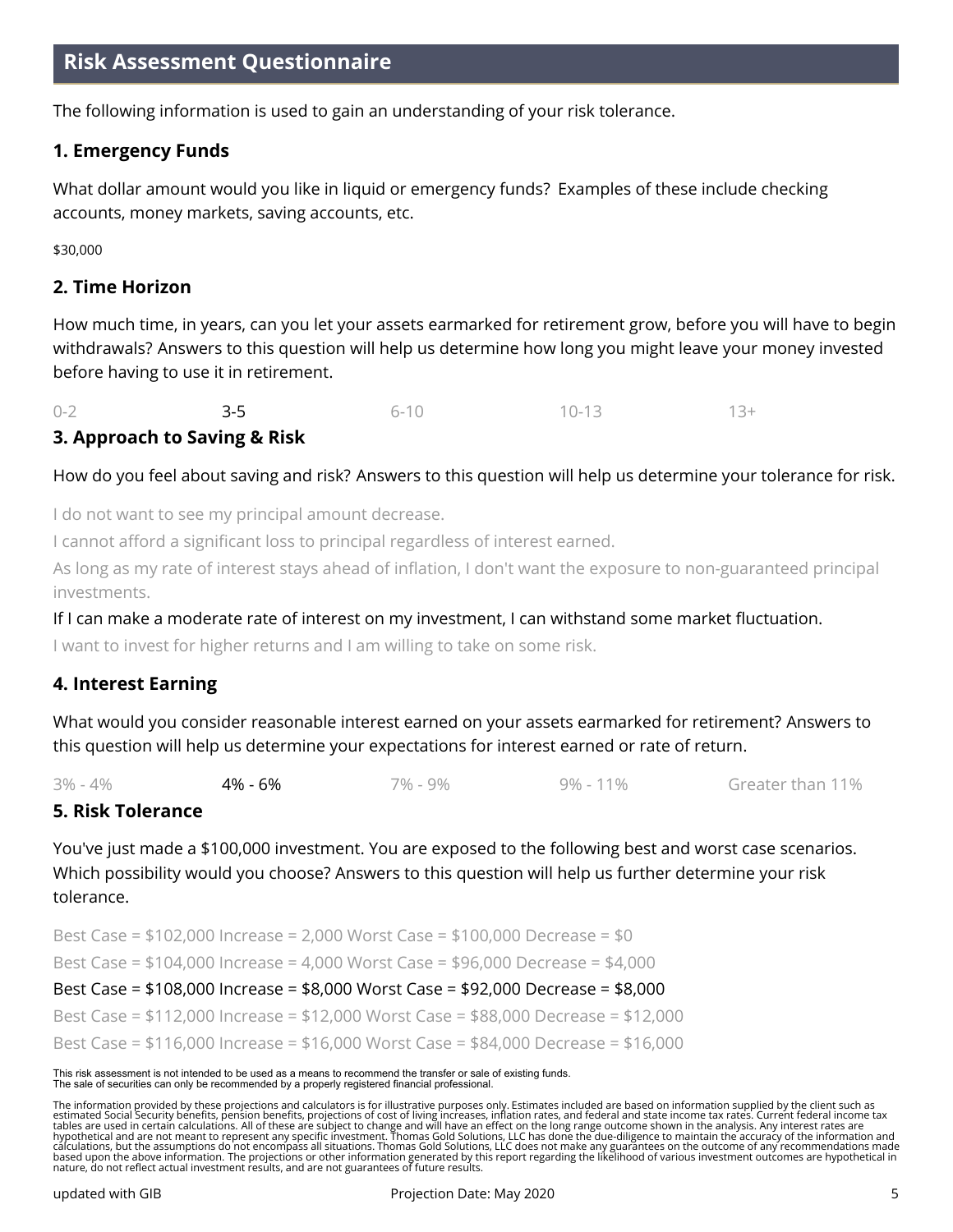# **Current Risk Level vs. Suitable Risk Level**

We've analyzed your current portfolio and asset allocation and concluded the following:

Your current portfolio is structured with 58.82% of your funds invested in low risk assets, 34.12% in at risk assets and 7.06% in emergency funds.

After our discussion and/or you providing us answers to our risk assessment, we've determined that your desired portfolio should be structured with 57.00% of your funds invested in low risk assets, 37.00% of your funds invested in at risk assets, and 6.00% of your funds positioned as emergency funds.

# **Portfolio Risk Analysis**



Of the \$425,000 currently in retirement assets and income benefit annuities, 57.00% or \$242,250 should be invested in low risk assets, and 37.00% or \$157,250 should be invested in at risk assets, where you may lose principal and 6.00% or \$25,500 should be positioned as emergency funds.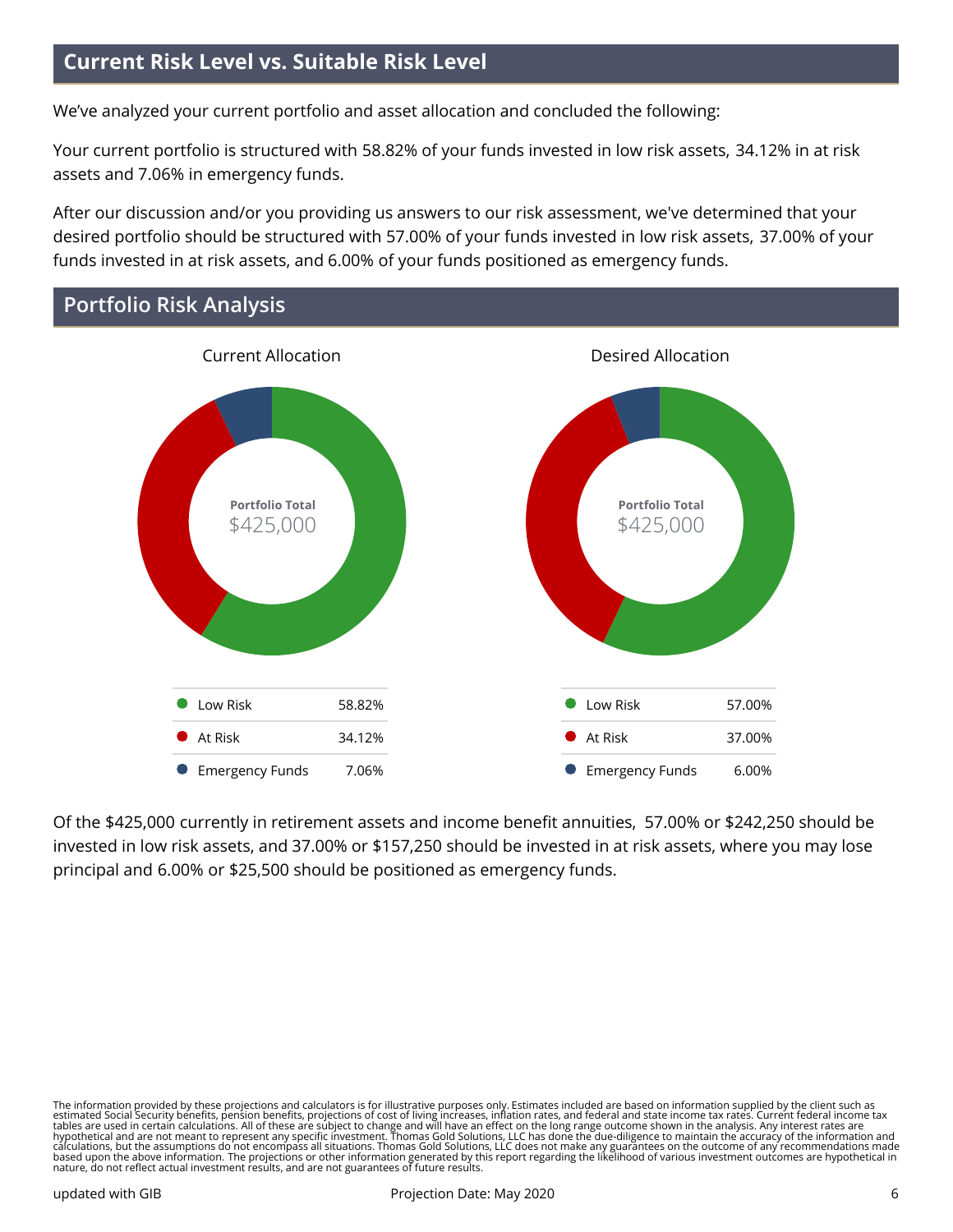## **Projected Rates of Return**

Below are the projected rates of return on your retirement assets that we agreed on in our data gathering appointment:

A portfolio average rate of return, or growth rate of 3.83% is projected on your retirement funds which may change, from today up until the first day of retirement. A portfolio average rate of return, or growth rate of 3.61% is projected on your retirement funds which may change, from the first day of retirement throughout the rest of the analysis.

# **Minimum Retirement Funds**

During our appointment we discussed and decided on an amount that you would always like on reserve in your retirement funds. Your desired minimum retirement fund balance, not including income benefit annuities, is \$0.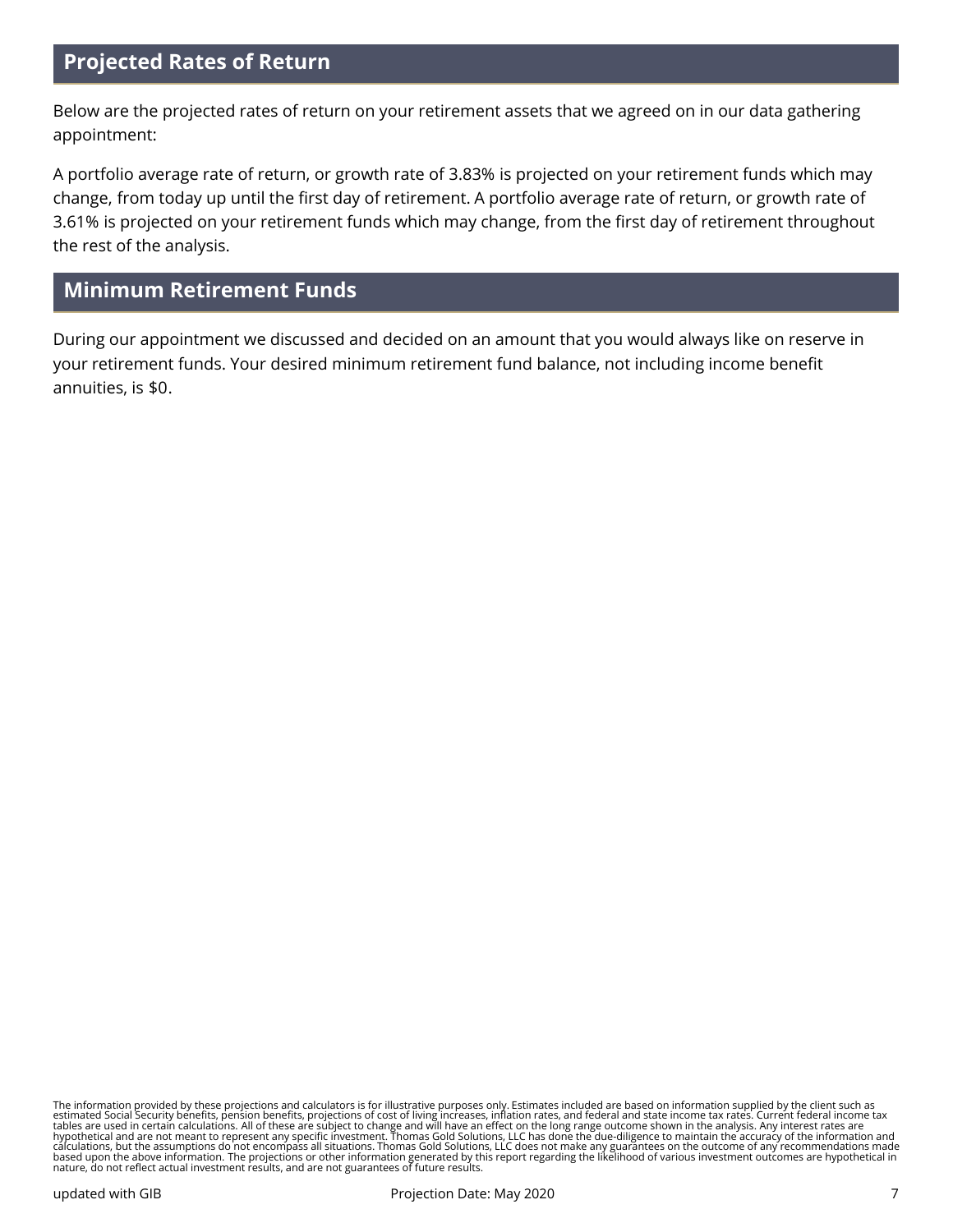# **Monthly Expenses**

Your current monthly expenses are \$4,471. We are assuming a weighted average inflation rate of 3.00%.

# **Monthly Expense Plan**

| Household                         | <b>Amount</b> | <b>Inflation %</b> | <b>Start</b> | <b>End</b> |
|-----------------------------------|---------------|--------------------|--------------|------------|
| Mortgage - Principal & Interest   | \$0           | 3.00%              | 5/2020       | Life       |
| <b>Real Estate Taxes</b>          | \$220         | 3.00%              | 5/2020       | Life       |
| Homeowners Insurance              | \$165         | 3.00%              | 5/2020       | Life       |
| Home Equity Loan                  | \$0           | 3.00%              | 5/2020       | Life       |
| <b>Association Dues</b>           | \$25          | 3.00%              | 5/2020       | Life       |
| Rent                              | \$0           | 3.00%              | 5/2020       | Life       |
| Renters Insurance                 | \$0           | 3.00%              | 5/2020       | Life       |
| Utilities - Gas - Electric        | \$300         | 3.00%              | 5/2020       | Life       |
| Water - Sewer                     | \$75          | 3.00%              | 5/2020       | Life       |
| Cable - Phone - Internet          | \$240         | 3.00%              | 5/2020       | Life       |
| Maintenance & Improvement         | \$150         | 3.00%              | 5/2020       | Life       |
| House Cleaning & Yard Work        | \$110         | 3.00%              | 5/2020       | Life       |
| <b>Totals</b>                     | \$1,285       |                    |              |            |
| <b>Daily Living</b>               | <b>Amount</b> | <b>Inflation %</b> | <b>Start</b> | <b>End</b> |
| Food                              | \$600         | 3.00%              | 5/2020       | Life       |
| Dining Out                        | \$250         | 3.00%              | 5/2020       | Life       |
| Clothing                          | \$75          | 3.00%              | 5/2020       | Life       |
| Personal Care                     | \$75          | 3.00%              | 5/2020       | Life       |
| Totals                            | \$1,000       |                    |              |            |
|                                   |               |                    |              |            |
| <b>Healthcare &amp; Insurance</b> | <b>Amount</b> | <b>Inflation %</b> | <b>Start</b> | <b>End</b> |
| Health Insurance                  | \$600         | 3.00%              | 5/2020       | Life       |
| Prescriptions                     | \$20          | 3.00%              | 5/2020       | Life       |
| Life Insurance                    | \$91          | 3.00%              | 5/2020       | Life       |
| Long Term Care Insurance          | \$0           | 3.00%              | 5/2020       | Life       |
| Disability Insurance              | \$0           | 3.00%              | 5/2020       | Life       |
| Veterinarian                      | \$25          | 3.00%              | 5/2020       | Life       |
| <b>Totals</b>                     | \$736         |                    |              |            |
| <b>Transportation</b>             | <b>Amount</b> | <b>Inflation %</b> | <b>Start</b> | <b>End</b> |
| Auto Loans                        | \$0           | 3.00%              | 5/2020       | Life       |
| Auto Insurance                    | \$150         | 3.00%              | 5/2020       | Life       |
| Fuel                              | \$250         | 3.00%              | 5/2020       | Life       |
| Repairs                           | \$25          | 3.00%              | 5/2020       | Life       |
| <b>Totals</b>                     | \$425         |                    |              |            |
| <b>Education &amp; Loans</b>      | <b>Amount</b> | <b>Inflation %</b> | <b>Start</b> | <b>End</b> |
| Credit Cards                      | $$0$$         | 3.00%              | 5/2020       | Life       |
| Tuition - Student Loans           | \$0           | 3.00%              | 5/2020       | Life       |
| Alimony                           | \$0           | 3.00%              | 5/2020       | Life       |
| Child Support                     | \$0           | 3.00%              | 5/2020       | Life       |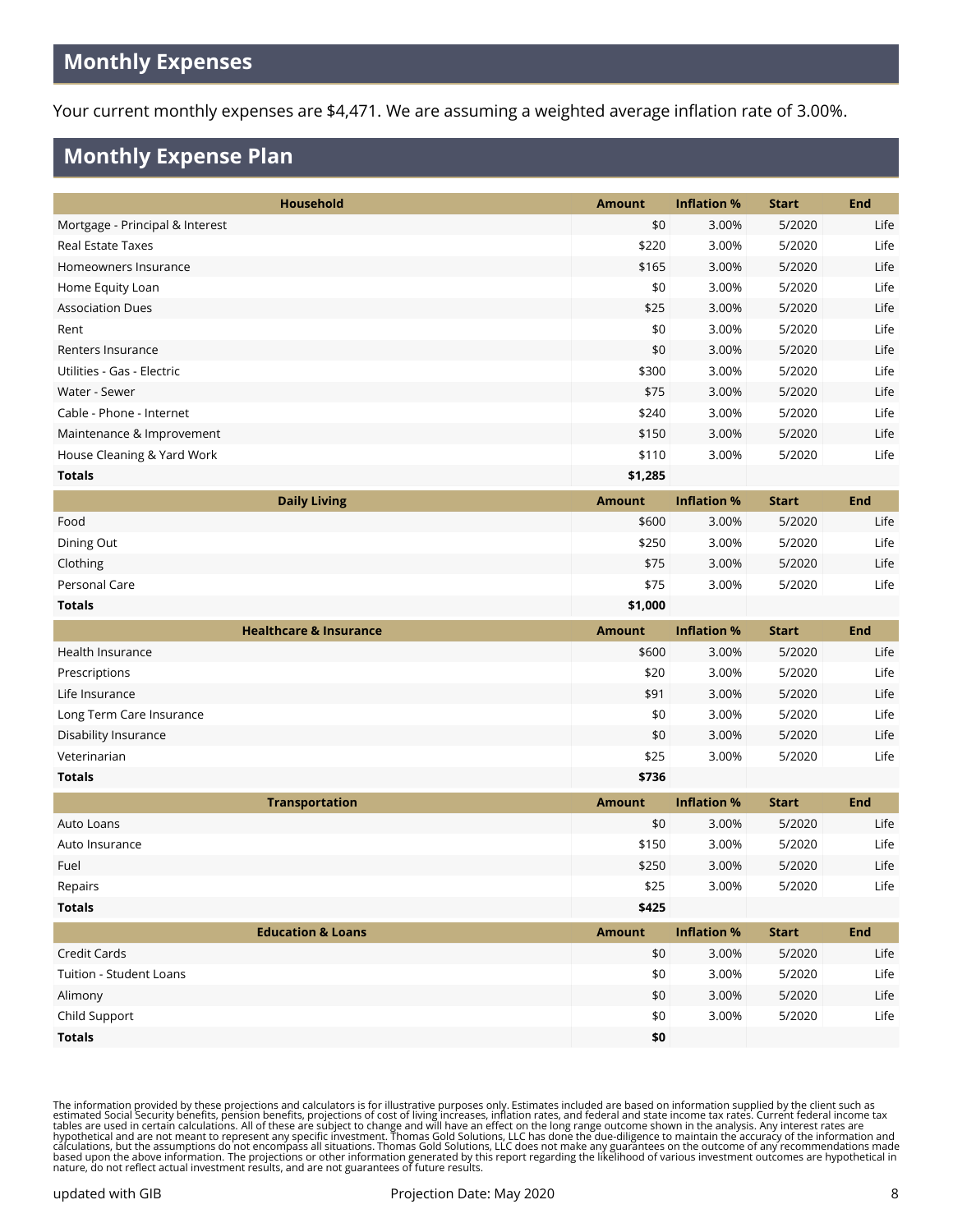# **Monthly Expense Plan - Continued**

| <b>Entertainment</b>        | <b>Amount</b> | <b>Inflation %</b> | <b>Start</b> | <b>End</b> |
|-----------------------------|---------------|--------------------|--------------|------------|
| Parties & Events            | \$50          | 3.00%              | 5/2020       | Life       |
| Sports - Hobbies - Lessons  | \$75          | 3.00%              | 5/2020       | Life       |
| Membership Dues             | \$0           | 3.00%              | 5/2020       | Life       |
| Vacation & Travel           | \$300         | 3.00%              | 5/2020       | Life       |
| <b>Totals</b>               | \$425         |                    |              |            |
| <b>Miscellaneous</b>        | <b>Amount</b> | <b>Inflation %</b> | <b>Start</b> | <b>End</b> |
| <b>Charitable Donations</b> | \$400         | 3.00%              | 5/2020       | Life       |
| Gifts                       | \$200         | 3.00%              | 5/2020       | Life       |
| Other                       | \$0           | 3.00%              | 5/2020       | Life       |
| <b>Totals</b>               | \$600         |                    |              |            |

## **Monthly Expense Summary**

#### **John & Jane Doe**

Below is an analysis of your current monthly spending of \$4,471 per month. Each category is totaled and used to create the pie chart below.

#### **Average American Family**

Below is an analysis of how an average American Family would spend \$4,471 per month. Each category is totaled and used to create the pie chart below.

| Household                    | \$1,285 | 28.74% | Household                    | \$1,480 | 33.11% |
|------------------------------|---------|--------|------------------------------|---------|--------|
| Daily Living                 | \$1,000 | 22.37% | Daily Living                 | \$769   | 17.19% |
| Healthcare & Insurance       | \$736   | 16.46% | Healthcare & Insurance       | \$871   | 19.48% |
| Transportation               | \$425   | 9.51%  | Transportation               | \$713   | 15.94% |
| <b>Education &amp; Loans</b> | \$0     | 0.00%  | <b>Education &amp; Loans</b> | \$111   | 2.48%  |
| Entertainment                | \$425   | 9.51%  | Entertainment                | \$238   | 5.33%  |
| Miscellaneous                | \$600   | 13.42% | Miscellaneous                | \$289   | 6.47%  |





#### Statistics gathered on 9/25/18 [https://www.bls.gov/news.release/archives/cesan\\_09112018.htm](https://www.bls.gov/news.release/archives/cesan_09112018.htm).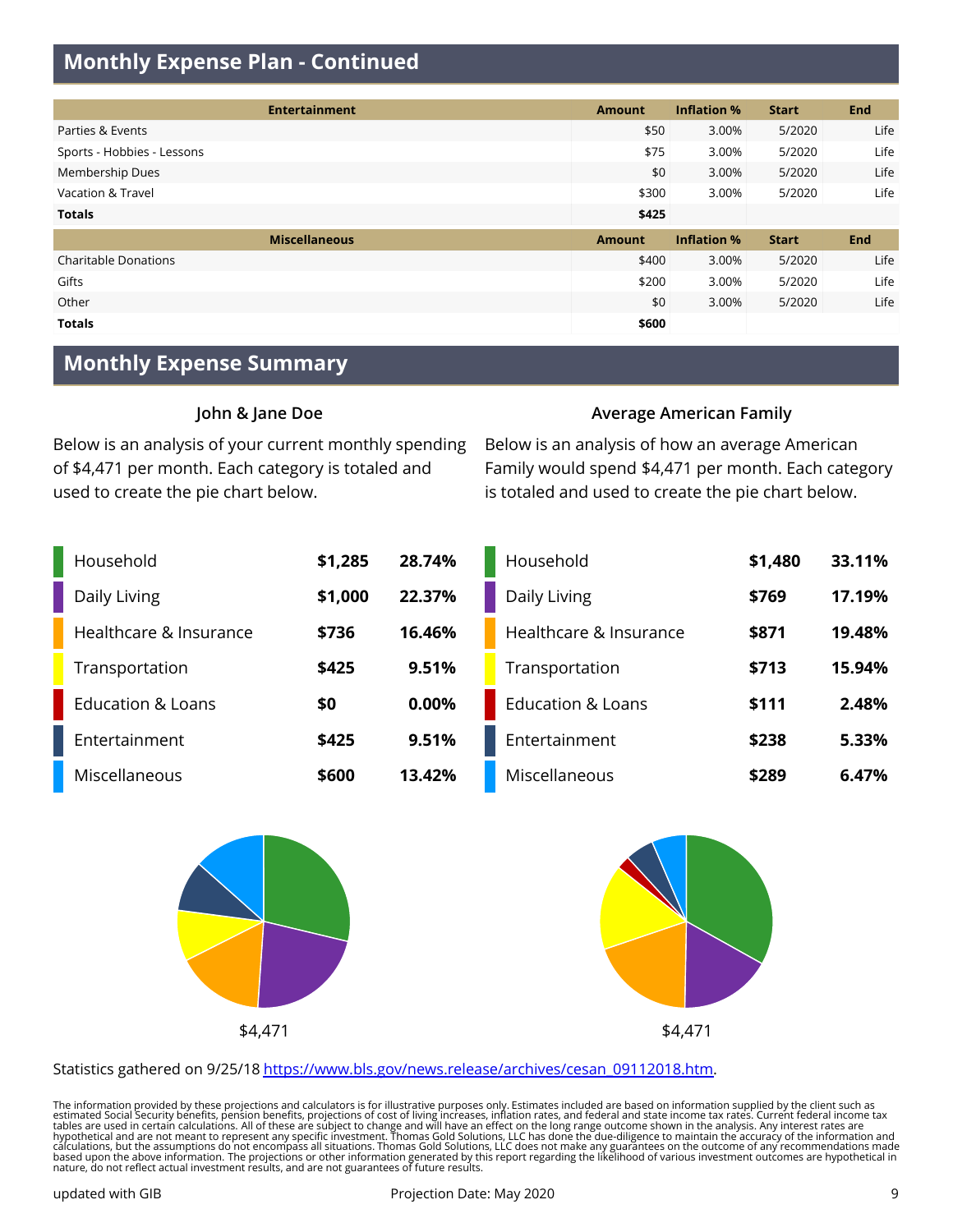Keeping pace with inflation may help you continue your current lifestyle throughout your retirement years.

Your current monthly expenses are projected to increase by a weighted average inflation rate of 3.00%, compounded monthly.

Your estimated monthly expenses on July 1, 2022 at retirement, including expense adjustments and inflation are projected to be \$4,767.

# **Historical Inflation Rates**

Below are the Consumer Price Index (CPI) statistics from 1914 to present. The CPI is a measure of the prices of a basket of consumer goods and services such as transportation, food and medical care. The CPI is calculated by taking price changes for each item and averaging them; the goods are weighted according to their importance. Changes in CPI are used to assess price fluctuations associated with the cost of living.

| Year | <b>CPI</b> | Year | <b>CPI</b> | Year | <b>CPI</b> | Year | <b>CPI</b> | Year | <b>CPI</b> | Year | <b>CPI</b> | Year | <b>CPI</b> | Year | <b>CPI</b> |
|------|------------|------|------------|------|------------|------|------------|------|------------|------|------------|------|------------|------|------------|
| 1914 | 1.00%      | 1928 | $-1.70%$   | 1942 | 10.90%     | 1956 | 1.50%      | 1970 | 5.70%      | 1984 | 4.30%      | 1998 | 1.60%      | 2012 | 2.10%      |
| 1915 | 1.00%      | 1929 | 0.00%      | 1943 | 6.10%      | 1957 | 3.30%      | 1971 | 4.40%      | 1985 | 3.60%      | 1999 | 2.20%      | 2013 | 1.50%      |
| 1916 | 7.90%      | 1930 | $-2.30%$   | 1944 | 1.70%      | 1958 | $2.80\%$   | 1972 | 3.20%      | 1986 | 1.90%      | 2000 | 3.40%      | 2014 | 1.60%      |
| 1917 | 17.40%     | 1931 | $-9.00\%$  | 1945 | 2.30%      | 1959 | 0.70%      | 1973 | 6.20%      | 1987 | 3.60%      | 2001 | 2.80%      | 2015 | 0.10%      |
| 1918 | 18.00%     | 1932 | -9.90%     | 1946 | 8.30%      | 1960 | 1.70%      | 1974 | 11.00%     | 1988 | 4.10%      | 2002 | 1.60%      | 2016 | 1.30%      |
| 1919 | 14.60%     | 1933 | $-5.10%$   | 1947 | 14.40%     | 1961 | 1.00%      | 1975 | 9.10%      | 1989 | 4.80%      | 2003 | 2.30%      | 2017 | 2.10%      |
| 1920 | 15.60%     | 1934 | 3.10%      | 1948 | 8.10%      | 1962 | $1.00\%$   | 1976 | 5.80%      | 1990 | 5.40%      | 2004 | 2.70%      | 2018 | 2.40%      |
| 1921 | $-10.50\%$ | 1935 | 2.20%      | 1949 | $-1.20%$   | 1963 | 1.30%      | 1977 | 6.50%      | 1991 | 4.20%      | 2005 | 3.40%      | 2019 | 1.80%      |
| 1922 | $-6.10%$   | 1936 | 1.50%      | 1950 | 1.30%      | 1964 | 1.30%      | 1978 | 7.60%      | 1992 | 3.00%      | 2006 | 3.20%      |      |            |
| 1923 | 1.80%      | 1937 | 3.60%      | 1951 | 7.90%      | 1965 | 1.60%      | 1979 | 11.30%     | 1993 | 3.00%      | 2007 | 2.80%      |      |            |
| 1924 | 0.00%      | 1938 | $-2.10%$   | 1952 | 1.90%      | 1966 | 2.90%      | 1980 | 13.50%     | 1994 | 2.60%      | 2008 | 3.80%      |      |            |
| 1925 | 2.30%      | 1939 | $-1.40%$   | 1953 | 0.80%      | 1967 | 3.10%      | 1981 | 10.30%     | 1995 | 2.80%      | 2009 | $-0.40%$   |      |            |
| 1926 | 1.10%      | 1940 | 0.70%      | 1954 | 0.70%      | 1968 | 4.20%      | 1982 | 6.20%      | 1996 | 3.00%      | 2010 | 1.60%      |      |            |
| 1927 | -1.70%     | 1941 | 5.00%      | 1955 | $-0.40%$   | 1969 | 5.50%      | 1983 | 3.20%      | 1997 | 2.30%      | 2011 | 3.20%      |      |            |

| 106 Year Average | <b>Current 10 Year Average</b> |
|------------------|--------------------------------|
| $3.22\%$         | 1.80%                          |

Statistics were gathered on 2/2/18 from [usinflationcalculator.com](http://www.usinflationcalculator.com/inflation/consumer-price-index-and-annual-percent-changes-from-1913-to-2008/).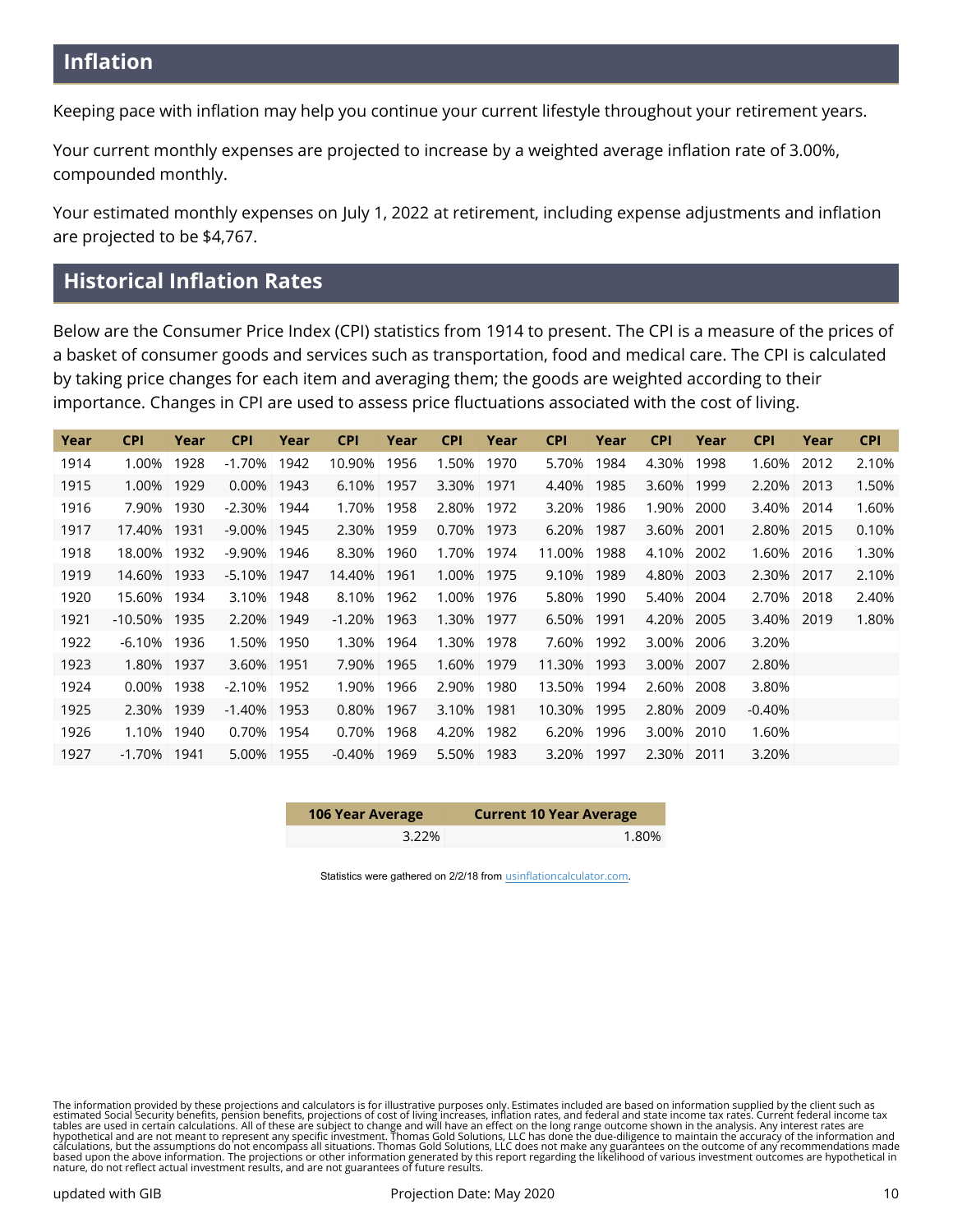Listed below are any projected monthly cash inflows or outflows affecting your retirement funds:

No cash flow changes projected.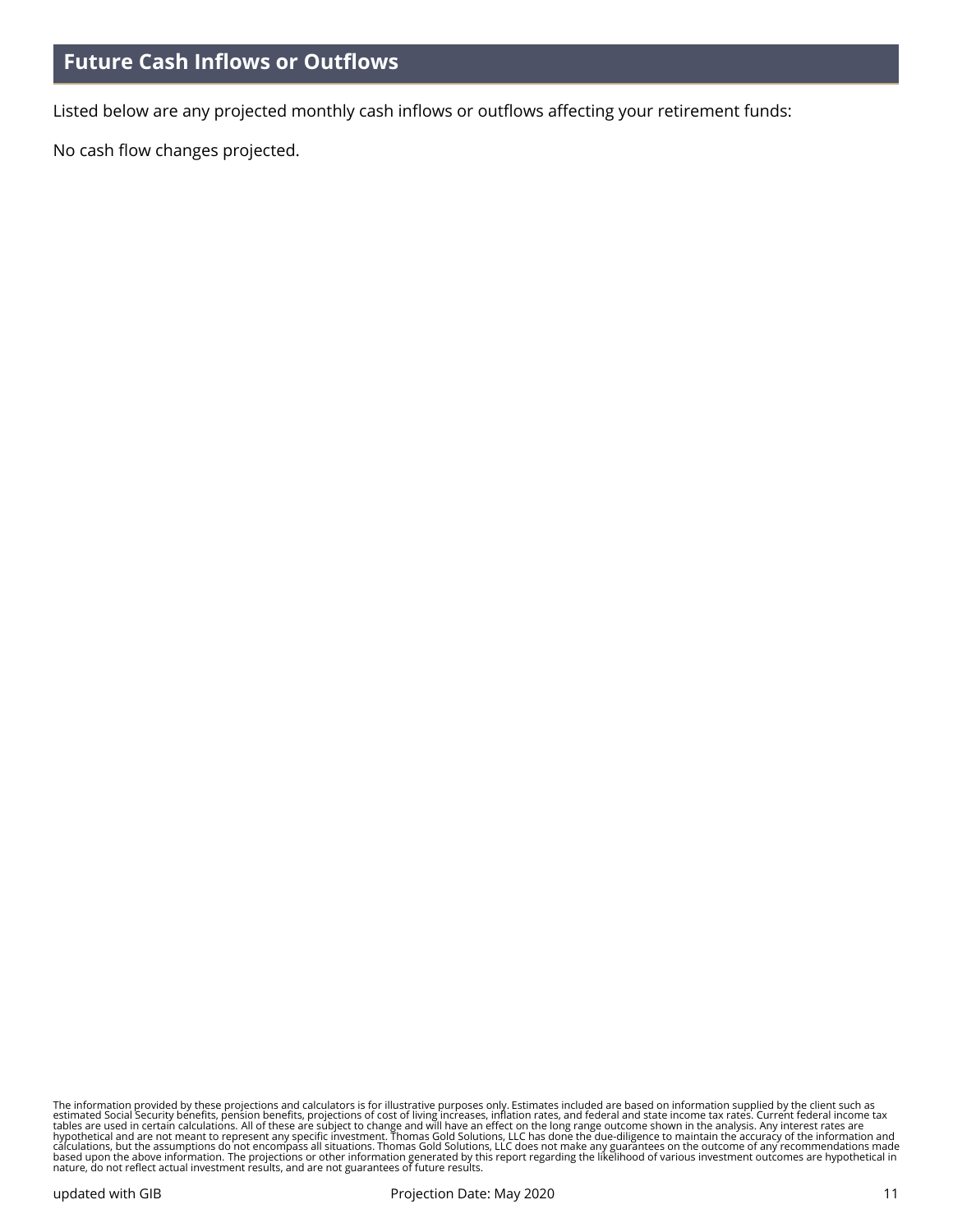# **Projected Federal & State Tax Rates**

Your projected Federal Tax Rate in the year 2020 is 8.56%. Your projected South Carolina State Tax Rate in the year 2020 is 4.17%.

# **Tax Filing Status – Married, Filing Jointly**

| <b>2020 Federal Income Tax Brackets</b> |           |              |             |              |  |  |
|-----------------------------------------|-----------|--------------|-------------|--------------|--|--|
| <b>From</b>                             | То        | Tax          | <b>Plus</b> | Over         |  |  |
| \$0                                     | \$19,750  | \$0.00       | 10.00%      | \$0.00       |  |  |
| \$19,750                                | \$80,250  | \$1,975.00   | 12.00%      | \$19,750.00  |  |  |
| \$80,250                                | \$171,050 | \$9,235.00   | 22.00%      | \$80,250.00  |  |  |
| \$171,050                               | \$326,600 | \$29,211.00  | 24.00%      | \$171,050.00 |  |  |
| \$326,600                               | \$414,700 | \$66,543.00  | 32.00%      | \$326,600.00 |  |  |
| \$414,700                               | \$622,050 | \$94,735.00  | 35.00%      | \$414,700.00 |  |  |
| \$622,050                               |           | \$167,307.50 | 37.00%      | \$622,050.00 |  |  |

# **Deductions & Personal Exemptions**

You are currently projecting the standard deduction amount of \$27,400.

#### **2020 Projected Tax Calculations**

| <b>Federal</b>                 |           |
|--------------------------------|-----------|
| Wages                          | \$76,000  |
| <b>Qualified Contributions</b> | $- $0$    |
| <b>Taxable Social Security</b> | \$19,720  |
| Pension                        | \$11,200  |
| 1099 Interest                  | \$20      |
| Other                          | \$0       |
| <b>Gross Income</b>            | \$106,940 |
| Deductions                     | \$27,400  |
| <b>Taxable Income</b>          | \$79,540  |
| Base                           | \$19,750  |
| Base Tax                       | \$1,975   |
| Over Base                      | \$59,790  |
| Over Base Tax                  | \$7,175   |
| <b>Total Federal Tax</b>       | \$9,150   |
| Federal Tax Bracket            | 12.00%    |
| <b>Federal Tax Rate</b>        | 8.56%     |
| State                          |           |
| Wages                          | \$76,000  |
| <b>Taxable Social Security</b> | \$0       |
| Pension                        | \$11,200  |
| 1099 Interest                  | \$20      |
| Other                          | \$0       |
| Taxable Income                 | \$87,220  |
| Total State Tax                | \$3,637   |
| State Tax Rate                 | 4.17%     |
| <b>FICA</b>                    |           |
| Social Security Tax            | \$4,712   |
| <b>Medicare Tax</b>            | \$1,102   |
| <b>Total FICA Tax</b>          | \$5,814   |
| Summary                        |           |
| <b>Federal Tax</b>             | \$9,150   |
| <b>State Tax</b>               | \$3,637   |
| <b>Total FICA Tax</b>          | \$5,814   |
| <b>Total Tax</b>               | \$18,601  |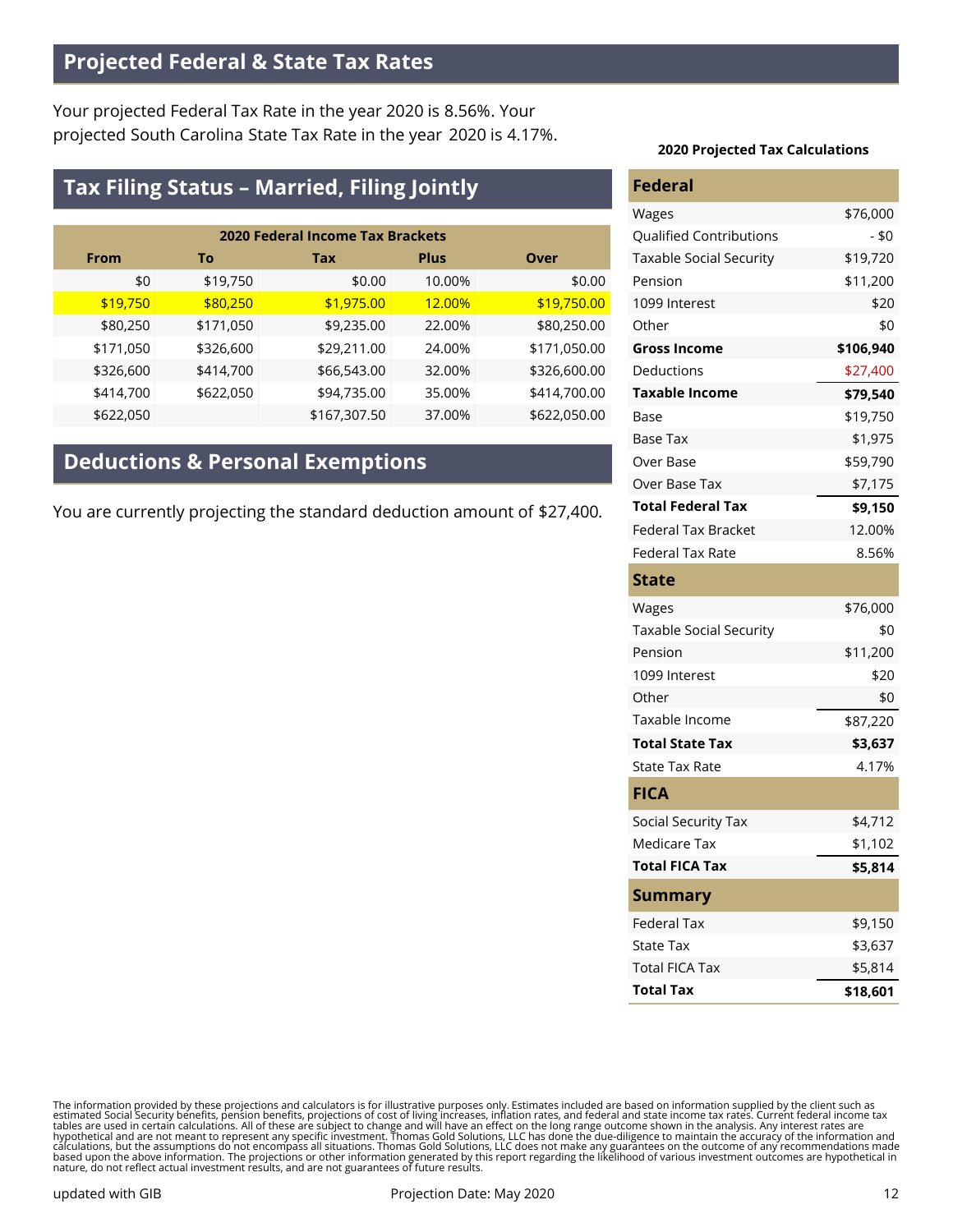# **Federal Social Security Taxation**



The chart above shows Provisional Income which is used to determine whether your Social Security income will be subject to taxation. In your analysis, if your Provisional Income is below \$32,000, 0% of your Social Security benefit will be subject to taxation. If your Provisional Income falls between \$32,000 and \$44,000, up to 50% of your Social Security benefit can become taxable. If your Provisional Income is greater than \$44,000, up to 85% of your Social Security benefit can become taxable.



**Rates & Brackets**

The red portion of the bar represents your Federal Tax Rate whereas the total height of the bar, red portion plus orange portion represents your Federal Tax Bracket. This projection assumes the current tax rates are permanent.

The information provided by these projections and calculators is for illustrative purposes only. Estimates included are based on information supplied by the client such as<br>estimated Social Security benefits, pension benefi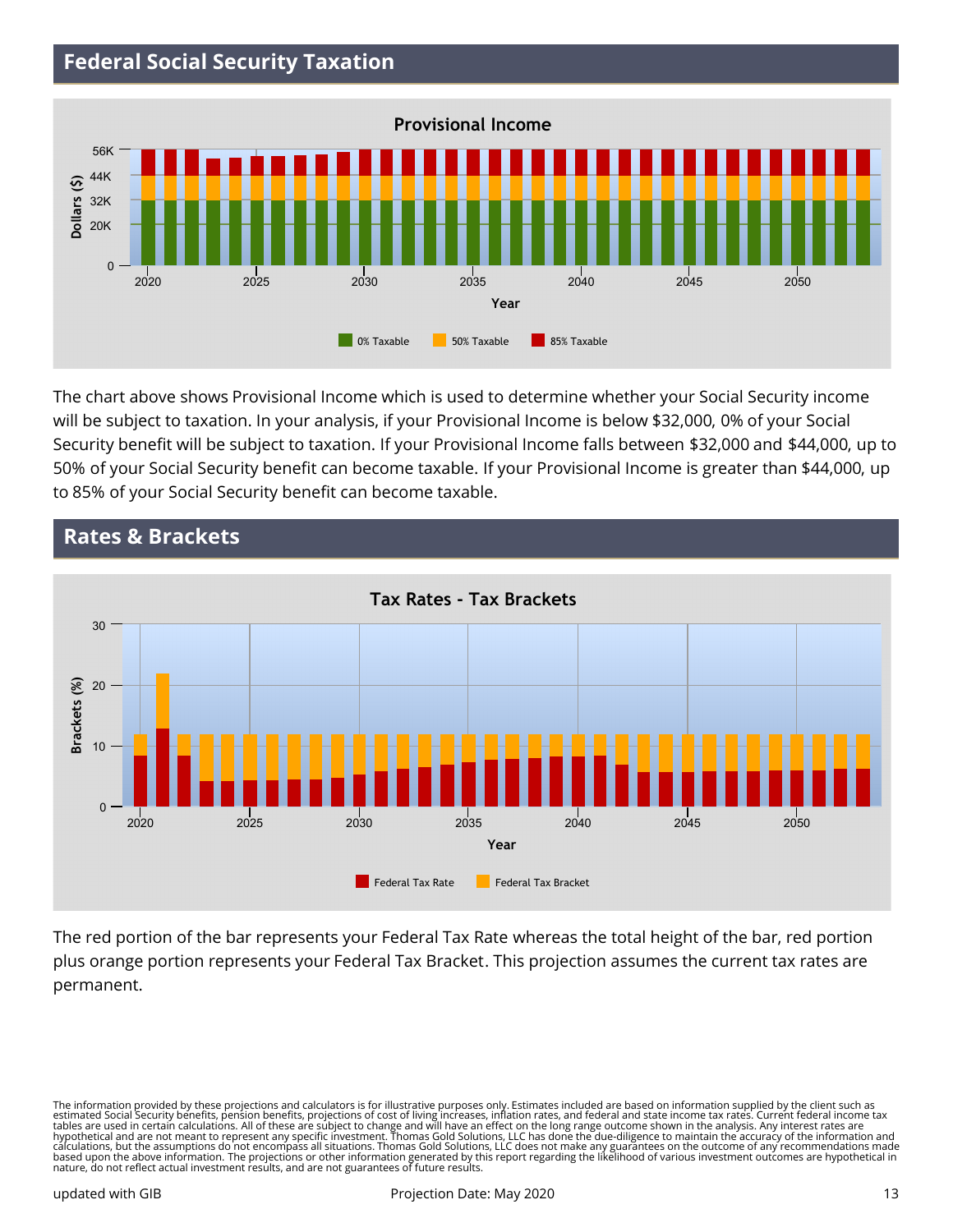

The chart above shows the amount of Federal and State Tax you are projected to pay in any given year. The red portion of the bar projects Federal Tax owed while the orange portion represents State Tax owed. The total height of the bar, red portion plus orange portion, shows the total of Federal and State Tax owed each year. This projection assumes the current tax rates are permanent.



# **Cumulative Tax**

The chart above shows the Cumulative Federal and State Tax you are projected to pay over the life of the analysis. The height of the final bar to the right is the amount of Federal and State Tax you are projected to pay from beginning to end of your analysis. This projection assumes the current tax rates are permanent.

The information provided by these projections and calculators is for illustrative purposes only. Estimates included are based on information supplied by the client such as<br>estimated Social Security benefits, pension benefi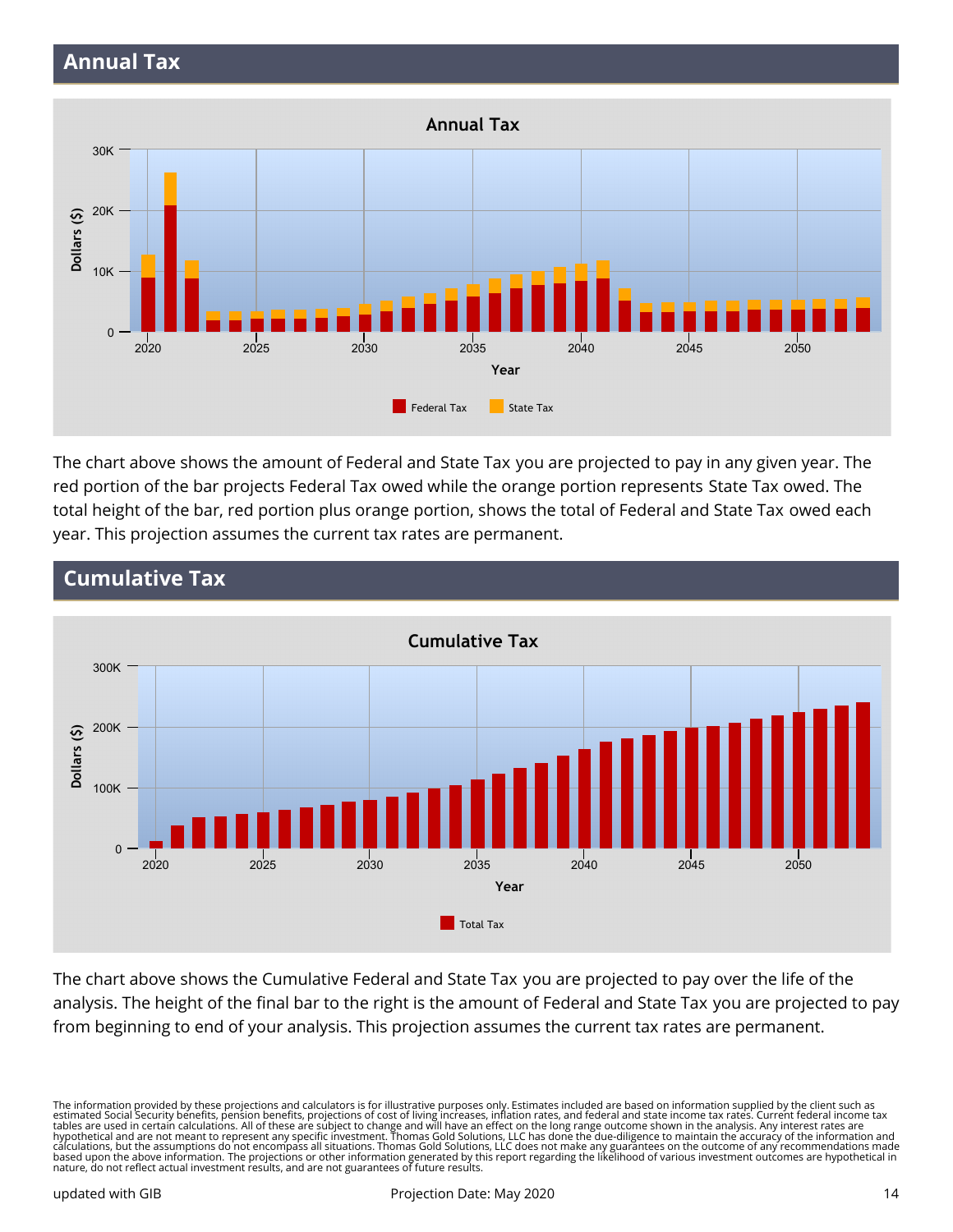# **Pre-Retirement**

The Pre-Retirement Summary shows your projected monthly income in comparison to your projected monthly expenses. The Net Monthly Cash Flow column represents either the surplus or deficit you are projected to have each month. This analysis runs from today until the first day of retirement.

| Year | John Jane<br>Age | Age | <b>Gross</b><br><b>Monthly</b><br><b>Salary</b> | <b>Monthly</b><br><b>Contributions</b> | <b>Monthly</b><br>Cash<br><b>Flows</b> | <b>Annual</b><br>Cash<br><b>Flows</b> | <b>Net</b><br><b>Monthly</b><br><b>Income</b> | <b>Net</b><br><b>Monthly</b><br><b>Expenses</b> | <b>Net</b><br><b>Monthly</b><br><b>Cash Flow</b> | <b>Annuity</b><br><b>Account</b><br><b>Value</b> | <b>Retirement</b><br><b>Funds</b> |
|------|------------------|-----|-------------------------------------------------|----------------------------------------|----------------------------------------|---------------------------------------|-----------------------------------------------|-------------------------------------------------|--------------------------------------------------|--------------------------------------------------|-----------------------------------|
|      |                  |     |                                                 |                                        |                                        |                                       |                                               |                                                 |                                                  | \$150,000                                        | \$175,000                         |
| 2020 | 67               | 67  | \$9,500                                         | \$0                                    | \$4,300                                | \$100,000                             | \$11,475                                      | $$4.549$ +                                      | \$6,926                                          | \$256,404                                        | $*$ \$179.240                     |
| 2021 | 68               | 68  | \$9,535                                         | \$0                                    | \$4,329                                | \$0                                   | \$10,929                                      | $$4.685$ +                                      | \$6,244                                          | \$266,850                                        | \$185,832                         |
| 2022 | 69               | 69  | \$3,570                                         | \$0                                    | \$5,818                                | \$0                                   | \$8,093                                       | $$4.755$ +                                      | \$3,338                                          | \$269,297                                        | \$189,231                         |

\* Partial Year — Retirement funds may be pro-rated from date of analysis.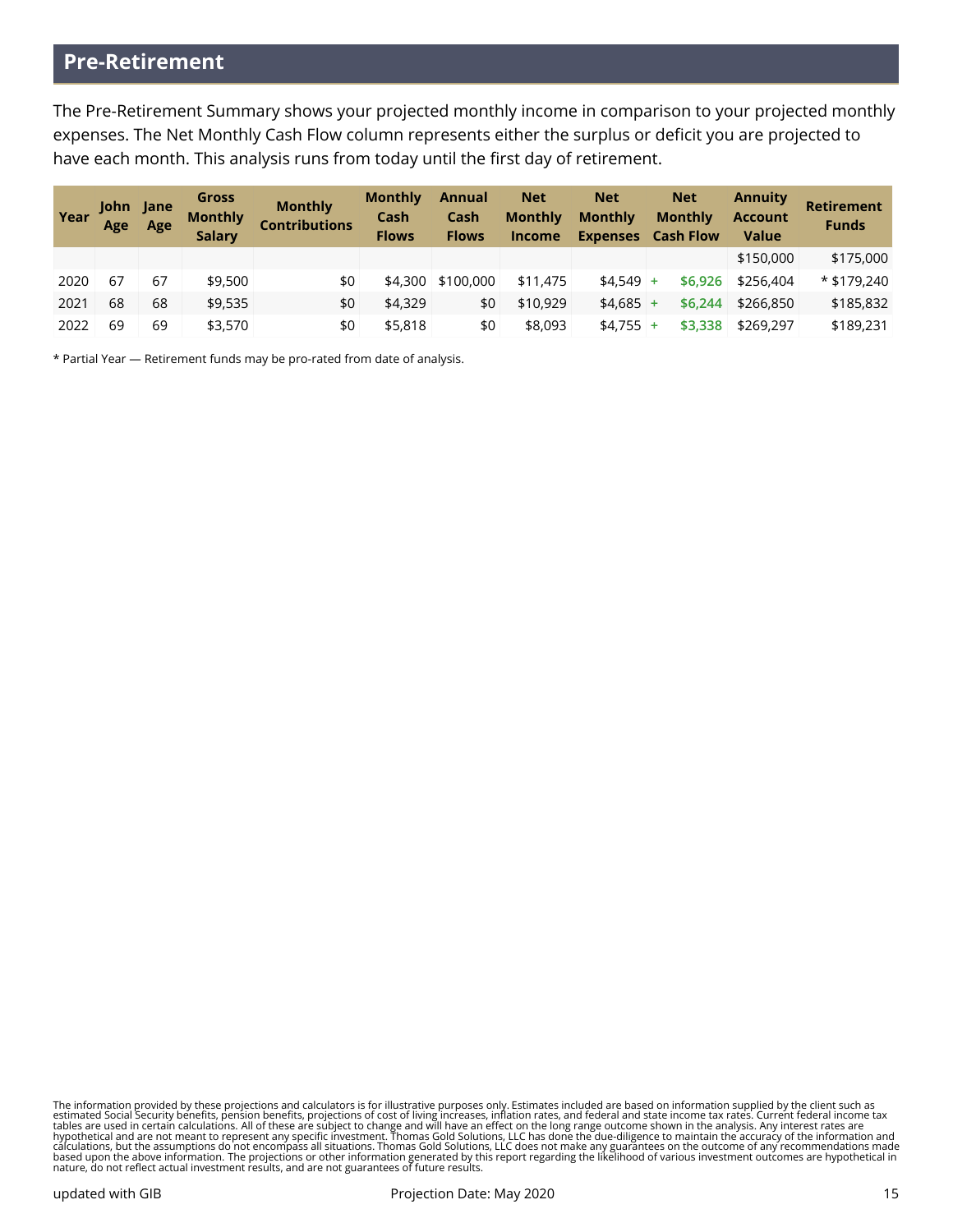# **Pre-Retirement Charts**



The Pre-Retirement Expense Analysis graph above compares your monthly income to your monthly expenses. Net Monthly Income is depicted in green and Net Monthly Expenses are depicted in red.



The Pre-Retirement Funds graph above shows the make-up of your retirement funds. Retirement Fund assets are classified as Qualified – Orange, Non-Qualified – Purple, 1099 Interest – Blue or Tax-Free – Light Blue. The yellow line on the graph represents the Minimum Retirement Funds value which is the amount you always want to have on reserve or never go below in any given month or year.

The information provided by these projections and calculators is for illustrative purposes only. Estimates included are based on information supplied by the client such as<br>estimated Social Security benefits, pension benefi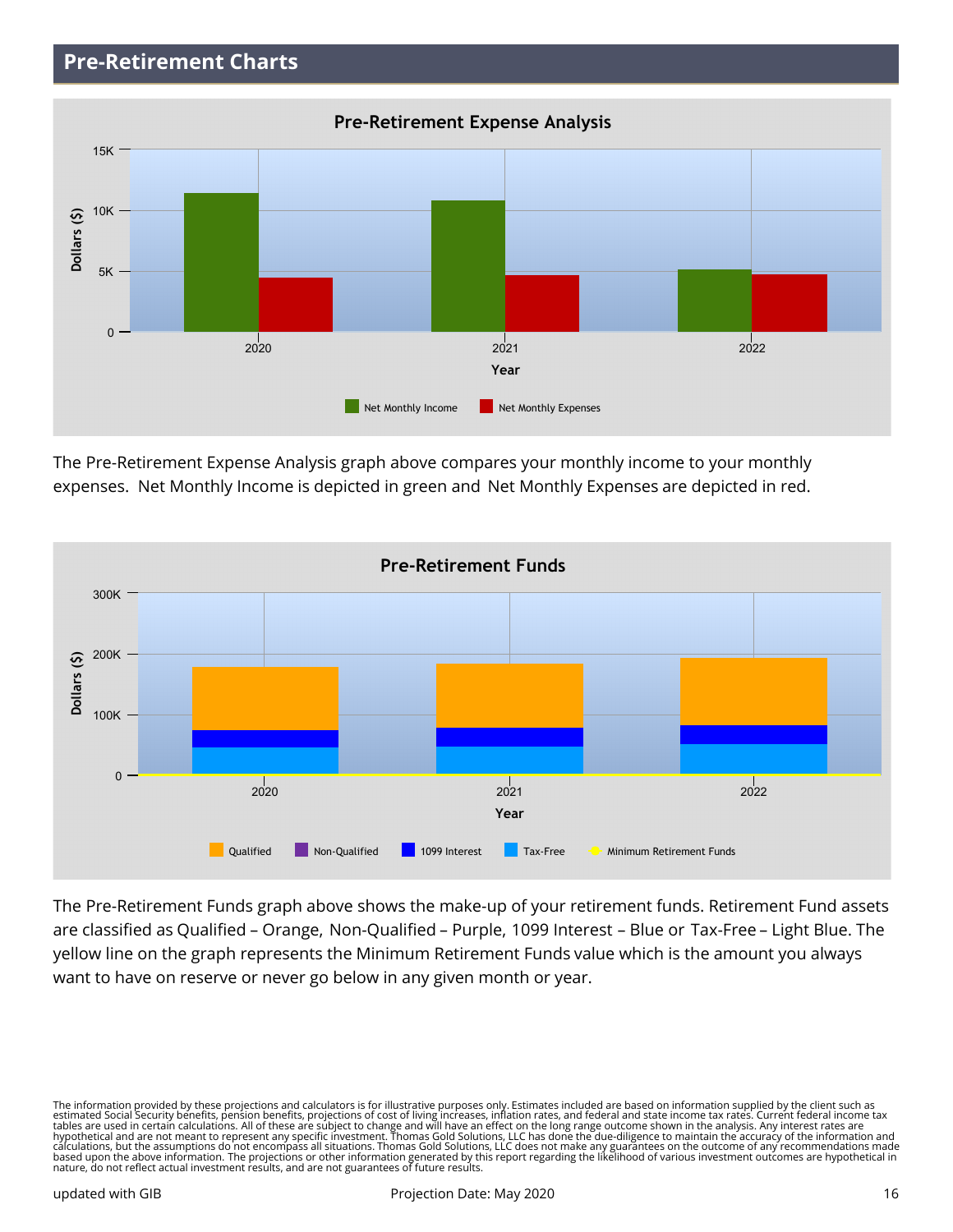## **Retirement**

The Retirement Summary shows your projected monthly income in comparison to your projected monthly expenses. The Net Monthly Cash Flow column represents either the projected surplus or deficit you have each month. The Annuity Account Value shows any balances of income benefit paying annuities and the Retirement Funds column to the far right contains your total retirement funds. This summary starts on your date of retirement and continues until age 100. You may or may not see a red and/or yellow line. Please note that the yellow line represents the point where your retirement funds drop below the desired minimum retirement account balance. The red line pin points where your retirement funds have been exhausted.

| Year | John<br>Age | Jane<br>Age | <b>Pension</b><br>Income | <b>Social</b><br><b>Security</b> | <b>Monthly</b><br>Cash | <b>Annual</b><br>Cash | <b>Net</b><br><b>Monthly</b> | <b>Net</b><br><b>Monthly</b> | <b>Net</b><br><b>Monthly</b> | <b>Annuity</b><br><b>Account</b> | <b>Retirement</b><br><b>Funds</b> |
|------|-------------|-------------|--------------------------|----------------------------------|------------------------|-----------------------|------------------------------|------------------------------|------------------------------|----------------------------------|-----------------------------------|
|      |             |             |                          | Income                           | <b>Flows</b>           | <b>Flows</b>          | Income                       | <b>Expenses</b>              | <b>Cash Flow</b>             | <b>Value</b>                     |                                   |
|      |             |             |                          |                                  |                        |                       |                              |                              |                              | \$269,297                        | \$189,231                         |
| 2022 | 69          | 69          | \$1,400                  | \$2,958                          | \$1,460                | \$0                   | \$5,204                      | $$4,826$ +                   | \$378                        | \$260,537                        | * \$195,160                       |
| 2023 | 70          | 70          | \$1,400                  | \$2,988                          | \$1,475                | \$0                   | \$5,574                      | $$4,971$ +                   | \$603                        | \$242,900                        | \$210,339                         |
| 2024 | 71          | 71          | \$1,400                  | \$3,018                          | \$1,489                | \$0                   | \$5,613                      | $$5,120$ +                   | \$493                        | \$225,087                        | \$224,547                         |
| 2025 | 72          | 72          | \$1,400                  | \$3,048                          | \$1,504                | \$0                   | \$5,653                      | $$5,273$ +                   | \$380                        | \$207,096                        | \$237,747                         |
| 2026 | 73          | 73          | \$1,400                  | \$3,078                          | \$1,519                | \$0                   | \$5,692                      | $$5,431$ +                   | \$261                        | \$188,925                        | \$249,900                         |
| 2027 | 74          | 74          | \$1,400                  | \$3,109                          | \$1,534                | \$0                   | \$5,733                      | $$5,594$ +                   | \$139                        | \$170,572                        | \$260,974                         |
| 2028 | 75          | 75          | \$1,400                  | \$3,140                          | \$1,550                | \$0                   | \$5,774                      | $$5,762$ +                   | \$12                         | \$152,035                        | \$270,929                         |
| 2029 | 76          | 76          | \$1,400                  | \$3,172                          | \$1,565                | \$0                   | \$5,815                      | \$5,935                      | \$120<br>$\blacksquare$      | \$133,313                        | \$279,732                         |
| 2030 | 77          | 77          | \$1,400                  | \$3,203                          | \$1,581                | \$0                   | \$5,856                      | \$6,113                      | \$257<br>$\blacksquare$      | \$114,404                        | \$287,119                         |
| 2031 | 78          | 78          | \$1,400                  | \$3,235                          | \$1,597                | \$0                   | \$5,898                      | $$6,297$ -                   | \$399                        | \$95,306                         | \$292,662                         |
| 2032 | 79          | 79          | \$1,400                  | \$3,268                          | \$1,613                | \$0                   | \$5,942                      | \$6,485                      | \$543<br>$\blacksquare$      | \$76,017                         | \$296,129                         |
| 2033 | 80          | 80          | \$1,400                  | \$3,300                          | \$1,629                | \$0                   | \$5,984                      | \$6,680                      | \$696<br>÷,                  | \$56,535                         | \$297,316                         |
| 2034 | 81          | 81          | \$1,400                  | \$3,333                          | \$1,645                | $$0$$                 | \$6,027                      | \$6,880                      | \$853<br>$\blacksquare$      | \$36,858                         | \$296,043                         |
| 2035 | 82          | 82          | \$1,400                  | \$3,367                          | \$1,662                | \$0                   | \$6,071                      | \$7,087                      | \$1,016<br>÷,                | \$16,985                         | \$292,129                         |
| 2036 | 83          | 83          | \$1,400                  | \$3,400                          | \$1,678                | \$0                   | \$6,115                      | \$7,299                      | \$1,184<br>$\blacksquare$    | \$0                              | \$285,359                         |
| 2037 | 84          | 84          | \$1,400                  | \$3,434                          | \$1,695                | \$0                   | \$6,160                      | \$7,518                      | \$1,358<br>$\sim$            | \$0                              | \$275,530                         |
| 2038 | 85          | 85          | \$1,400                  | \$3,469                          | \$1,712                | $$0$$                 | \$6,205                      | $$7,744$ -                   | \$1,539                      | \$0                              | \$262,424                         |
| 2039 | 86          | 86          | \$1,400                  | \$3,504                          | \$1,729                | \$0                   | \$6,251                      | \$7,976                      | \$1,725                      | \$0                              | \$246,025                         |
| 2040 | 87          | 87          | \$1,400                  | \$3,539                          | \$1,746                | \$0                   | \$6,297                      | $$8,216$ -                   | \$1,919                      | \$0                              | \$226,224                         |
| 2041 | 88          | 88          | \$1,400                  | \$3,574                          | \$1,764                | \$0                   | \$6,343                      | $$8,462$ -                   | \$2,119                      | \$0                              | \$202,802                         |
| 2042 | 89          | 89          | \$1,400                  | \$3,610                          | \$1,781                | \$0                   | \$6,390                      | $$8,716$ -                   | \$2,326                      | \$0                              | \$175,399                         |
| 2043 | 90          | 90          | \$1,400                  | \$3,646                          | \$1,799                | \$0                   | \$6,438                      | \$8,977                      | \$2,539                      | \$0                              | \$148,887                         |
| 2044 | 91          | 91          | \$1,400                  | \$3,682                          | \$1,817                | \$0                   | \$6,485                      | $$9,247$ -                   | \$2,762                      | \$0                              | \$120,844                         |
| 2045 | 92          | 92          | \$1,400                  | \$3,719                          | \$1,835                | \$0                   | \$6,534                      | \$9,524                      | \$2,990<br>÷,                | \$0                              | \$88,590                          |
| 2046 | 93          | 93          | \$1,400                  | \$3,756                          | \$1,854                | \$0                   | \$6,582                      | \$9,810                      | \$3,228<br>$\sim$            | \$0                              | \$51,879                          |
| 2047 | 94          | 94          | \$1,400                  | \$3,794                          | \$1,872                | \$0                   | \$6,632                      | $$10,104$ -                  | \$3,472                      | \$0                              | \$11,789                          |
| 2048 | 95          | 95          | \$1,400                  | \$3,832                          | \$1,891                | \$0                   | \$6,682                      | $$10,407$ -                  | \$3,725                      | \$0                              | $$0$$                             |
| 2049 | 96          | 96          | \$1,400                  | \$3,870                          | \$1,910                | \$0                   | \$6,732                      | $$10,719$ -                  | \$3,987                      | \$0                              | $$0$$                             |
| 2050 | 97          | 97          | \$1,400                  | \$3,909                          | \$1,929                | \$0                   | \$6,783                      | $$11,041$ -                  | \$4,258                      | \$0                              | \$0                               |
| 2051 | 98          | 98          | \$1,400                  | \$3,948                          | \$1,948                | \$0                   | \$6,834                      | $$11,372$ -                  | \$4,538                      | \$0                              | \$0                               |

\* Partial Year — Retirement funds may be pro-rated from date of analysis.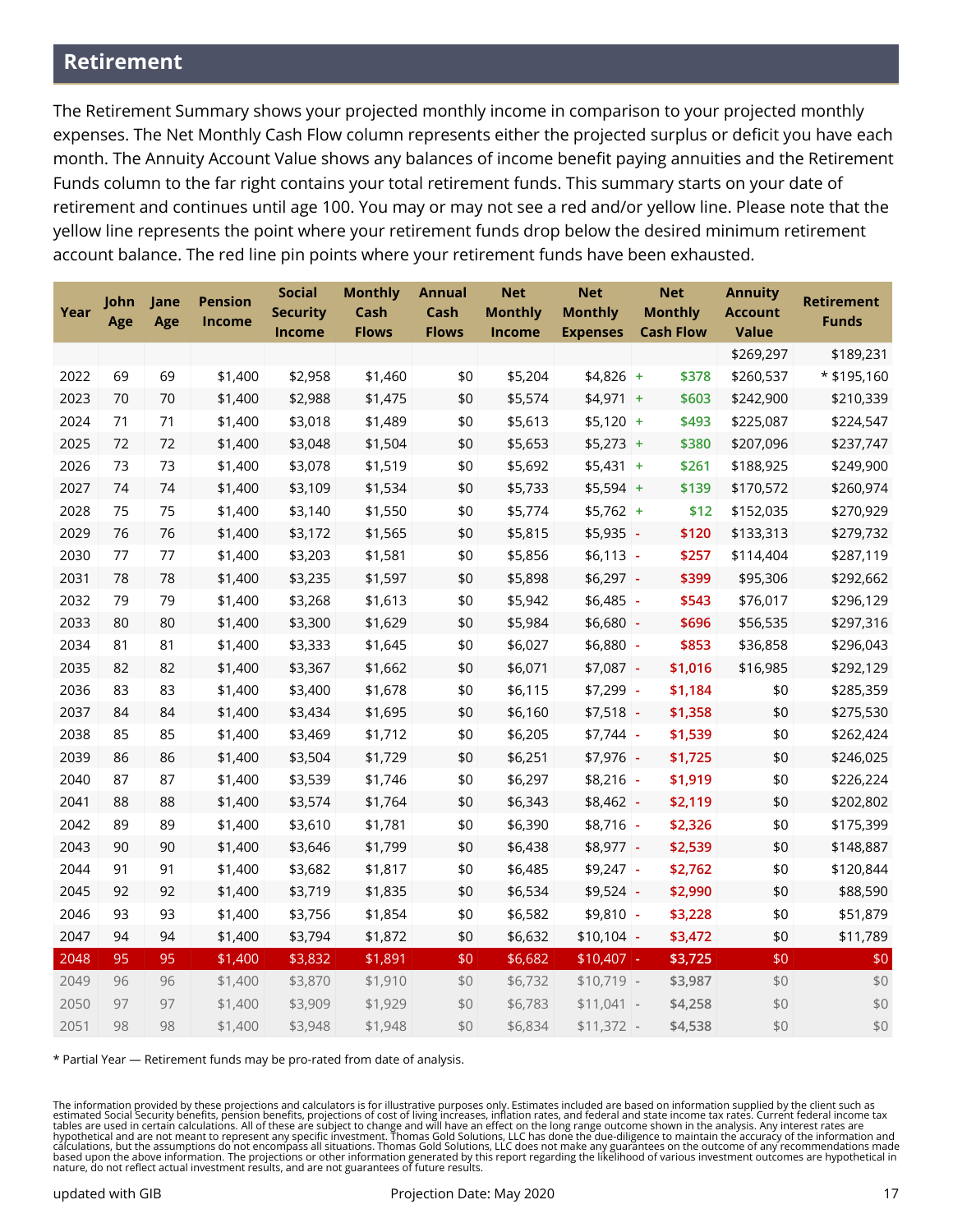## **Retirement - Continued**

| Year | John Jane<br>Age | Age              | <b>Pension</b><br><b>Income</b> | <b>Social</b><br><b>Security</b><br><b>Income</b> | <b>Monthly</b><br>Cash<br><b>Flows</b> | <b>Annual</b><br>Cash<br><b>Flows</b> | <b>Net</b><br><b>Monthly</b><br><b>Income</b> | <b>Net</b><br><b>Monthly</b><br><b>Expenses</b> | <b>Net</b><br><b>Monthly</b><br><b>Cash Flow</b> | Annuity<br><b>Account</b><br><b>Value</b> | <b>Retirement</b><br><b>Funds</b> |
|------|------------------|------------------|---------------------------------|---------------------------------------------------|----------------------------------------|---------------------------------------|-----------------------------------------------|-------------------------------------------------|--------------------------------------------------|-------------------------------------------|-----------------------------------|
| 2052 | 99               | 99               | \$1,400                         | \$3.987                                           | \$1,968                                | \$0                                   | \$6,885                                       | $$11.713$ -                                     | \$4,828                                          | \$0                                       | \$0                               |
| 2053 | 100              | 100 <sup>1</sup> | \$1,400                         | \$4.027                                           | \$1,988                                | \$0                                   | \$6,938                                       | $$12.065$ -                                     | \$5.127                                          | \$0                                       | \$0                               |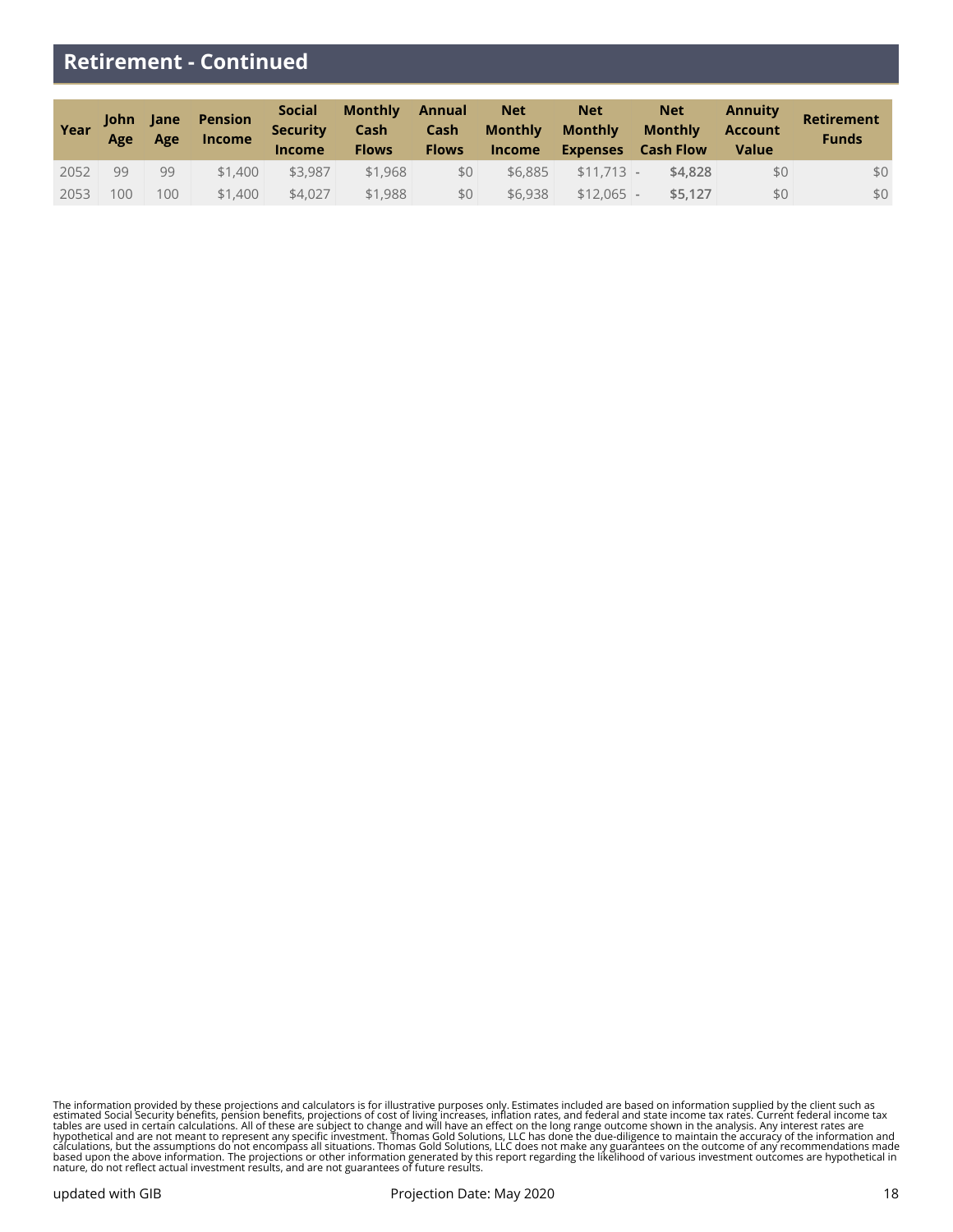

The Retirement Expense Analysis graph above compares your monthly income to your monthly expenses. Net Monthly Income is depicted in green and Net Monthly Expenses are depicted in red.



The Retirement Funds graph above shows the make-up of your Retirement Funds. Retirement Fund assets are classified as Qualified – Orange, Non-Qualified – Purple, 1099 Interest – Blue or Tax-Free – Light Blue. The yellow line on the graph represents the Minimum Retirement Funds value which is the amount you always want to have on reserve or never go below in any given month or year.

The information provided by these projections and calculators is for illustrative purposes only. Estimates included are based on information supplied by the client such as<br>estimated Social Security benefits, pension benefi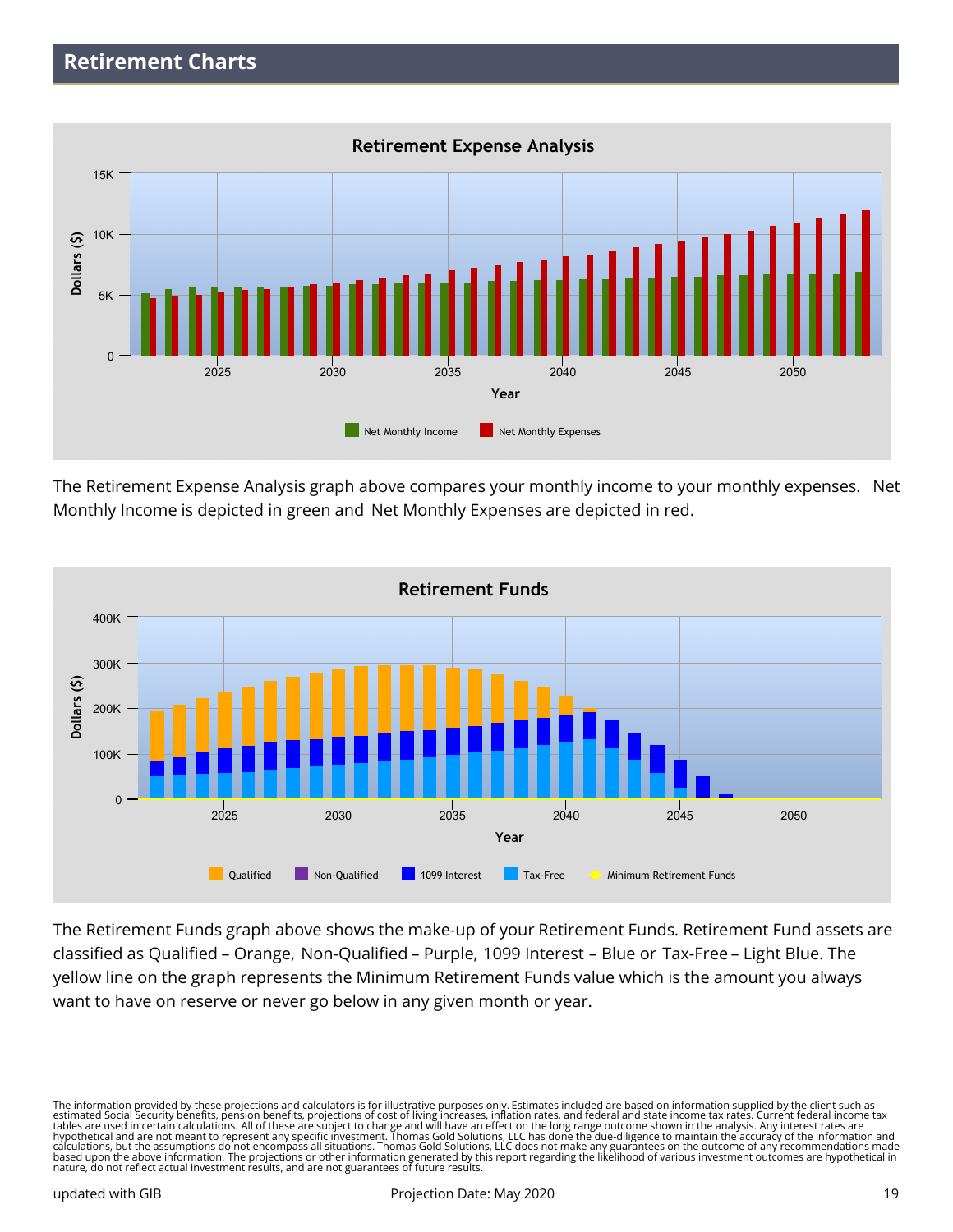

The Retirement Income Analysis graph above shows your monthly expenses using the gray dotted line. The different colors on each bar show how your income need is paid. Types of funds used for payment of income need are as follows: Retirement Funds – Green, Other Income – Orange, Income Benefit Annuities – Blue, Social Security – White, Pension – Purple and Unpaid Expenses in Red. If any part of the bar in a specific year is red, it indicates you are out of retirement funds and cannot meet your monthly expense need.



The Annual Gap Analysis compares your annual income, made up of Social Security, pension benefits, income benefit annuity payments, and other sources of income, to your annual expenses. The gray dotted line represents your annual expenses and the bar below shows how they are paid. The green area of the bar represents annual income and the red section of the bar, if it appears, depicts a gap or negative cash flow where funds must be withdrawn from retirement account balances to pay your expenses.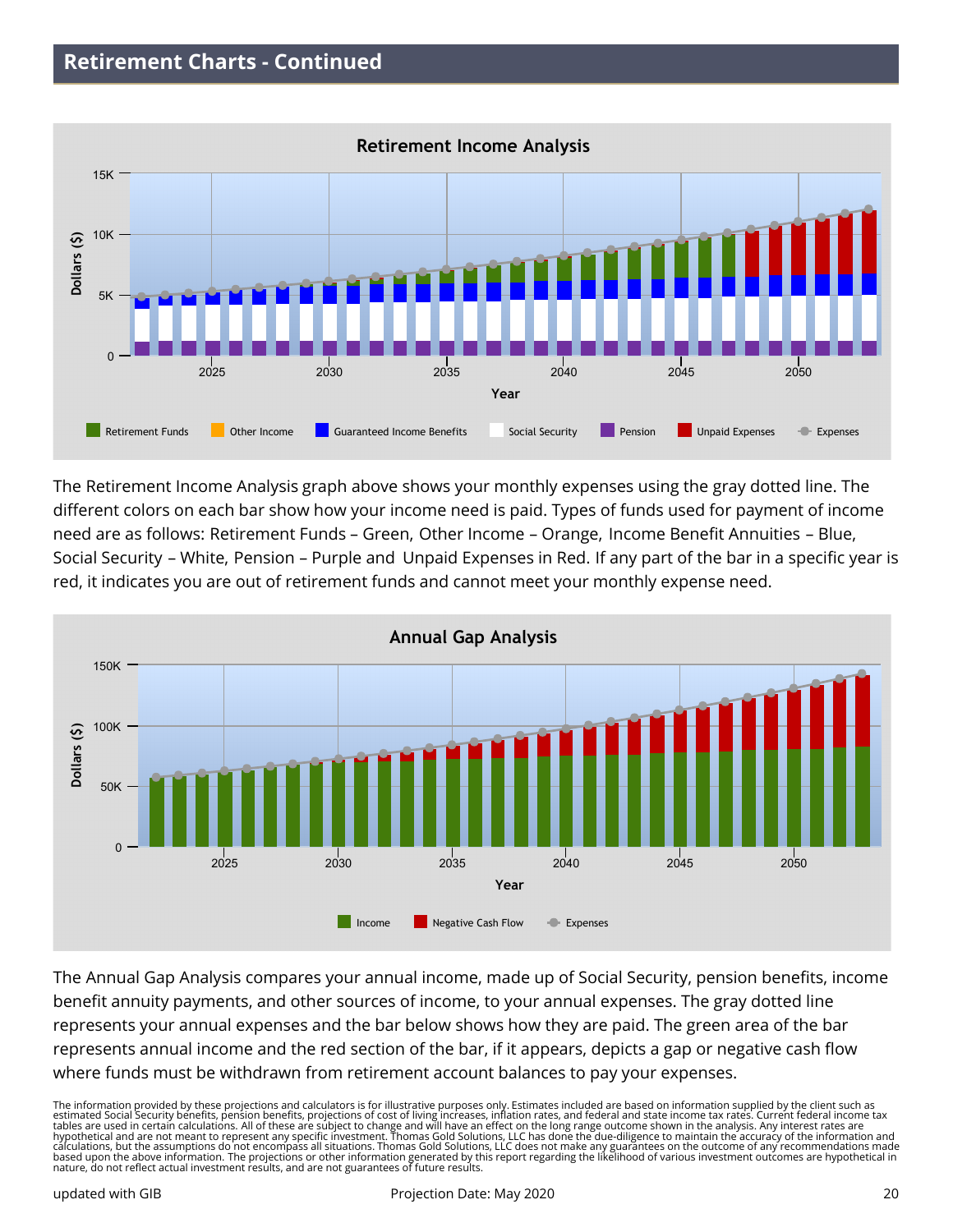## **Life Insurance Summary**

The Life Insurance Summary provides a comparison of the coverage you currently have versus the coverage projected to be needed in the event of premature death.

## **In-Force Life Insurance Policies**

Listed below are any existing life insurance policies. These policies may be either permanent, lasting your entire lifetime, or term, lasting for a specific period of time.

| Owner | Company  | <b>Type</b> | Death Benefit | Monthly Premium | <b>Cash Value</b> | <b>Policy End Date</b> |
|-------|----------|-------------|---------------|-----------------|-------------------|------------------------|
| John  | AAA Life | Term        | \$250,000.00  | \$63.00         |                   | \$0.00 05/2022         |
| lane  | AAA Life | Term        | \$150,000,00  | \$28.00         |                   | \$0.00 07/2022         |

# **Death Benefit Analysis**

The analysis below shows a projected year of death, any change in expenses due to death, the amount of life insurance projected to be needed, the amount of insurance you have, and the difference between the two.

#### **John's Analysis**

|                       | <b>Insurance Need Today</b> |
|-----------------------|-----------------------------|
| Year of Death         | 2020                        |
| % of Current Expenses | 100.00%                     |
| Insurance Needed      | \$883,730                   |
| In-force Policies     | \$250,000                   |
| Difference            | \$633,730                   |

#### **Jane's Analysis**

|                       | <b>Insurance Need Today</b> |
|-----------------------|-----------------------------|
| Year of Death         | 2020                        |
| % of Current Expenses | 100.00%                     |
| Insurance Needed      | \$966,901                   |
| In-force Policies     | \$150,000                   |
| <b>Difference</b>     | \$816,901                   |

## **John's Life Insurance Solution**

In the event of premature death in 2020, John would require \$633,730 of additional life insurance coverage.

# **Jane's Life Insurance Solution**

In the event of premature death in 2020, Jane would require \$816,901 of additional life insurance coverage.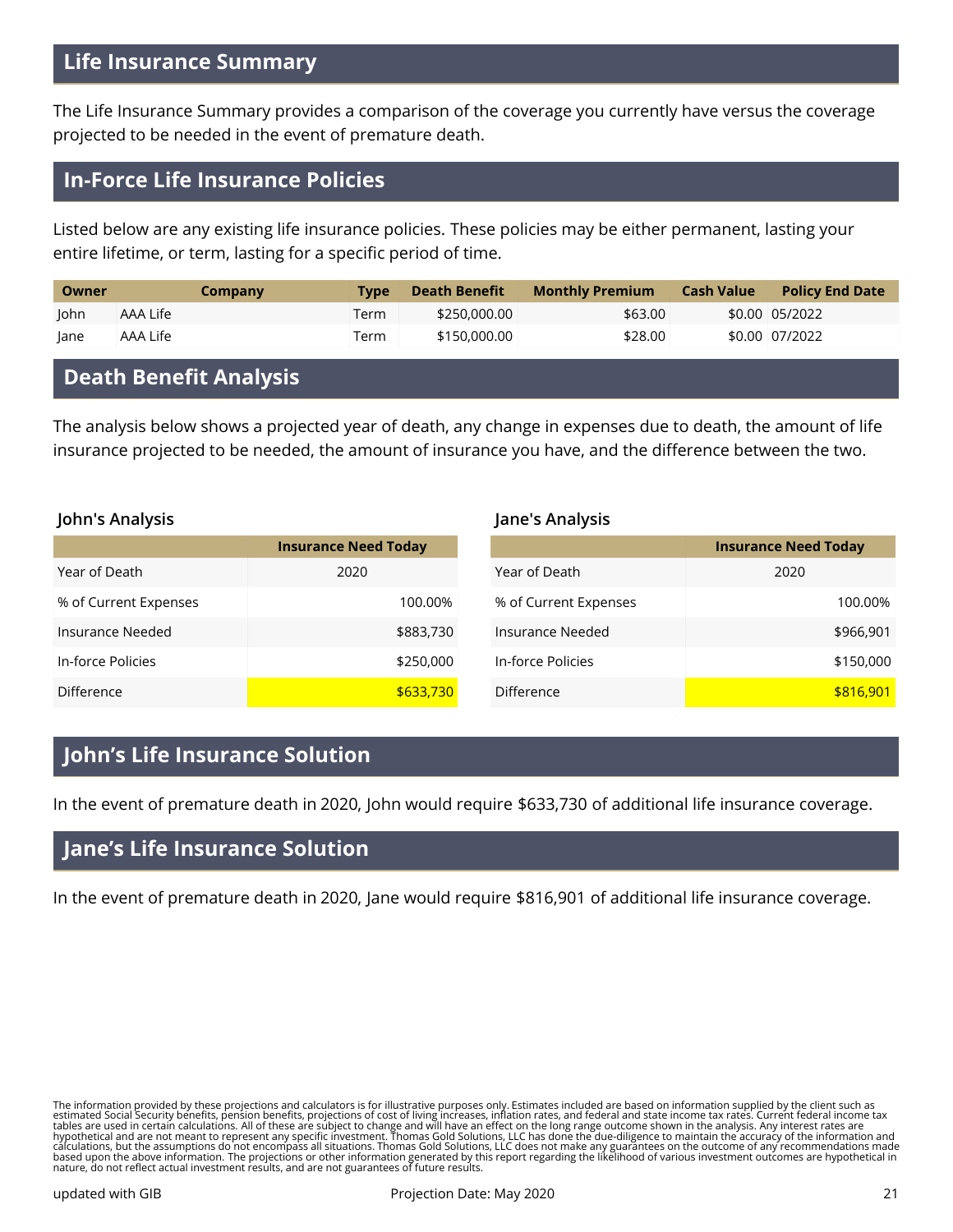# **John's Life Insurance Analysis**

The Life Insurance Analysis shows the loss of John in 2020 to help illustrate the effects on the remaining spouse. Jane is assumed to need 100% of the current expenses due to the loss of John. These projections take into account the possible loss of salary, pension, and the surviving spouse receiving the higher of the two social security benefits. Finally, any existing death benefit payable will be shown as an inflow under annual cash flows and added to retirement funds in the projected year of death.

#### **Pre-Retirement**

| Year | John Jane<br>Age | Age | Gross<br><b>Monthly</b><br><b>Salary</b> | <b>Monthly</b><br><b>Contributions</b> | <b>Monthly</b><br>Cash<br><b>Flows</b> | <b>Annual</b><br>Cash<br><b>Flows</b> | <b>Net</b><br><b>Monthly</b><br><b>Income</b> | <b>Net</b><br><b>Monthly</b><br><b>Expenses</b> Cash Flow | <b>Net</b><br><b>Monthly</b> |         | <b>Annuity</b><br><b>Account</b><br><b>Value</b> | <b>Retirement</b><br><b>Funds</b> |
|------|------------------|-----|------------------------------------------|----------------------------------------|----------------------------------------|---------------------------------------|-----------------------------------------------|-----------------------------------------------------------|------------------------------|---------|--------------------------------------------------|-----------------------------------|
|      |                  |     |                                          |                                        |                                        |                                       |                                               |                                                           |                              |         | \$150,000                                        | \$175,000                         |
| 2020 |                  | 67  | \$3,500                                  | \$0                                    |                                        | $$3,400$ + \$250,000                  | \$6,042                                       | $$4.549$ +                                                |                              | \$1,493 | \$256,745                                        | $*$ \$429,407                     |
| 2021 |                  | 68  | \$3,535                                  | \$0                                    | \$3,420                                | \$0                                   | \$5,624                                       | $$4.685$ +                                                |                              | \$939   | \$267,205                                        | \$436,247                         |
| 2022 |                  | 69  | \$3,570                                  | \$0                                    | \$4,900                                | \$0                                   | \$7,004                                       | $$4,755$ +                                                |                              | \$2,249 | \$269,659                                        | * \$439,770                       |

#### **Retirement**

| Year | John<br>Age | Jane<br>Age | <b>Pension</b><br><b>Income</b> | <b>Social</b><br><b>Security</b><br><b>Income</b> | <b>Monthly</b><br>Cash<br><b>Flows</b> | <b>Annual</b><br>Cash<br><b>Flows</b> | <b>Net</b><br><b>Monthly</b><br><b>Income</b> | <b>Net</b><br><b>Monthly</b><br><b>Expenses</b> | <b>Net</b><br><b>Monthly</b><br><b>Cash Flow</b> | <b>Annuity</b><br><b>Account</b><br><b>Value</b> | <b>Retirement</b><br><b>Funds</b> |
|------|-------------|-------------|---------------------------------|---------------------------------------------------|----------------------------------------|---------------------------------------|-----------------------------------------------|-------------------------------------------------|--------------------------------------------------|--------------------------------------------------|-----------------------------------|
|      |             |             |                                 |                                                   |                                        |                                       |                                               |                                                 |                                                  | \$269,659                                        | \$439,770                         |
| 2022 |             | 69          | \$1,400                         | \$2,040                                           | \$1,460                                | \$0                                   | \$4,228                                       | $$4,826$ -                                      | \$598                                            | \$260,899                                        | * \$439,930                       |
| 2023 |             | 70          | \$1,400                         | \$2,061                                           | \$1,475                                | \$0                                   | \$4,474                                       | \$4,971                                         | \$497                                            | \$243,263                                        | \$440,978                         |
| 2024 |             | 71          | \$1,400                         | \$2,081                                           | \$1,489                                | \$0                                   | \$4,504                                       | $$5,120$ -                                      | \$616                                            | \$225,449                                        | \$439,172                         |
| 2025 |             | 72          | \$1,400                         | \$2,102                                           | \$1,504                                | \$0                                   | \$4,535                                       | \$5,273                                         | \$738<br>÷                                       | \$207,458                                        | \$434,932                         |
| 2026 |             | 73          | \$1,400                         | \$2,123                                           | \$1,519                                | \$0                                   | \$4,566                                       | \$5,431                                         | \$865<br>ä,                                      | \$189,287                                        | \$428,341                         |
| 2027 |             | 74          | \$1,400                         | \$2,144                                           | \$1,534                                | \$0                                   | \$4,597                                       | $$5,594$ -                                      | \$997                                            | \$170,934                                        | \$419,291                         |
| 2028 |             | 75          | \$1,400                         | \$2,166                                           | \$1,550                                | \$0                                   | \$4,629                                       | $$5,762$ -                                      | \$1,133                                          | \$152,398                                        | \$407,637                         |
| 2029 |             | 76          | \$1,400                         | \$2,187                                           | \$1,565                                | \$0                                   | \$4,661                                       | $$5,935$ -                                      | \$1,274                                          | \$133,676                                        | \$393,192                         |
| 2030 |             | 77          | \$1,400                         | \$2,209                                           | \$1,581                                | \$0                                   | \$4,693                                       | $$6,113$ -                                      | \$1,420                                          | \$114,767                                        | \$375,771                         |
| 2031 |             | 78          | \$1,400                         | \$2,231                                           | \$1,597                                | \$0                                   | \$4,725                                       | $$6,297$ -                                      | \$1,572                                          | \$95,669                                         | \$355,146                         |
| 2032 |             | 79          | \$1,400                         | \$2,254                                           | \$1,613                                | \$0                                   | \$4,759                                       | \$6,485                                         | \$1,726<br>$\blacksquare$                        | \$76,379                                         | \$333,225                         |
| 2033 |             | 80          | \$1,400                         | \$2,276                                           | \$1,629                                | \$0                                   | \$4,791                                       | $$6,680$ -                                      | \$1,889                                          | \$56,897                                         | \$313,803                         |
| 2034 |             | 81          | \$1,400                         | \$2,299                                           | \$1,645                                | \$0                                   | \$4,820                                       | $$6,880$ -                                      | \$2,060                                          | \$37,221                                         | \$291,298                         |
| 2035 |             | 82          | \$1,400                         | \$2,322                                           | \$1,662                                | \$0                                   | \$4,850                                       | \$7,087                                         | \$2,237<br>$\blacksquare$                        | \$17,347                                         | \$265,846                         |
| 2036 |             | 83          | \$1,400                         | \$2,345                                           | \$1,678                                | \$0                                   | \$4,880                                       | \$7,299                                         | \$2,419<br>÷,                                    | \$0                                              | \$238,176                         |
| 2037 |             | 84          | \$1,400                         | \$2,369                                           | \$1,695                                | \$0                                   | \$4,911                                       | $$7,518$ -                                      | \$2,607                                          | \$0                                              | \$206,565                         |
| 2038 |             | 85          | \$1,400                         | \$2,392                                           | \$1,712                                | \$0                                   | \$4,942                                       | $$7,744$ -                                      | \$2,802                                          | \$0                                              | \$174,222                         |
| 2039 |             | 86          | \$1,400                         | \$2,416                                           | \$1,729                                | \$0                                   | \$4,973                                       | $$7,976$ -                                      | \$3,003                                          | \$0                                              | \$139,482                         |
| 2040 |             | 87          | \$1,400                         | \$2,440                                           | \$1,746                                | \$0                                   | \$5,004                                       | $$8,216$ -                                      | \$3,212                                          | \$0                                              | \$102,263                         |
| 2041 |             | 88          | \$1,400                         | \$2,465                                           | \$1,764                                | \$0                                   | \$5,036                                       | \$8,462                                         | \$3,426<br>÷                                     | \$0                                              | \$62,489                          |
| 2042 |             | 89          | \$1,400                         | \$2,489                                           | \$1,781                                | \$0                                   | \$5,068                                       | $$8,716$ -                                      | \$3,648                                          | \$0                                              | \$20,061                          |
| 2043 |             | 90          | \$1,400                         | \$2,514                                           | \$1,799                                | \$0                                   | \$5,100                                       | $$8,977$ -                                      | \$3,877                                          | \$0                                              | \$0                               |
| 2044 |             | 91          | \$1,400                         | \$2,539                                           | \$1,817                                | \$0                                   | \$5,133                                       | $$9,247$ -                                      | \$4,114                                          | \$0                                              | \$0                               |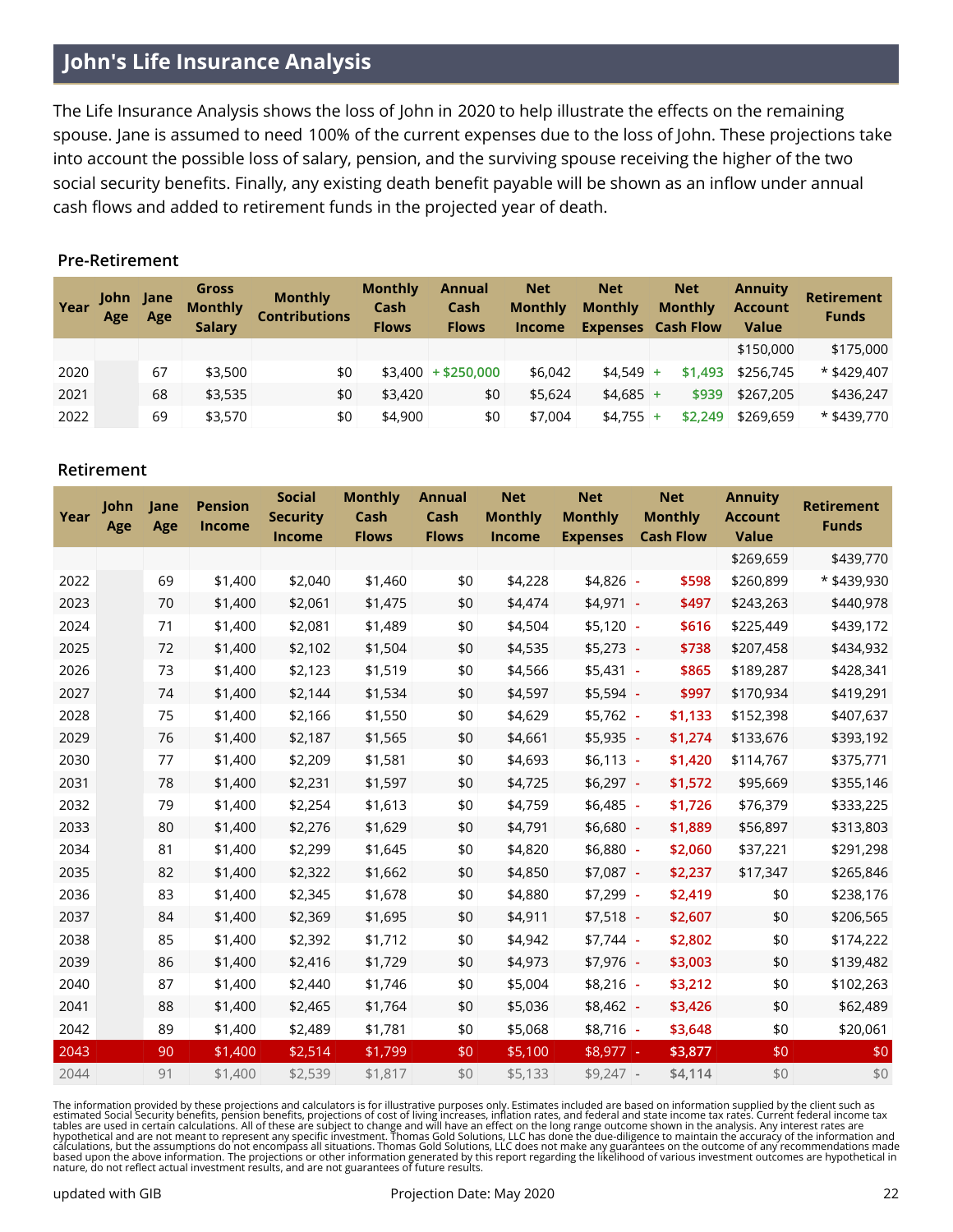\* Partial Year — Retirement funds may be pro-rated from date of analysis.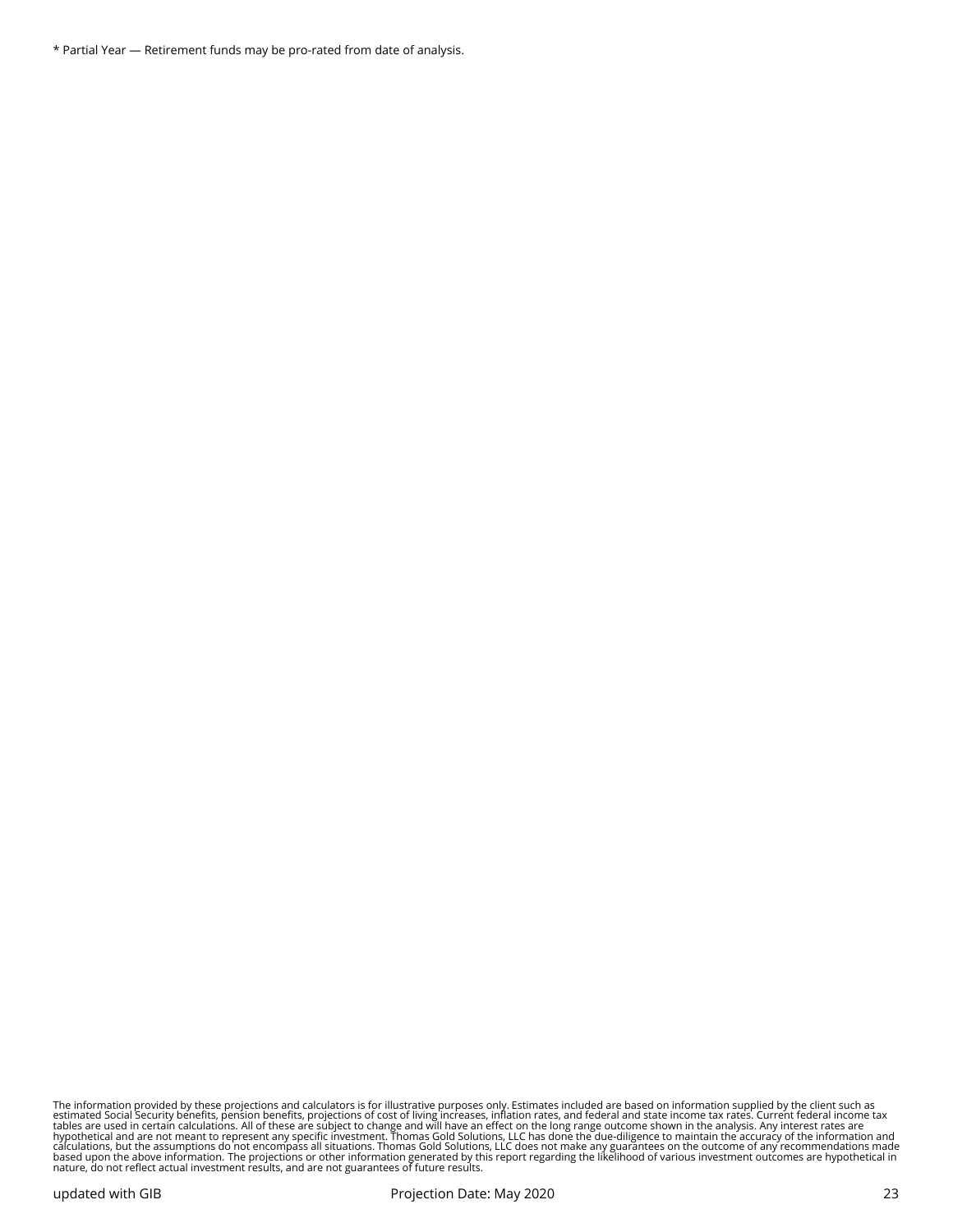#### **Retirement**

| Year | <b>John</b><br>Age | Jane<br>Age | <b>Pension</b><br><b>Income</b> | <b>Social</b><br><b>Security</b><br><b>Income</b> | <b>Monthly</b><br>Cash<br><b>Flows</b> | Annual<br>Cash<br><b>Flows</b> | <b>Net</b><br><b>Monthly</b><br><b>Income</b> | <b>Net</b><br><b>Monthly</b><br><b>Expenses</b> | <b>Net</b><br><b>Monthly</b><br><b>Cash Flow</b> | <b>Annuity</b><br><b>Account</b><br><b>Value</b> | <b>Retirement</b><br><b>Funds</b> |
|------|--------------------|-------------|---------------------------------|---------------------------------------------------|----------------------------------------|--------------------------------|-----------------------------------------------|-------------------------------------------------|--------------------------------------------------|--------------------------------------------------|-----------------------------------|
| 2045 |                    | 92          | \$1,400                         | \$2,565                                           | \$1,835                                | \$0                            | \$5,167                                       | $$9,524$ -                                      | \$4,357                                          | \$0                                              | \$0                               |
| 2046 |                    | 93          | \$1,400                         | \$2,591                                           | \$1,854                                | \$0                            | \$5,200                                       | $$9,810$ -                                      | \$4,610                                          | \$0                                              | \$0                               |
| 2047 |                    | 94          | \$1,400                         | \$2,616                                           | \$1,872                                | \$0                            | \$5,233                                       | $$10.104$ -                                     | \$4,871                                          | \$0                                              | \$0                               |
| 2048 |                    | 95          | \$1,400                         | \$2,643                                           | \$1,891                                | \$0                            | \$5,268                                       | $$10,407$ -                                     | \$5,139                                          | \$0                                              | \$0                               |
| 2049 |                    | 96          | \$1,400                         | \$2,669                                           | \$1,910                                | \$0                            | \$5,302                                       | $$10.719$ -                                     | \$5,417                                          | \$0                                              | \$0                               |
| 2050 |                    | 97          | \$1,400                         | \$2,696                                           | \$1,929                                | \$0                            | \$5,337                                       | \$11,041                                        | \$5,704<br>$\sim$                                | \$0                                              | \$0                               |
| 2051 |                    | 98          | \$1,400                         | \$2,723                                           | \$1,948                                | \$0                            | \$5,372                                       | $$11,372$ -                                     | \$6,000                                          | \$0                                              | \$0                               |
| 2052 |                    | 99          | \$1,400                         | \$2,750                                           | \$1,968                                | \$0                            | \$5,407                                       | $$11,713$ -                                     | \$6,306                                          | \$0                                              | \$0                               |
| 2053 |                    | 100         | \$1,400                         | \$2,777                                           | \$1,988                                | \$0                            | \$5,443                                       | $$12.065$ -                                     | \$6,622                                          | \$0                                              | \$0                               |

\* Partial Year — Retirement funds may be pro-rated from date of analysis.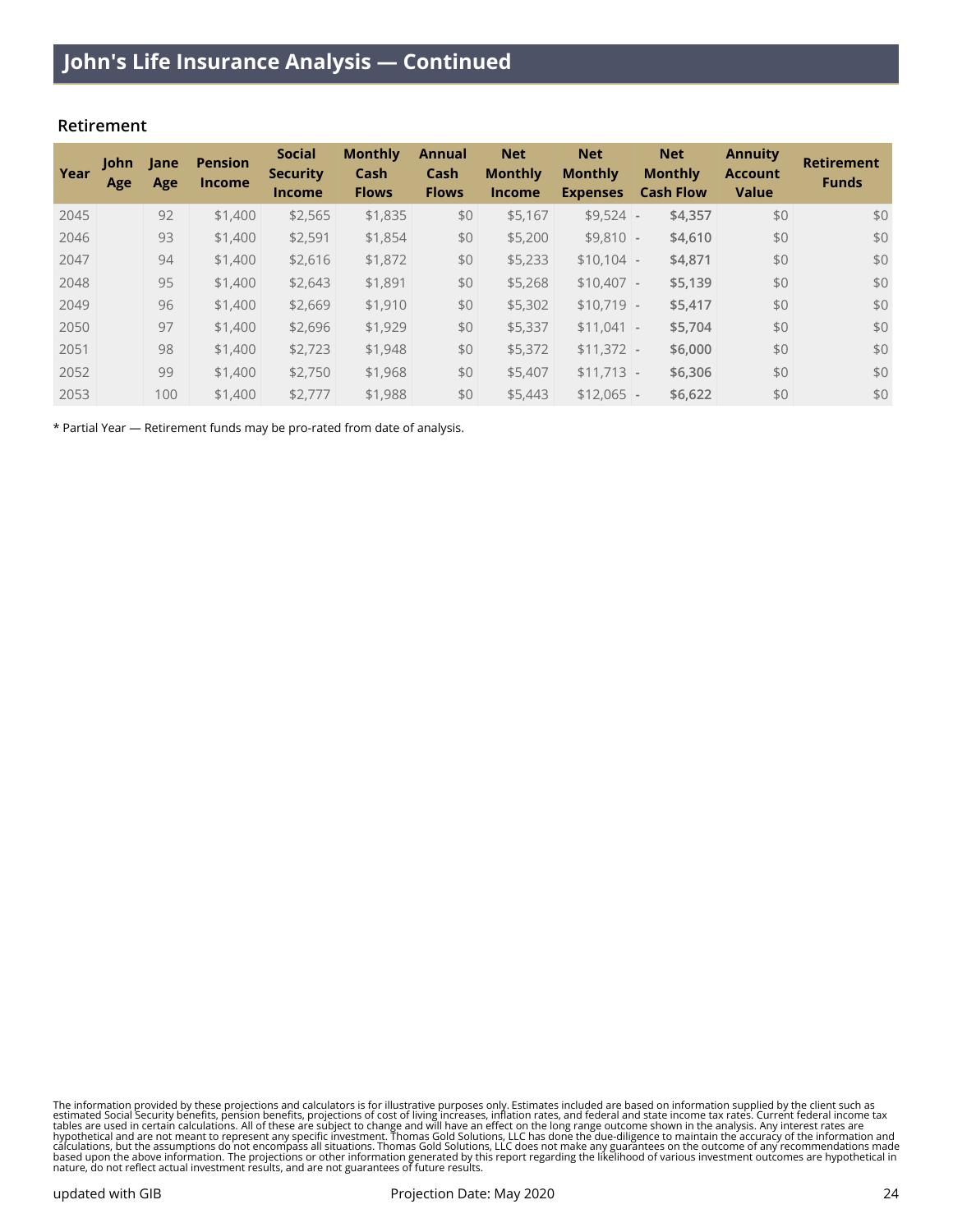# **Jane's Life Insurance Analysis**

The Life Insurance Analysis shows the loss of Jane in 2020 to help illustrate the effects on the remaining spouse. John is assumed to need 100% of the current expenses due to the loss of Jane. These projections take into account the possible loss of salary, pension, and the surviving spouse receiving the higher of the two social security benefits. Finally, any existing death benefit payable will be shown as an inflow under annual cash flows and added to retirement funds in the projected year of death.

#### **Pre-Retirement**

| Year | John Jane<br>Age | Age | Gross<br><b>Monthly</b><br><b>Salary</b> | <b>Monthly</b><br><b>Contributions</b> | <b>Monthly</b><br>Cash<br><b>Flows</b> | <b>Annual</b><br>Cash<br><b>Flows</b> | <b>Net</b><br><b>Monthly</b><br><b>Income</b> | <b>Net</b><br><b>Monthly</b><br><b>Expenses</b> Cash Flow | <b>Net</b><br><b>Monthly</b> | <b>Annuity</b><br><b>Account</b><br><b>Value</b> | <b>Retirement</b><br><b>Funds</b> |
|------|------------------|-----|------------------------------------------|----------------------------------------|----------------------------------------|---------------------------------------|-----------------------------------------------|-----------------------------------------------------------|------------------------------|--------------------------------------------------|-----------------------------------|
|      |                  |     |                                          |                                        |                                        |                                       |                                               |                                                           |                              | \$150,000                                        | \$175,000                         |
| 2020 | 67               |     | \$6,000                                  | \$0                                    |                                        | $$3,100$ + \$150,000                  | \$7.721                                       | $$4.549$ +                                                | \$3.172                      | \$256,745                                        | * \$329,340                       |
| 2021 | 68               |     | \$6,000                                  | \$0                                    | \$3,120                                | \$0                                   | \$7,023                                       | $$4.685$ +                                                | \$2,338                      | \$267,205                                        | \$336,081                         |
| 2022 | 68               |     | \$6,000                                  | \$0                                    | \$3,140                                | \$0                                   | \$7,405                                       | $$4,732$ +                                                | \$2,673                      | \$270,786                                        | * \$338,386                       |

#### **Retirement**

| Year | John<br>Age | Jane<br>Age | <b>Pension</b><br><b>Income</b> | <b>Social</b><br><b>Security</b><br><b>Income</b> | <b>Monthly</b><br>Cash<br><b>Flows</b> | <b>Annual</b><br>Cash<br><b>Flows</b> | <b>Net</b><br><b>Monthly</b><br>Income | <b>Net</b><br><b>Monthly</b><br><b>Expenses</b> | <b>Net</b><br><b>Monthly</b><br><b>Cash Flow</b> | <b>Annuity</b><br><b>Account</b><br><b>Value</b> | <b>Retirement</b><br><b>Funds</b> |
|------|-------------|-------------|---------------------------------|---------------------------------------------------|----------------------------------------|---------------------------------------|----------------------------------------|-------------------------------------------------|--------------------------------------------------|--------------------------------------------------|-----------------------------------|
|      |             |             |                                 |                                                   |                                        |                                       |                                        |                                                 |                                                  | \$270,786                                        | \$338,386                         |
| 2022 | 69          |             | \$1,100                         | \$2,040                                           | \$1,460                                | \$0                                   | \$3,980                                | \$4,826                                         | \$846<br>$\blacksquare$                          | \$260,899                                        | * \$336,577                       |
| 2023 | 70          |             | \$1,100                         | \$2,061                                           | \$1,475                                | \$0                                   | \$4,253                                | \$4,971                                         | \$718<br>$\sim$                                  | \$243,263                                        | \$333,863                         |
| 2024 | 71          |             | \$1,100                         | \$2,081                                           | \$1,489                                | \$0                                   | \$4,283                                | $$5,120$ -                                      | \$837                                            | \$225,449                                        | \$328,057                         |
| 2025 | 72          |             | \$1,100                         | \$2,102                                           | \$1,504                                | \$0                                   | \$4,314                                | $$5,273$ -                                      | \$959                                            | \$207,458                                        | \$319,604                         |
| 2026 | 73          |             | \$1,100                         | \$2,123                                           | \$1,519                                | \$0                                   | \$4,345                                | \$5,431                                         | \$1,086<br>$\mathbf{r}$                          | \$189,287                                        | \$308,619                         |
| 2027 | 74          |             | \$1,100                         | \$2,144                                           | \$1,534                                | \$0                                   | \$4,376                                | $$5,594$ -                                      | \$1,218                                          | \$170,934                                        | \$294,997                         |
| 2028 | 75          |             | \$1,100                         | \$2,166                                           | \$1,550                                | \$0                                   | \$4,408                                | $$5,762$ -                                      | \$1,354                                          | \$152,398                                        | \$278,587                         |
| 2029 | 76          |             | \$1,100                         | \$2,187                                           | \$1,565                                | \$0                                   | \$4,440                                | $$5,935$ -                                      | \$1,495                                          | \$133,676                                        | \$259,196                         |
| 2030 | 77          |             | \$1,100                         | \$2,209                                           | \$1,581                                | \$0                                   | \$4,472                                | $$6,113$ -                                      | \$1,641                                          | \$114,767                                        | \$236,502                         |
| 2031 | 78          |             | \$1,100                         | \$2,231                                           | \$1,597                                | \$0                                   | \$4,505                                | $$6,297$ -                                      | \$1,792                                          | \$95,669                                         | \$217,027                         |
| 2032 | 79          |             | \$1,100                         | \$2,254                                           | \$1,613                                | \$0                                   | \$4,538                                | $$6,485$ -                                      | \$1,947                                          | \$76,379                                         | \$196,005                         |
| 2033 | 80          |             | \$1,100                         | \$2,276                                           | \$1,629                                | \$0                                   | \$4,571                                | $$6,680$ -                                      | \$2,109                                          | \$56,897                                         | \$172,061                         |
| 2034 | 81          |             | \$1,100                         | \$2,299                                           | \$1,645                                | \$0                                   | \$4,605                                | $$6,880$ -                                      | \$2,275                                          | \$37,221                                         | \$145,955                         |
| 2035 | 82          |             | \$1,100                         | \$2,322                                           | \$1,662                                | \$0                                   | \$4,639                                | $$7,087$ -                                      | \$2,448                                          | \$17,347                                         | \$117,302                         |
| 2036 | 83          |             | \$1,100                         | \$2,345                                           | \$1,678                                | \$0                                   | \$4,673                                | $$7,299$ -                                      | \$2,626                                          | \$0                                              | \$86,972                          |
| 2037 | 84          |             | \$1,100                         | \$2,369                                           | \$1,695                                | \$0                                   | \$4,708                                | $$7,518$ -                                      | \$2,810                                          | \$0                                              | \$54,447                          |
| 2038 | 85          |             | \$1,100                         | \$2,392                                           | \$1,712                                | \$0                                   | \$4,742                                | $$7,744$ -                                      | \$3,002                                          | \$0                                              | \$19,633                          |
| 2039 | 86          |             | \$1,100                         | \$2,416                                           | \$1,729                                | \$0                                   | \$4,778                                | $$7,976$ .                                      | \$3,198                                          | \$0                                              | $$0$$                             |
| 2040 | 87          |             | \$1,100                         | \$2,440                                           | \$1,746                                | \$0                                   | \$4,813                                | $$8,216$ -                                      | \$3,403                                          | \$0                                              | \$0                               |
| 2041 | 88          |             | \$1,100                         | \$2,465                                           | \$1,764                                | \$0                                   | \$4,850                                | $$8,462$ -                                      | \$3,612                                          | \$0                                              | \$0                               |
| 2042 | 89          |             | \$1,100                         | \$2,489                                           | \$1,781                                | \$0                                   | \$4,886                                | $$8,716$ -                                      | \$3,830                                          | \$0                                              | \$0                               |
| 2043 | 90          |             | \$1,100                         | \$2,514                                           | \$1,799                                | \$0                                   | \$4,922                                | $$8,977$ -                                      | \$4,055                                          | \$0                                              | \$0                               |
| 2044 | 91          |             | \$1,100                         | \$2,539                                           | \$1,817                                | \$0                                   | \$4,959                                | $$9,247$ -                                      | \$4,288                                          | \$0                                              | \$0                               |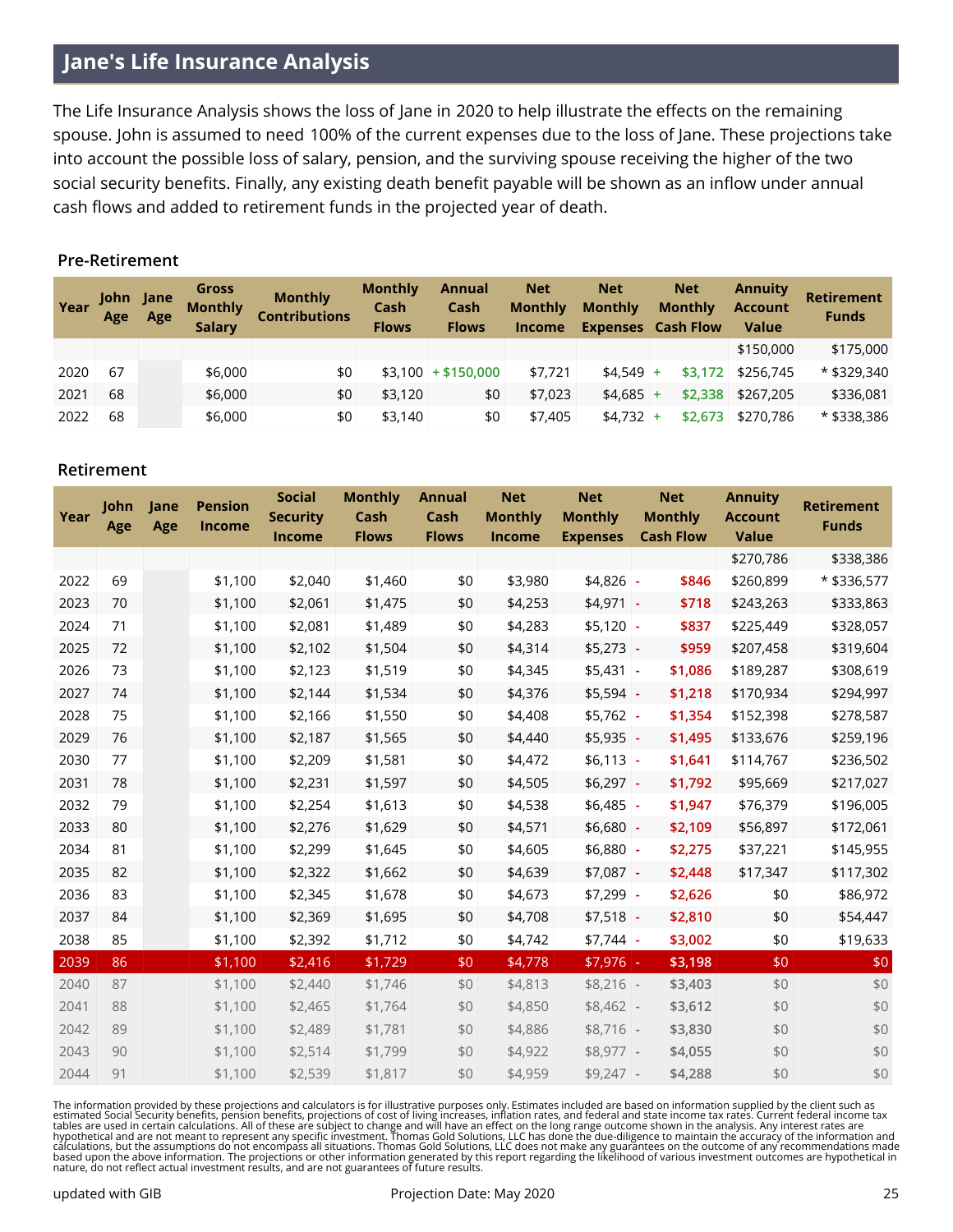\* Partial Year — Retirement funds may be pro-rated from date of analysis.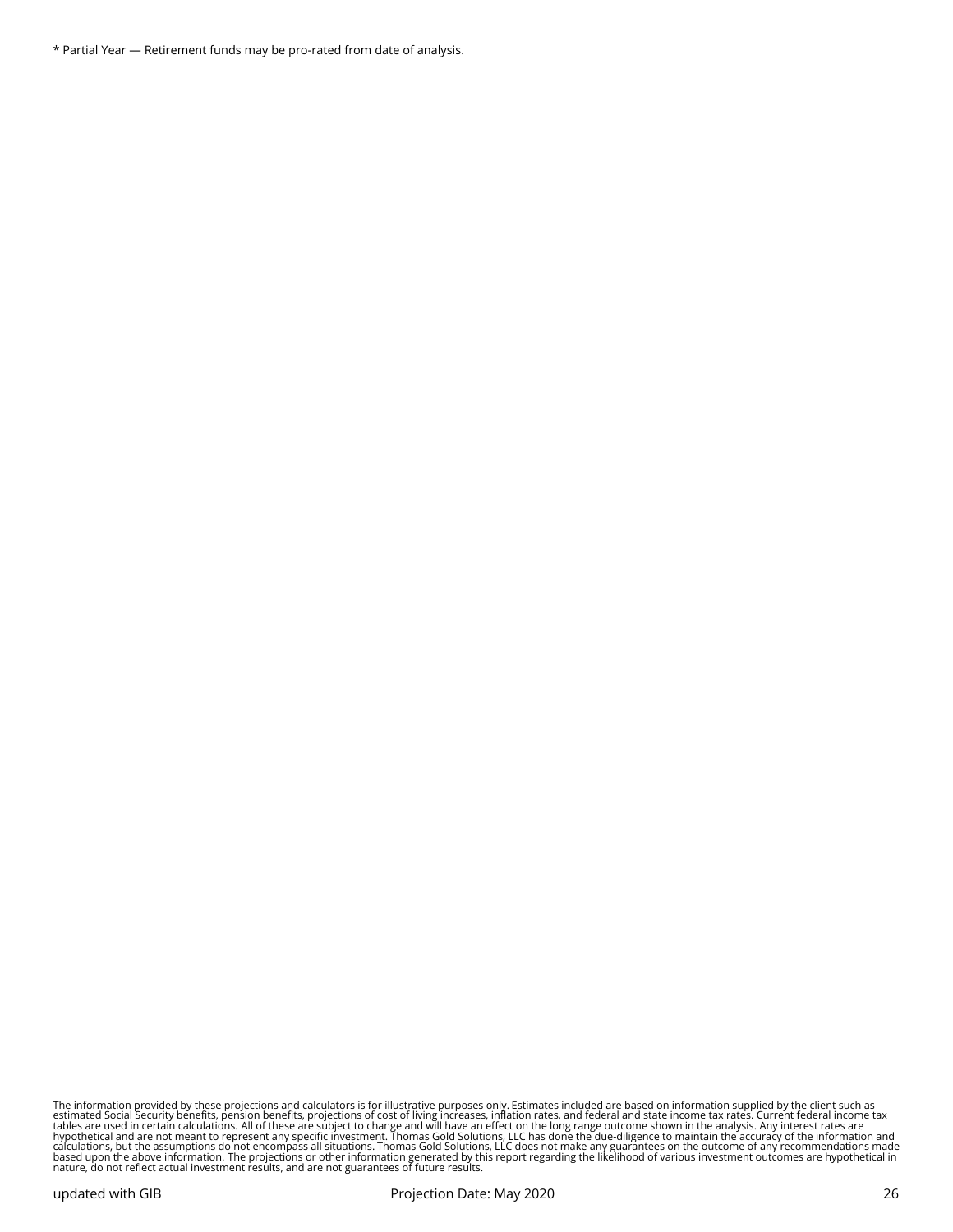#### **Retirement**

| Year | <b>John</b><br>Age | Jane<br>Age | <b>Pension</b><br><b>Income</b> | <b>Social</b><br><b>Security</b><br><b>Income</b> | <b>Monthly</b><br>Cash<br><b>Flows</b> | <b>Annual</b><br>Cash<br><b>Flows</b> | <b>Net</b><br><b>Monthly</b><br><b>Income</b> | <b>Net</b><br><b>Monthly</b><br><b>Expenses</b> | <b>Net</b><br><b>Monthly</b><br><b>Cash Flow</b> | <b>Annuity</b><br><b>Account</b><br><b>Value</b> | <b>Retirement</b><br><b>Funds</b> |
|------|--------------------|-------------|---------------------------------|---------------------------------------------------|----------------------------------------|---------------------------------------|-----------------------------------------------|-------------------------------------------------|--------------------------------------------------|--------------------------------------------------|-----------------------------------|
| 2045 | 92                 |             | \$1,100                         | \$2,565                                           | \$1,835                                | \$0                                   | \$4,997                                       | $$9.524$ -                                      | \$4,527                                          | \$0                                              | \$0                               |
| 2046 | 93                 |             | \$1,100                         | \$2,591                                           | \$1,854                                | \$0                                   | \$5,035                                       | $$9,810$ -                                      | \$4,775                                          | \$0                                              | \$0                               |
| 2047 | 94                 |             | \$1,100                         | \$2,616                                           | \$1,872                                | \$0                                   | \$5,068                                       | $$10.104$ -                                     | \$5,036                                          | \$0                                              | \$0                               |
| 2048 | 95                 |             | \$1,100                         | \$2,643                                           | \$1,891                                | \$0                                   | \$5,103                                       | $$10,407$ -                                     | \$5,304                                          | \$0                                              | \$0                               |
| 2049 | 96                 |             | \$1,100                         | \$2,669                                           | \$1,910                                | \$0                                   | \$5,137                                       | $$10.719$ -                                     | \$5,582                                          | \$0                                              | \$0                               |
| 2050 | 97                 |             | \$1,100                         | \$2,696                                           | \$1,929                                | \$0                                   | \$5,172                                       | $$11.041$ -                                     | \$5,869                                          | \$0                                              | \$0                               |
| 2051 | 98                 |             | \$1,100                         | \$2,723                                           | \$1,948                                | \$0                                   | \$5,207                                       | $$11.372$ -                                     | \$6,165                                          | \$0                                              | \$0                               |
| 2052 | 99                 |             | \$1,100                         | \$2,750                                           | \$1,968                                | \$0                                   | \$5.242                                       | $$11.713$ -                                     | \$6,471                                          | \$0                                              | \$0                               |
| 2053 | 100                |             | \$1,100                         | \$2,777                                           | \$1,988                                | \$0                                   | \$5,277                                       | $$12.065$ -                                     | \$6,788                                          | \$0                                              | \$0                               |

\* Partial Year — Retirement funds may be pro-rated from date of analysis.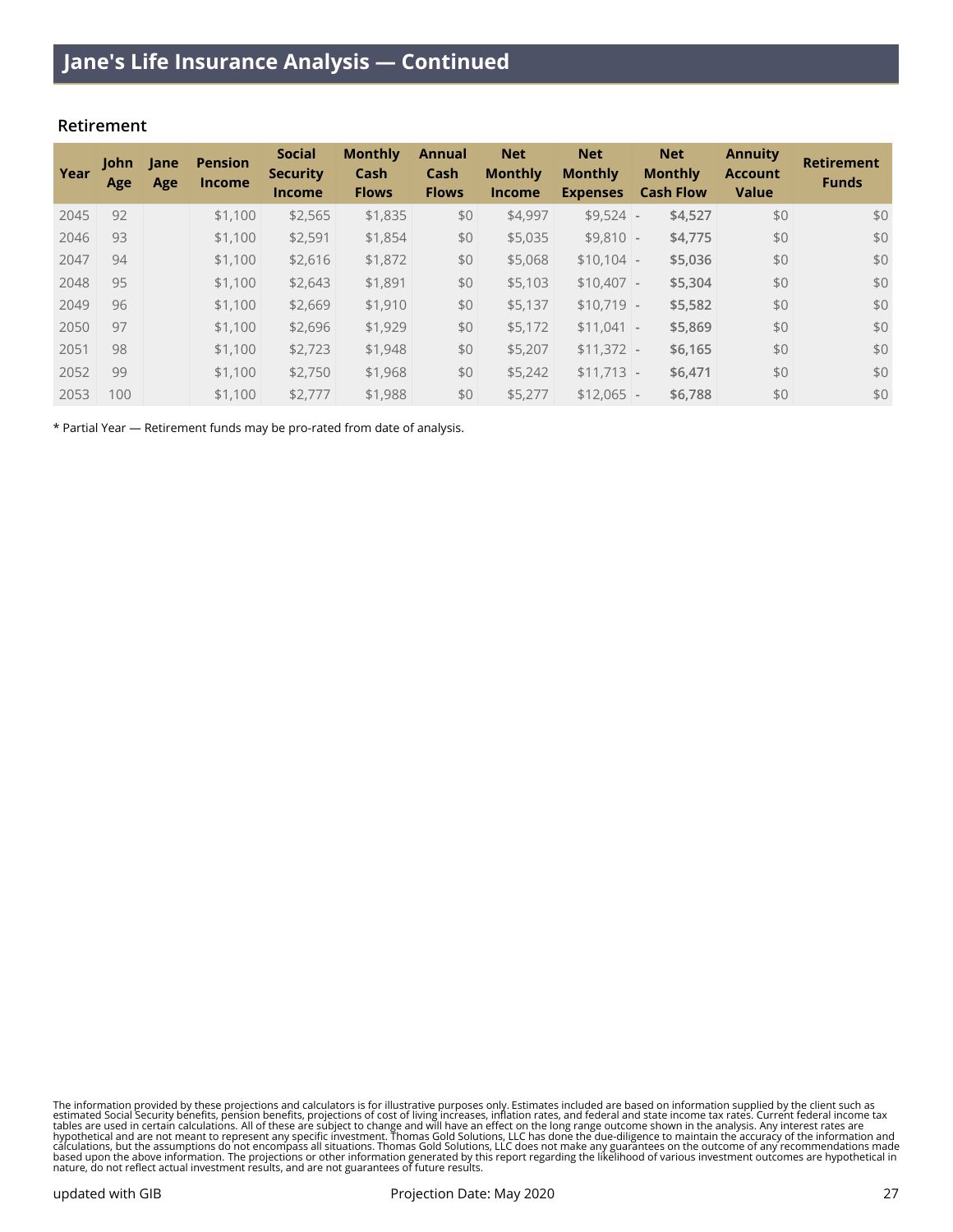# **Long Term Care Summary**

The Long Term Care Summary provides a comparison of the coverage you currently have versus the coverage that may be needed in the event that long term care is necessary.

## **In-Force Long Term Care Policies**

Listed below are any existing long term care policies. These policies may either be cash plans, when you receive cash directly to spend on your care, or reimbursement plans, when you provide documentation of expenses incurred. Further, your existing plan's benefit can increase by a simple or compound inflation rate.

| Owner | <b>Company</b> | <b>Type</b> | Start Date | Daily Benefit | Years          | <b>Inflation Type</b> | Inflation % | <b>Monthly Premium</b> |
|-------|----------------|-------------|------------|---------------|----------------|-----------------------|-------------|------------------------|
| John  |                | Cash        | Life       | \$0.00        | $\overline{0}$ | Compound              |             | \$0                    |
| lane  |                | Cash        | Life       | \$0.00        | $\mathbf 0$    | Compound              |             | \$0                    |

## **Long Term Care Analysis**

The analysis below shows today's average monthly cost, any change in expenses due to one spouse entering a facility, the age of entry, and the projected % increase in facility cost per year. The analysis also shows the projected years of care needed, the projected monthly expense in the year entering the facility, along with the total cost for the duration of the stay.

| <b>John's Analysis</b>      |           |
|-----------------------------|-----------|
| <b>Current Monthly Cost</b> | \$6,251   |
| % of Current Expenses       | 100.00%   |
| Age Entering Facility       | 80        |
| Cost Increase %             | 4.35%     |
| Years of Care Needed        | 4         |
| Projected Monthly Expense   | \$11,275  |
| Total LTC Costs             | \$575,195 |

| <b>Jane's Analysis</b>      |           |
|-----------------------------|-----------|
| <b>Current Monthly Cost</b> | \$6,251   |
| % of Current Expenses       | 100.00%   |
| Age Entering Facility       | 80        |
| Cost Increase %             | 4.35%     |
| Years of Care Needed        | 4         |
| Projected Monthly Expense   | \$11,275  |
| <b>Total LTC Costs</b>      | \$575,195 |

# **John's Long Term Care Solution**

If facility care is needed, John would require a \$209 daily benefit with a 4.35% compound inflation rider today in order to cover the future monthly Long Term Care cost of \$11,275.

# **Jane's Long Term Care Solution**

If facility care is needed, Jane would require a \$209 daily benefit with a 4.35% compound inflation rider today in order to cover the future monthly Long Term Care cost of \$11,275.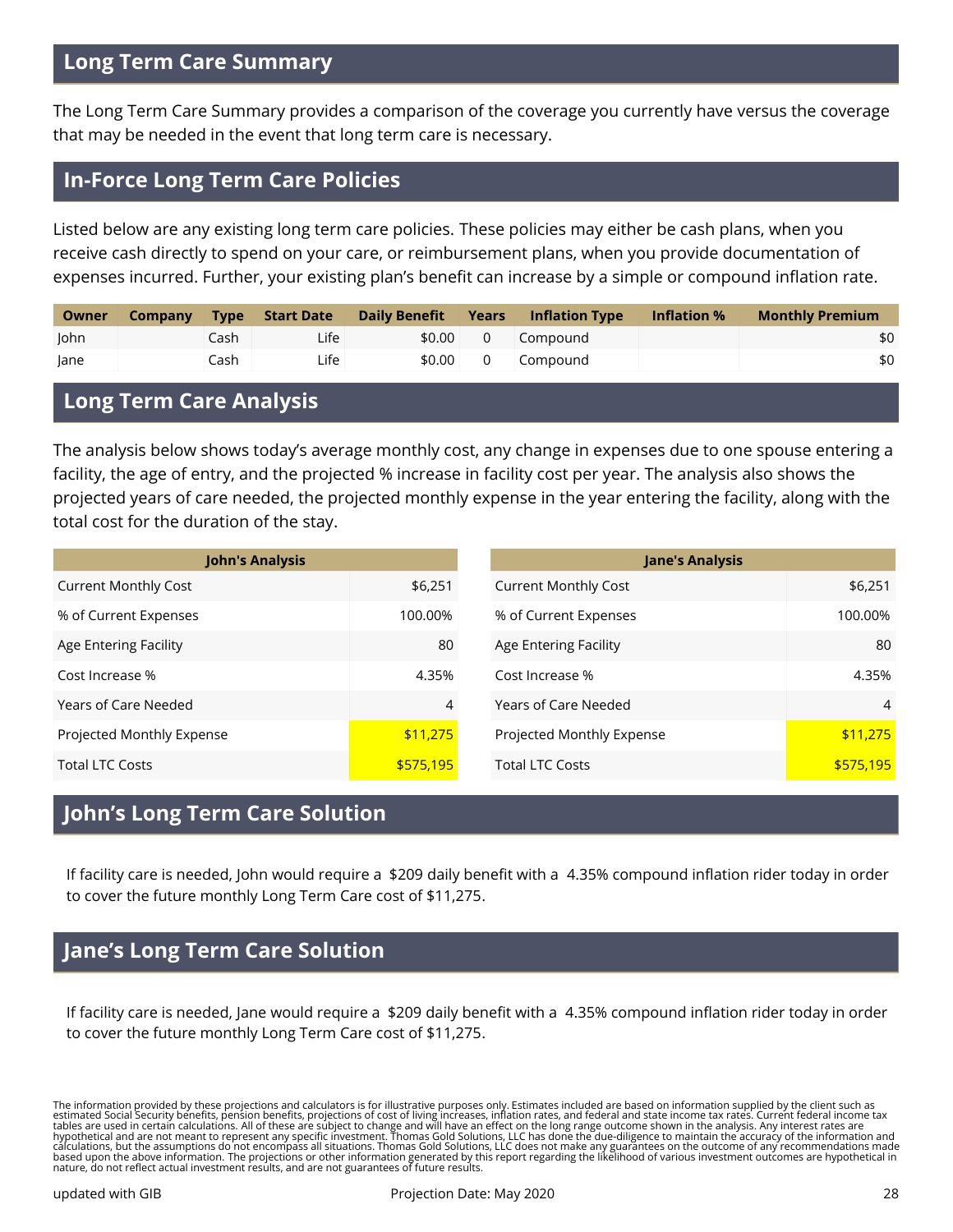# **John's Long Term Care Analysis**

The Long Term Care Analysis shows the financial effects of John entering a long term care facility. The scenario accounts for any in-force or existing long term care policies. Current monthly cost for care of \$6,251 is assumed to grow at 4.35% until John enters the facility at age 80 for a stay of 4 years. We assume that Jane would need 100% of their current expenses and that costs will continue to increase during the stay.

| Year | John<br>Age | Jane<br>Age | <b>Pension</b><br>Income | <b>Social</b><br><b>Security</b><br>Income | <b>Monthly</b><br>Cash<br><b>Flows</b> | <b>Annual</b><br>Cash<br><b>Flows</b> | <b>Net</b><br><b>Monthly</b><br>Income | <b>Net</b><br><b>Monthly</b><br><b>Expenses</b> |                | <b>Net</b><br><b>Monthly</b><br><b>Cash Flow</b> | <b>Annuity</b><br><b>Account</b><br><b>Value</b> | <b>Retirement</b><br><b>Funds</b> |
|------|-------------|-------------|--------------------------|--------------------------------------------|----------------------------------------|---------------------------------------|----------------------------------------|-------------------------------------------------|----------------|--------------------------------------------------|--------------------------------------------------|-----------------------------------|
|      |             |             |                          |                                            |                                        |                                       |                                        |                                                 |                |                                                  | \$269,297                                        | \$189,231                         |
| 2022 | 69          | 69          | \$1,400                  | \$2,958                                    | \$1,460                                | \$0                                   | \$5,204                                | $$4,826$ +                                      |                | \$378                                            | \$260,537                                        | * \$195,160                       |
| 2023 | 70          | 70          | \$1,400                  | \$2,988                                    | \$1,475                                | \$0                                   | \$5,574                                | $$4,971$ +                                      |                | \$603                                            | \$242,900                                        | \$210,339                         |
| 2024 | 71          | 71          | \$1,400                  | \$3,018                                    | \$1,489                                | \$0                                   | \$5,613                                | $$5,120$ +                                      |                | \$493                                            | \$225,087                                        | \$224,547                         |
| 2025 | 72          | 72          | \$1,400                  | \$3,048                                    | \$1,504                                | \$0                                   | \$5,653                                | $$5,273$ +                                      |                | \$380                                            | \$207,096                                        | \$237,747                         |
| 2026 | 73          | 73          | \$1,400                  | \$3,078                                    | \$1,519                                | \$0                                   | \$5,692                                | $$5,431$ +                                      |                | \$261                                            | \$188,925                                        | \$249,900                         |
| 2027 | 74          | 74          | \$1,400                  | \$3,109                                    | \$1,534                                | \$0                                   | \$5,733                                | $$5,594$ +                                      |                | \$139                                            | \$170,572                                        | \$260,974                         |
| 2028 | 75          | 75          | \$1,400                  | \$3,140                                    | \$1,550                                | \$0                                   | \$5,774                                | $$5,762$ +                                      |                | \$12                                             | \$152,035                                        | \$270,929                         |
| 2029 | 76          | 76          | \$1,400                  | \$3,172                                    | \$1,565                                | \$0                                   | \$5,815                                | \$5,935                                         | $\blacksquare$ | \$120                                            | \$133,313                                        | \$279,732                         |
| 2030 | 77          | 77          | \$1,400                  | \$3,203                                    | \$1,581                                | \$0                                   | \$5,856                                | \$6,113                                         | $\Box$         | \$257                                            | \$114,404                                        | \$287,119                         |
| 2031 | 78          | 78          | \$1,400                  | \$3,235                                    | \$1,597                                | \$0                                   | \$5,898                                | \$6,297                                         | $\mathbb{Z}$   | \$399                                            | \$95,306                                         | \$292,662                         |
| 2032 | 79          | 79          | \$1,400                  | \$3,268                                    | \$1,613                                | \$0                                   | \$5,942                                | \$6,485                                         | ÷,             | \$543                                            | \$76,017                                         | \$296,129                         |
| 2033 | 80          | 80          | \$1,400                  | \$3,300                                    | $-$9,646$                              | \$0                                   | \$5,984                                | $$17,955$ -                                     |                | \$11,971                                         | \$56,535                                         | \$206,911                         |
| 2034 | 81          | 81          | \$1,400                  | \$3,333                                    | $- $10,130$                            | \$0                                   | \$6,027                                | \$18,655                                        | $\blacksquare$ | \$12,628                                         | \$36,858                                         | \$37,567                          |
| 2035 | 82          | 82          | \$1,400                  | \$3,367                                    | $-$10,636$                             | \$0                                   | \$6,071                                | \$19,384                                        |                | \$13,313                                         | \$16,985                                         | \$0                               |
| 2036 | 83          | 83          | \$1,400                  | \$3,400                                    | $-$11,165$                             | \$0                                   | \$6,115                                | $$20,142$ -                                     |                | \$14,027                                         | \$0                                              | \$0                               |
| 2037 |             | 84          | \$1,400                  | \$2,369                                    | \$1,695                                | \$0                                   | \$5,141                                | $$7,518$ -                                      |                | \$2,377                                          | \$0                                              | \$0                               |
| 2038 |             | 85          | \$1,400                  | \$2,392                                    | \$1,712                                | \$0                                   | \$4,942                                | $$7,744$ -                                      |                | \$2,802                                          | \$0                                              | \$0                               |
| 2039 |             | 86          | \$1,400                  | \$2,416                                    | \$1,729                                | \$0                                   | \$4,973                                | $$7,976$ -                                      |                | \$3,003                                          | \$0                                              | \$0                               |
| 2040 |             | 87          | \$1,400                  | \$2,440                                    | \$1,746                                | \$0                                   | \$5,004                                | $$8,216$ -                                      |                | \$3,212                                          | \$0                                              | $$0$$                             |
| 2041 |             | 88          | \$1,400                  | \$2,465                                    | \$1,764                                | \$0                                   | \$5,036                                | $$8,462$ -                                      |                | \$3,426                                          | \$0                                              | \$0                               |
| 2042 |             | 89          | \$1,400                  | \$2,489                                    | \$1,781                                | \$0                                   | \$5,068                                | $$8,716$ -                                      |                | \$3,648                                          | \$0                                              | \$0                               |
| 2043 |             | 90          | \$1,400                  | \$2,514                                    | \$1,799                                | \$0                                   | \$5,100                                | $$8,977$ -                                      |                | \$3,877                                          | \$0                                              | \$0                               |
| 2044 |             | 91          | \$1,400                  | \$2,539                                    | \$1,817                                | \$0                                   | \$5,133                                | $$9,247$ -                                      |                | \$4,114                                          | \$0                                              | \$0                               |
| 2045 |             | 92          | \$1,400                  | \$2,565                                    | \$1,835                                | \$0                                   | \$5,167                                | $$9,524$ -                                      |                | \$4,357                                          | \$0                                              | \$0                               |
| 2046 |             | 93          | \$1,400                  | \$2,591                                    | \$1,854                                | \$0                                   | \$5,200                                | $$9,810$ -                                      |                | \$4,610                                          | \$0                                              | \$0                               |
| 2047 |             | 94          | \$1,400                  | \$2,616                                    | \$1,872                                | \$0                                   | \$5,233                                | $$10,104$ -                                     |                | \$4,871                                          | \$0                                              | \$0                               |
| 2048 |             | 95          | \$1,400                  | \$2,643                                    | \$1,891                                | \$0                                   | \$5,268                                | $$10,407$ -                                     |                | \$5,139                                          | \$0                                              | $$0$$                             |
| 2049 |             | 96          | \$1,400                  | \$2,669                                    | \$1,910                                | \$0                                   | \$5,302                                | $$10,719$ -                                     |                | \$5,417                                          | \$0                                              | \$0                               |
| 2050 |             | 97          | \$1,400                  | \$2,696                                    | \$1,929                                | \$0                                   | \$5,337                                | $$11,041$ -                                     |                | \$5,704                                          | \$0                                              | \$0                               |
| 2051 |             | 98          | \$1,400                  | \$2,723                                    | \$1,948                                | \$0                                   | \$5,372                                | $$11,372$ -                                     |                | \$6,000                                          | \$0                                              | \$0                               |

\* Partial Year — Retirement funds may be pro-rated from date of analysis.

The information provided by these projections and calculators is for illustrative purposes only. Estimates included are based on information supplied by the client such as<br>estimated Social Security benefits, pension benefi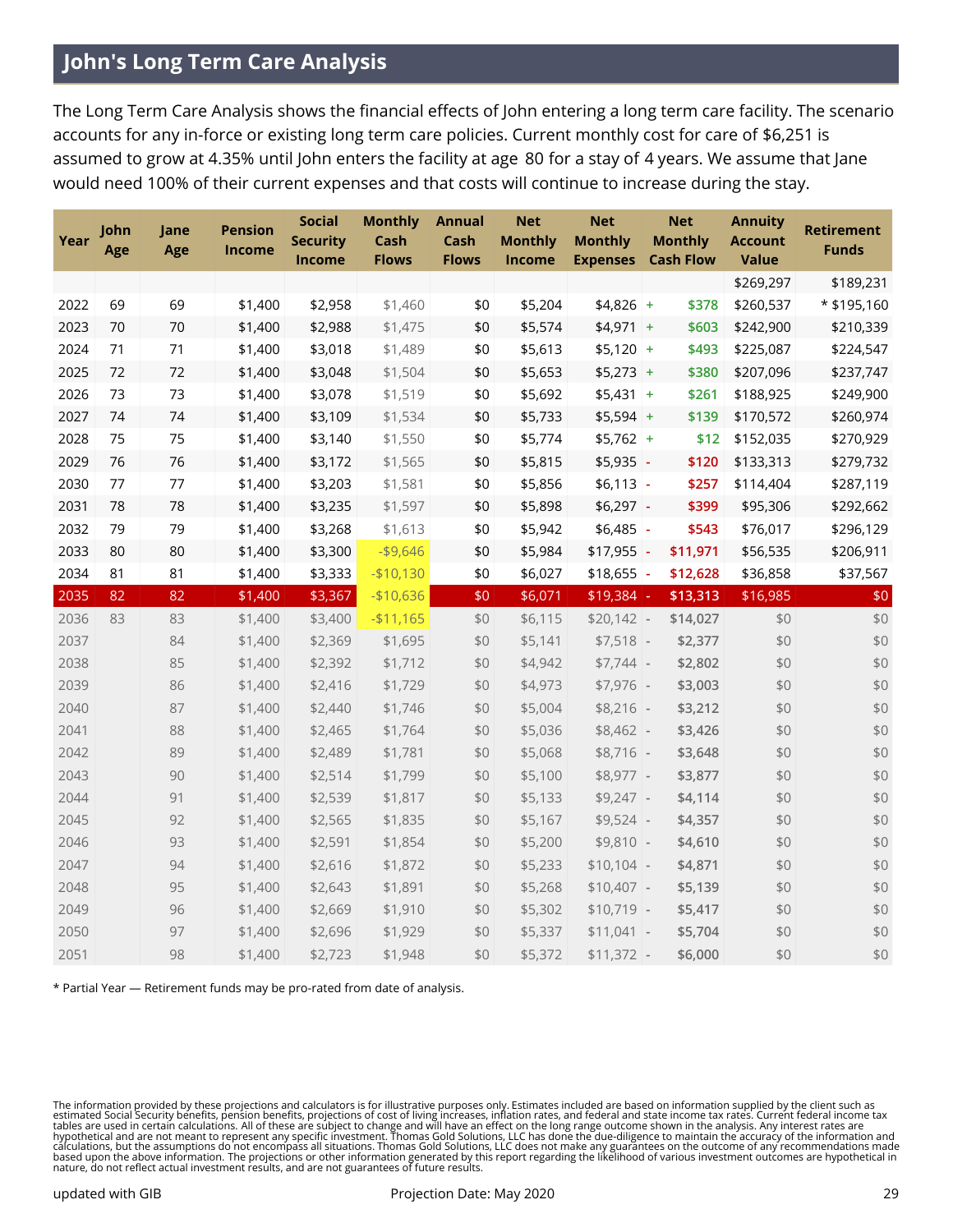# **John's Long Term Care Analysis — Continued**

| Year | <b>Iohn</b><br>Age | Jane<br>Age | <b>Pension</b><br><b>Income</b> | <b>Social</b><br><b>Security</b><br><b>Income</b> | <b>Monthly</b><br>Cash<br><b>Flows</b> | Annual<br><b>Cash</b><br><b>Flows</b> | <b>Net</b><br><b>Monthly</b> | <b>Net</b><br><b>Monthly</b> | <b>Net</b><br><b>Monthly</b><br>Income Expenses Cash Flow | <b>Annuity</b><br><b>Account</b><br><b>Value</b> | Retirement<br><b>Funds</b> |
|------|--------------------|-------------|---------------------------------|---------------------------------------------------|----------------------------------------|---------------------------------------|------------------------------|------------------------------|-----------------------------------------------------------|--------------------------------------------------|----------------------------|
| 2052 |                    | 99          | \$1,400                         | \$2.750                                           | \$1,968                                | \$0 <sub>1</sub>                      | \$5,407                      | $$11,713$ -                  | \$6,306                                                   | \$0                                              | \$0                        |
| 2053 |                    | 100         | \$1,400                         | \$2,777                                           | \$1,988                                | \$0                                   | \$5,443                      | $$12.065$ -                  | \$6,622                                                   | \$0                                              | \$0                        |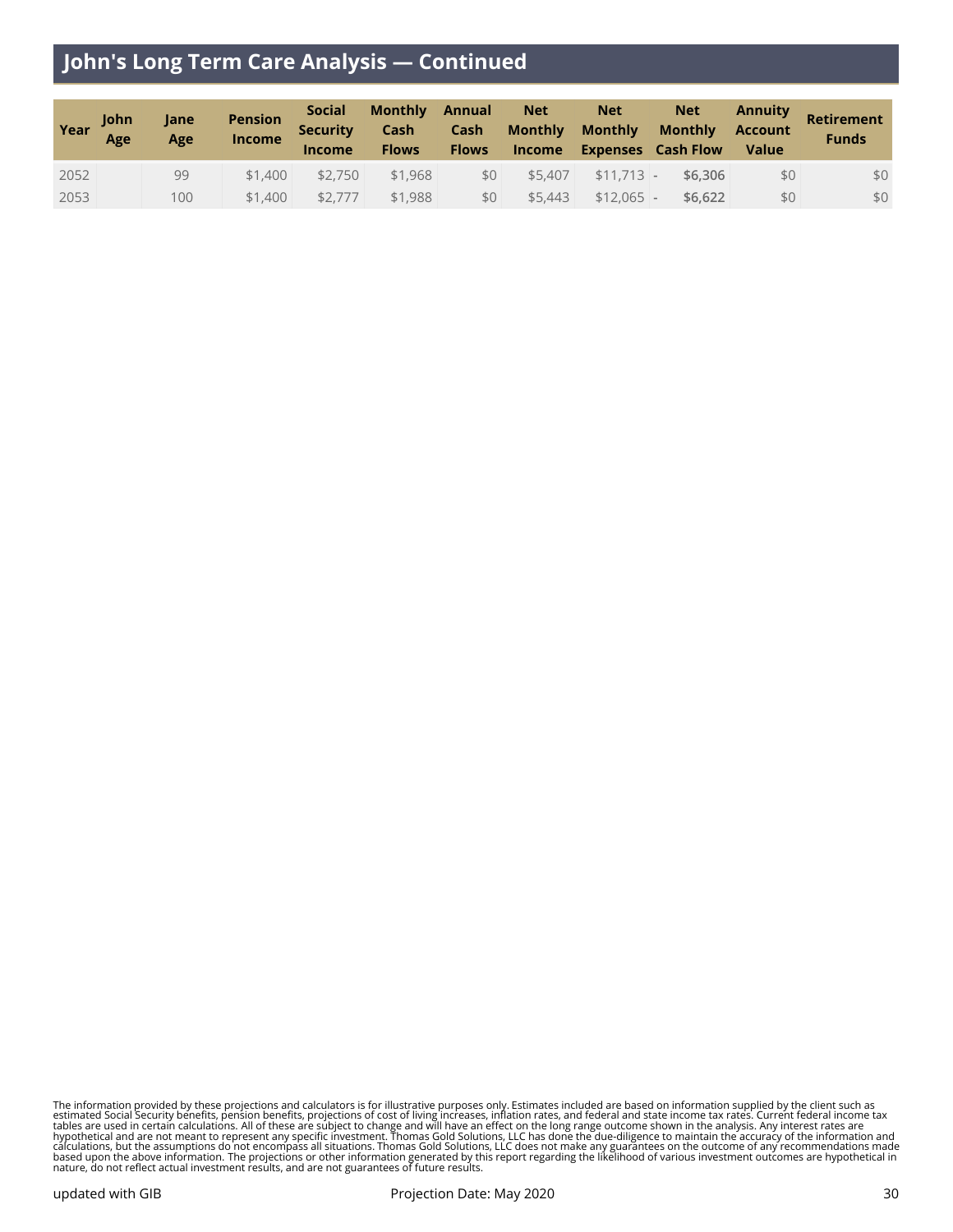# **Jane's Long Term Care Analysis**

The Long Term Care Analysis shows the financial effects of Jane entering a long term care facility. The scenario accounts for any in-force or existing long term care policies. Current monthly cost for care of \$6,251 is assumed to grow at 4.35% until Jane enters the facility at age 80 for a stay of 4 years. We assume that John would need 100% of their current expenses and that costs will continue to increase during the stay.

| Year | John<br>Age | Jane<br>Age | <b>Pension</b><br>Income | <b>Social</b><br><b>Security</b><br>Income | <b>Monthly</b><br>Cash<br><b>Flows</b> | <b>Annual</b><br>Cash<br><b>Flows</b> | <b>Net</b><br><b>Monthly</b><br>Income | <b>Net</b><br><b>Monthly</b><br><b>Expenses</b> |                | <b>Net</b><br><b>Monthly</b><br><b>Cash Flow</b> | <b>Annuity</b><br><b>Account</b><br><b>Value</b> | <b>Retirement</b><br><b>Funds</b> |
|------|-------------|-------------|--------------------------|--------------------------------------------|----------------------------------------|---------------------------------------|----------------------------------------|-------------------------------------------------|----------------|--------------------------------------------------|--------------------------------------------------|-----------------------------------|
|      |             |             |                          |                                            |                                        |                                       |                                        |                                                 |                |                                                  | \$269,659                                        | \$189,231                         |
| 2022 | 69          | 69          | \$1,400                  | \$2,958                                    | \$1,460                                | \$0                                   | \$5,204                                | $$4,826$ +                                      |                | \$378                                            | \$260,899                                        | * \$195,160                       |
| 2023 | 70          | 70          | \$1,400                  | \$2,988                                    | \$1,475                                | \$0                                   | \$5,574                                | $$4,971$ +                                      |                | \$603                                            | \$243,263                                        | \$210,339                         |
| 2024 | 71          | 71          | \$1,400                  | \$3,018                                    | \$1,489                                | \$0                                   | \$5,613                                | $$5,120$ +                                      |                | \$493                                            | \$225,449                                        | \$224,547                         |
| 2025 | 72          | 72          | \$1,400                  | \$3,048                                    | \$1,504                                | \$0                                   | \$5,653                                | $$5,273$ +                                      |                | \$380                                            | \$207,458                                        | \$237,747                         |
| 2026 | 73          | 73          | \$1,400                  | \$3,078                                    | \$1,519                                | \$0                                   | \$5,692                                | $$5,431$ +                                      |                | \$261                                            | \$189,287                                        | \$249,900                         |
| 2027 | 74          | 74          | \$1,400                  | \$3,109                                    | \$1,534                                | \$0                                   | \$5,733                                | $$5,594$ +                                      |                | \$139                                            | \$170,934                                        | \$260,974                         |
| 2028 | 75          | 75          | \$1,400                  | \$3,140                                    | \$1,550                                | \$0                                   | \$5,774                                | $$5,762$ +                                      |                | \$12                                             | \$152,398                                        | \$270,929                         |
| 2029 | 76          | 76          | \$1,400                  | \$3,172                                    | \$1,565                                | \$0                                   | \$5,815                                | \$5,935                                         | $\blacksquare$ | \$120                                            | \$133,676                                        | \$279,732                         |
| 2030 | 77          | 77          | \$1,400                  | \$3,203                                    | \$1,581                                | \$0                                   | \$5,856                                | $$6,113$ -                                      |                | \$257                                            | \$114,767                                        | \$287,119                         |
| 2031 | 78          | 78          | \$1,400                  | \$3,235                                    | \$1,597                                | \$0                                   | \$5,898                                | $$6,297$ -                                      |                | \$399                                            | \$95,669                                         | \$292,662                         |
| 2032 | 79          | 79          | \$1,400                  | \$3,268                                    | \$1,613                                | \$0                                   | \$5,942                                | $$6,485$ -                                      |                | \$543                                            | \$76,379                                         | \$296,129                         |
| 2033 | 80          | 80          | \$1,400                  | \$3,300                                    | $-$9,646$                              | \$0                                   | \$5,984                                | \$17,955                                        |                | \$11,971                                         | \$56,897                                         | \$206,911                         |
| 2034 | 81          | 81          | \$1,400                  | \$3,333                                    | $- $10,130$                            | \$0                                   | \$6,027                                | \$18,655                                        | $\blacksquare$ | \$12,628                                         | \$37,221                                         | \$37,567                          |
| 2035 | 82          | 82          | \$1,400                  | \$3,367                                    | $-$10,636$                             | $$0$$                                 | \$6,071                                | \$19,384                                        |                | \$13,313                                         | \$17,347                                         | $$0$$                             |
| 2036 | 83          | 83          | \$1,400                  | \$3,400                                    | $-$11,165$                             | \$0                                   | \$6,115                                | $$20,142$ -                                     |                | \$14,027                                         | \$0                                              | \$0                               |
| 2037 | 84          |             | \$1,100                  | \$2,369                                    | \$1,695                                | \$0                                   | \$4,894                                | $$7,518$ -                                      |                | \$2,624                                          | \$0                                              | \$0                               |
| 2038 | 85          |             | \$1,100                  | \$2,392                                    | \$1,712                                | \$0                                   | \$4,742                                | $$7,744$ -                                      |                | \$3,002                                          | \$0                                              | $$0$$                             |
| 2039 | 86          |             | \$1,100                  | \$2,416                                    | \$1,729                                | \$0                                   | \$4,778                                | $$7,976$ -                                      |                | \$3,198                                          | \$0                                              | $$0$$                             |
| 2040 | 87          |             | \$1,100                  | \$2,440                                    | \$1,746                                | \$0                                   | \$4,813                                | $$8,216$ -                                      |                | \$3,403                                          | \$0                                              | \$0                               |
| 2041 | 88          |             | \$1,100                  | \$2,465                                    | \$1,764                                | \$0                                   | \$4,850                                | $$8,462$ -                                      |                | \$3,612                                          | \$0                                              | \$0                               |
| 2042 | 89          |             | \$1,100                  | \$2,489                                    | \$1,781                                | \$0                                   | \$4,886                                | $$8,716$ -                                      |                | \$3,830                                          | \$0                                              | \$0                               |
| 2043 | 90          |             | \$1,100                  | \$2,514                                    | \$1,799                                | \$0                                   | \$4,922                                | $$8,977$ -                                      |                | \$4,055                                          | \$0                                              | $$0$$                             |
| 2044 | 91          |             | \$1,100                  | \$2,539                                    | \$1,817                                | \$0                                   | \$4,959                                | $$9,247$ -                                      |                | \$4,288                                          | \$0                                              | \$0                               |
| 2045 | 92          |             | \$1,100                  | \$2,565                                    | \$1,835                                | \$0                                   | \$4,997                                | $$9,524$ -                                      |                | \$4,527                                          | \$0                                              | \$0                               |
| 2046 | 93          |             | \$1,100                  | \$2,591                                    | \$1,854                                | \$0                                   | \$5,035                                | $$9,810$ -                                      |                | \$4,775                                          | \$0                                              | \$0                               |
| 2047 | 94          |             | \$1,100                  | \$2,616                                    | \$1,872                                | \$0                                   | \$5,068                                | $$10,104$ -                                     |                | \$5,036                                          | \$0                                              | $$0$$                             |
| 2048 | 95          |             | \$1,100                  | \$2,643                                    | \$1,891                                | \$0                                   | \$5,103                                | $$10,407$ -                                     |                | \$5,304                                          | \$0                                              | \$0                               |
| 2049 | 96          |             | \$1,100                  | \$2,669                                    | \$1,910                                | \$0                                   | \$5,137                                | $$10,719$ -                                     |                | \$5,582                                          | \$0                                              | \$0                               |
|      |             |             |                          |                                            |                                        |                                       |                                        |                                                 |                |                                                  |                                                  |                                   |
| 2050 | 97          |             | \$1,100                  | \$2,696                                    | \$1,929                                | \$0                                   | \$5,172                                | $$11,041$ -                                     |                | \$5,869                                          | \$0                                              | \$0                               |

\* Partial Year — Retirement funds may be pro-rated from date of analysis.

The information provided by these projections and calculators is for illustrative purposes only. Estimates included are based on information supplied by the client such as<br>estimated Social Security benefits, pension benefi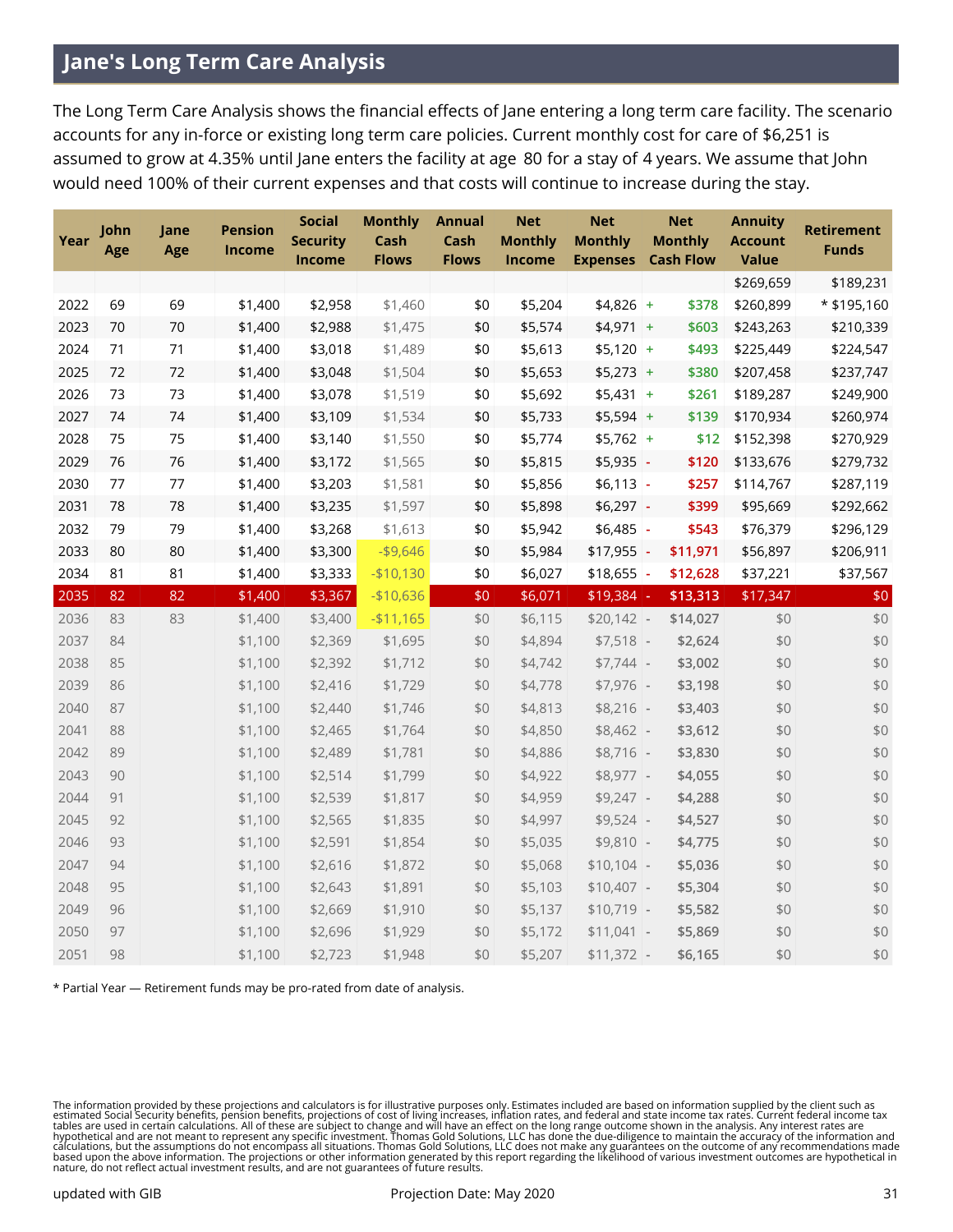# **Jane's Long Term Care Analysis — Continued**

| Year | <b>Iohn</b><br>Age | Jane<br>Age | <b>Pension</b><br><b>Income</b> | <b>Social</b><br><b>Security</b><br><b>Income</b> | Monthly Annual<br><b>Flows</b> |     | $\blacksquare$ Net<br><b>Cash</b> Cash Monthly Monthly | <b>Net</b>  | <b>Net</b><br><b>Monthly Account</b><br>Flows Income Expenses Cash Flow | <b>Value</b> | <b>Annuity Retirement</b><br><b>Funds</b> |
|------|--------------------|-------------|---------------------------------|---------------------------------------------------|--------------------------------|-----|--------------------------------------------------------|-------------|-------------------------------------------------------------------------|--------------|-------------------------------------------|
| 2052 | 99                 |             | \$1.100                         | \$2,750                                           | \$1,968                        | \$0 |                                                        |             | $$5,242$ $$11,713$ - \$6,471                                            | \$0          | \$0                                       |
| 2053 | 100                |             | \$1,100                         | \$2,777                                           | \$1,988                        | \$0 | \$5,277                                                | $$12,065$ - | \$6,788                                                                 | \$0          | \$0                                       |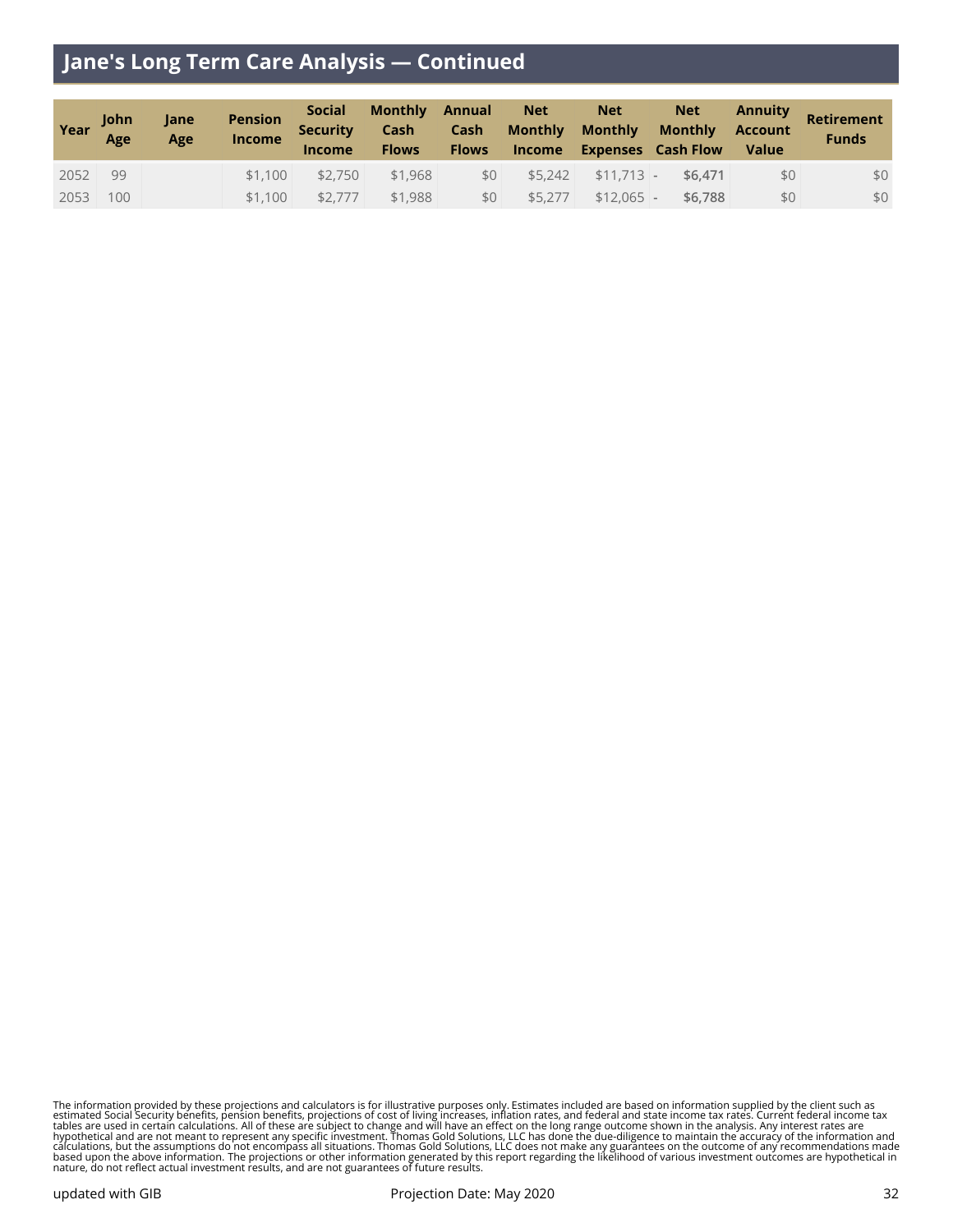# **Market Comparison**

Outcome 1: Balance Using Projected Rates of Return assumes that each asset will receive the projected rate of return selected before and after retirement on Tab 2 Assets. Outcome 2: Balance Using Both Projected & Variable Rates of Return shows accounts projected as Low Risk, receiving the same rate of return as in Outcome 1. Accounts selected as At Risk, will receive a random set of returns, that when run through the geometric mean calculation model, will equal the projected rates in Outcome 1. The difference between Outcomes 1 & 2 is the volatility of the rates of return in the At Risk assets. These assets can show gains or losses in a given year but again, the overall geometric mean calculation, will be equal to the projected rates in Outcome 1.

|                                     |        | <b>Rate of Return</b>           |           | Year | Return |
|-------------------------------------|--------|---------------------------------|-----------|------|--------|
|                                     |        | <b>Geometric Average Return</b> | 3.10%     |      |        |
| <b>Portfolio Total</b><br>\$425,000 |        | <b>Upside/Downside Ranges</b>   |           |      |        |
|                                     |        | Min                             | $-20.00%$ |      |        |
| Low Risk                            | 58.82% | <b>Max</b>                      | 20.00%    |      |        |
| At Risk<br>$\bullet$                | 34.12% | <b>Increment</b>                | 50.00%    |      |        |
| Emergency                           | 7.06%  |                                 |           |      |        |

#### **Increment Analysis**

| <b>Projected Rate of Return</b> | <b>Retirement Funds Age 100</b> | <b>Geometric Rate of Return</b> | <b>Retirement Funds Age 100</b> | <b>Difference</b>      |
|---------------------------------|---------------------------------|---------------------------------|---------------------------------|------------------------|
| 3.10%                           | \$0                             | 0.00%                           |                                 | $$205,707 + $205,707$  |
| 3.10%                           | \$0                             | 0.00%                           |                                 | $$107,656$ + \$107,656 |
| 3.10%                           | \$0                             | 3.10%                           | \$0 <sub>1</sub>                | \$0                    |
| 3.10%                           | \$0                             | 0.00%                           |                                 | $$103.828 + $103.828$  |
| 3.10%                           | \$0                             | 0.00%                           |                                 | $$124,777$ + \$124,777 |

\* Partial Year — Retirement funds may be pro-rated from date of analysis.

The hypothetical rate of return is for illustration purposes only and is not meant to represent the past or future returns of any specific investment or investment strategy, or to imply guaranteed earnings. This illustration does not reflect sales charges or other expenses that may be required for some investments. If reflected, they would reduce the figures shown<br>here. Actual investment results may be mo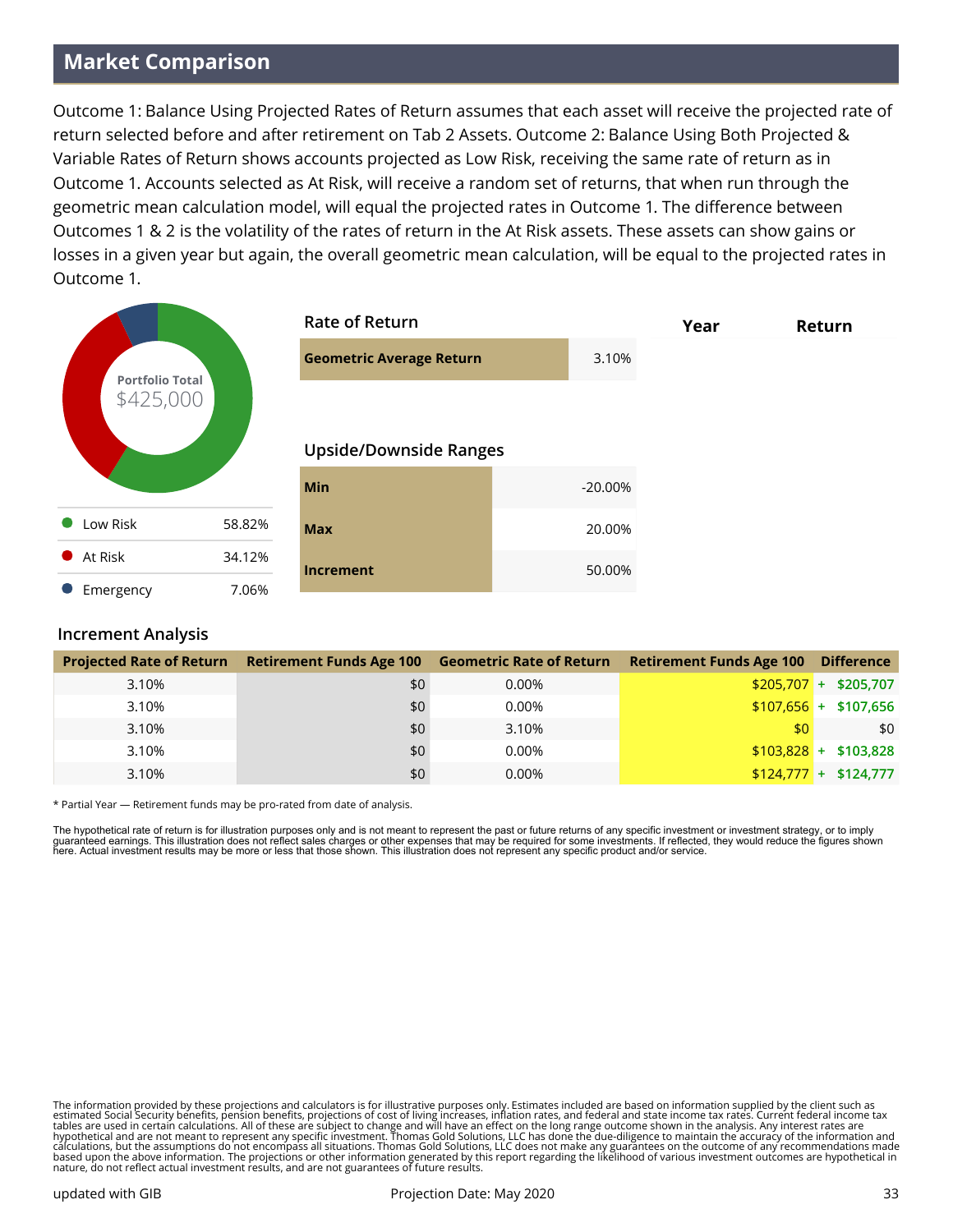## **Market Comparison - Continued**

|      | <b>YEAR &amp; AGE</b> |                 |                       | <b>OUTCOME 1</b>        |                       | <b>OUTCOME 2</b>        | <b>DIFFERENCE</b> |
|------|-----------------------|-----------------|-----------------------|-------------------------|-----------------------|-------------------------|-------------------|
| Year | <b>John Age</b>       | <b>Jane Age</b> | <b>Rate of Return</b> | <b>Retirement Funds</b> | <b>Rate of Return</b> | <b>Retirement Funds</b> |                   |
|      |                       |                 |                       | \$189,231               |                       | \$189,231               | \$0               |
| 2022 | 69                    | 69              | 3.63%                 | * \$195,160             | 3.63%                 | * \$195,160             | \$0               |
| 2023 | 70                    | 70              | 3.61%                 | \$210,339               | 3.61%                 | \$210,339               | \$0               |
| 2024 | 71                    | 71              | 3.51%                 | \$224,547               | 3.51%                 | \$224,547               | \$0               |
| 2025 | 72                    | 72              | 3.43%                 | \$237,747               | 3.43%                 | \$237,747               | \$0               |
| 2026 | 73                    | 73              | 3.39%                 | \$249,900               | 3.39%                 | \$249,900               | \$0               |
| 2027 | 74                    | 74              | 3.37%                 | \$260,974               | 3.37%                 | \$260,974               | \$0               |
| 2028 | 75                    | 75              | 3.37%                 | \$270,929               | 3.37%                 | \$270,929               | \$0               |
| 2029 | 76                    | 76              | 3.39%                 | \$279,732               | 3.39%                 | \$279,732               | \$0               |
| 2030 | 77                    | 77              | 3.42%                 | \$287,119               | 3.42%                 | \$287,119               | \$0               |
| 2031 | 78                    | 78              | 3.45%                 | \$292,662               | 3.45%                 | \$292,662               | \$0               |
| 2032 | 79                    | 79              | 3.47%                 | \$296,129               | 3.47%                 | \$296,129               | \$0               |
| 2033 | 80                    | 80              | 3.49%                 | \$297,316               | 3.49%                 | \$297,316               | \$0               |
| 2034 | 81                    | 81              | 3.50%                 | \$296,043               | 3.50%                 | \$296,043               | \$0               |
| 2035 | 82                    | 82              | 3.52%                 | \$292,129               | 3.52%                 | \$292,129               | \$0               |
| 2036 | 83                    | 83              | 3.53%                 | \$285,359               | 3.53%                 | \$285,359               | \$0               |
| 2037 | 84                    | 84              | 3.53%                 | \$275,530               | 3.53%                 | \$275,530               | \$0               |
| 2038 | 85                    | 85              | 3.53%                 | \$262,424               | 3.53%                 | \$262,424               | \$0               |
| 2039 | 86                    | 86              | 3.53%                 | \$246,025               | 3.53%                 | \$246,025               | \$0               |
| 2040 | 87                    | 87              | 3.52%                 | \$226,224               | 3.52%                 | \$226,224               | \$0               |
| 2041 | 88                    | 88              | 3.51%                 | \$202,802               | 3.51%                 | \$202,802               | \$0               |
| 2042 | 89                    | 89              | 3.48%                 | \$175,399               | 3.48%                 | \$175,399               | \$0               |
| 2043 | 90                    | 90              | 3.29%                 | \$148,887               | 3.29%                 | \$148,887               | \$0               |
| 2044 | 91                    | 91              | 2.99%                 | \$120,844               | 2.99%                 | \$120,844               | \$0               |
| 2045 | 92                    | 92              | 2.52%                 | \$88,590                | 2.52%                 | \$88,590                | \$0               |
| 2046 | 93                    | 93              | 1.61%                 | \$51,879                | 1.61%                 | \$51,879                | \$0               |
| 2047 | 94                    | 94              | 0.10%                 | \$11,789                | 0.10%                 | \$11,789                | \$0               |
| 2048 | 95                    | 95              | 0.10%                 | \$0                     | 0.10%                 | \$0                     | \$0               |
| 2049 | 96                    | 96              | 0.00%                 | \$0                     | 0.00%                 | \$0                     | \$0               |

The hypothetical rate of return is for illustration purposes only and is not meant to represent the past or future returns of any specific investment or investment strategy, or to imply<br>guaranteed earnings. This illustrati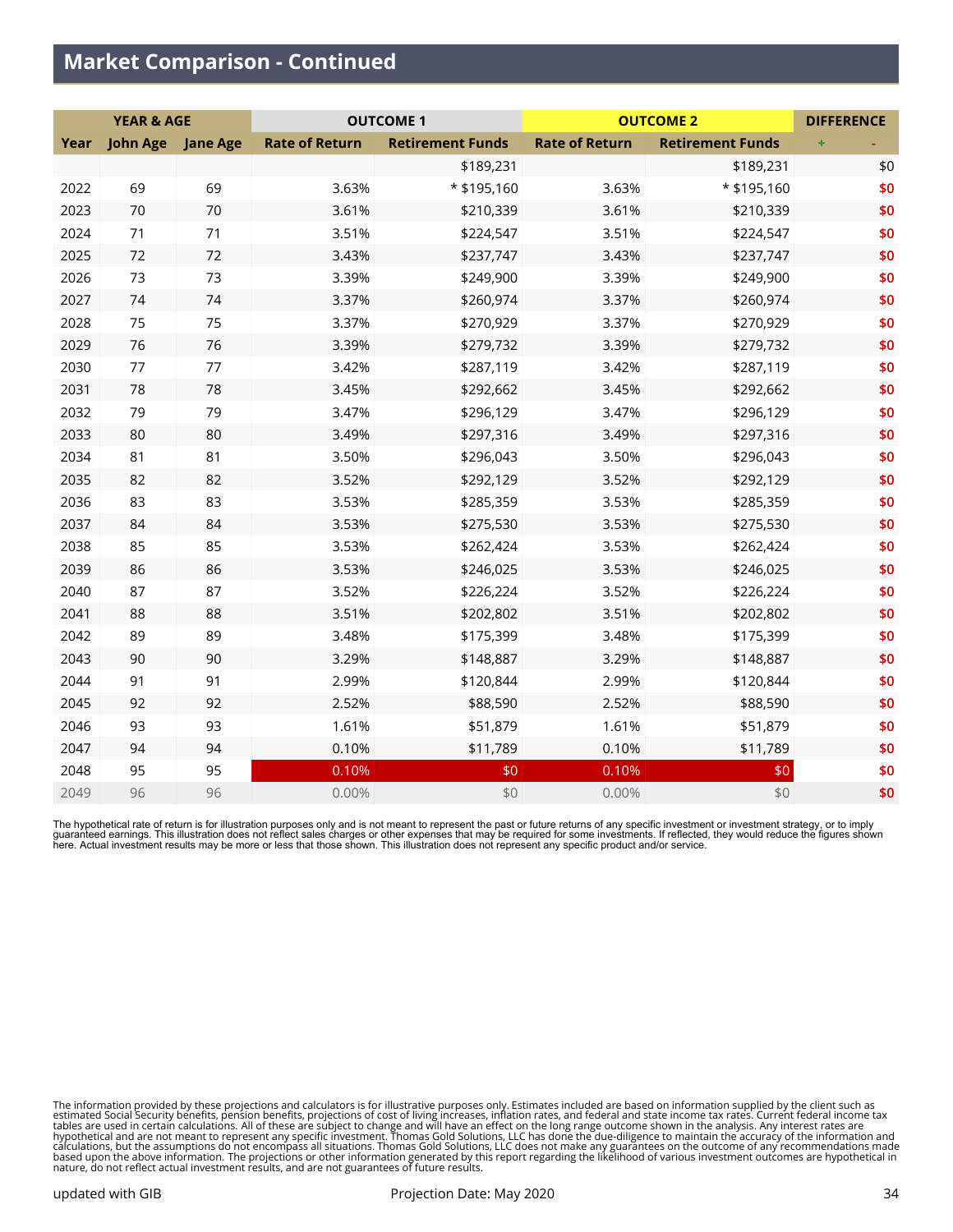## **Market Comparison - Continued**

| <b>YEAR &amp; AGE</b> |          |                 | <b>OUTCOME 1</b>      | <b>OUTCOME 2</b>        | <b>DIFFERENCE</b>     |                         |     |
|-----------------------|----------|-----------------|-----------------------|-------------------------|-----------------------|-------------------------|-----|
| Year                  | John Age | <b>Jane Age</b> | <b>Rate of Return</b> | <b>Retirement Funds</b> | <b>Rate of Return</b> | <b>Retirement Funds</b> | ÷   |
|                       |          |                 |                       | \$189,231               |                       | \$189,231               | \$0 |
| 2050                  | 97       | 97              | $0.00\%$              | \$0                     | 0.00%                 | \$0                     | \$0 |
| 2051                  | 98       | 98              | $0.00\%$              | \$0                     | 0.00%                 | \$0                     | \$0 |
| 2052                  | 99       | 99              | 0.00%                 | \$0                     | 0.00%                 | \$0                     | \$0 |
| 2053                  | 100      | 100             | 0.00%                 | \$0                     | 0.00%                 | \$0                     | \$0 |

The hypothetical rate of return is for illustration purposes only and is not meant to represent the past or future returns of any specific investment or investment strategy, or to imply<br>guaranteed earnings. This illustrati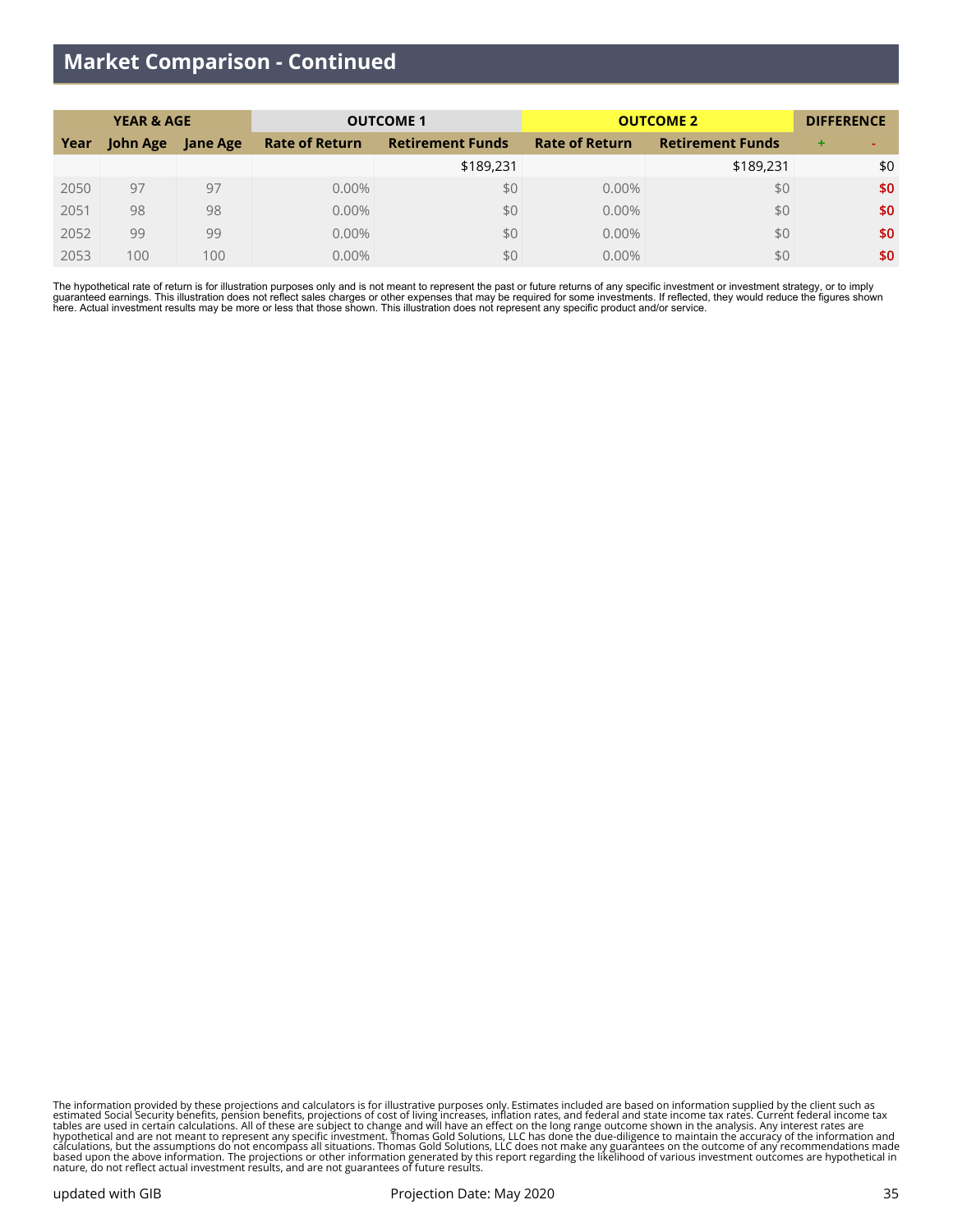# **Net Worth Statement - May 2020**

#### **Retirement Assets**

| Owner                          | Company              | <b>Classification</b>  | <b>Investment Vehicle</b> | <b>Value</b> |
|--------------------------------|----------------------|------------------------|---------------------------|--------------|
| John                           | TD Ameritrade        | <b>Traditional IRA</b> | <b>Managed Money</b>      | \$100,000    |
| John                           | TD Ameritrade        | Roth IRA               | <b>Managed Money</b>      | \$45,000     |
| Joint                          | River Bank and Trust | 1099 Interest          | Savings                   | \$30,000     |
| <b>Total Retirement Assets</b> |                      |                        |                           | \$175,000    |

#### **Additional Assets**

| Owner                   | <b>Description</b> | <b>Detail</b> | Value     |
|-------------------------|--------------------|---------------|-----------|
| Joint                   |                    | Home          | \$275,000 |
| Total Additional Assets |                    |               | \$275,000 |

#### **Income Assets**

| Owner               | Company | <b>Classification</b>  | Value     |
|---------------------|---------|------------------------|-----------|
| <b>John</b>         | Allianz | <b>Traditional IRA</b> | \$250,000 |
| Total Income Assets |         |                        | \$250,000 |

#### **Net Worth**

| <b>Retirement Assets</b> | <b>Additional Assets</b> | <b>Income Assets</b> | Liabilities |        | <b>Net Worth</b> |
|--------------------------|--------------------------|----------------------|-------------|--------|------------------|
| \$175,000 +              | $$275.000 +$             | $$250,000$ -         |             | $$0 +$ | <b>\$700,000</b> |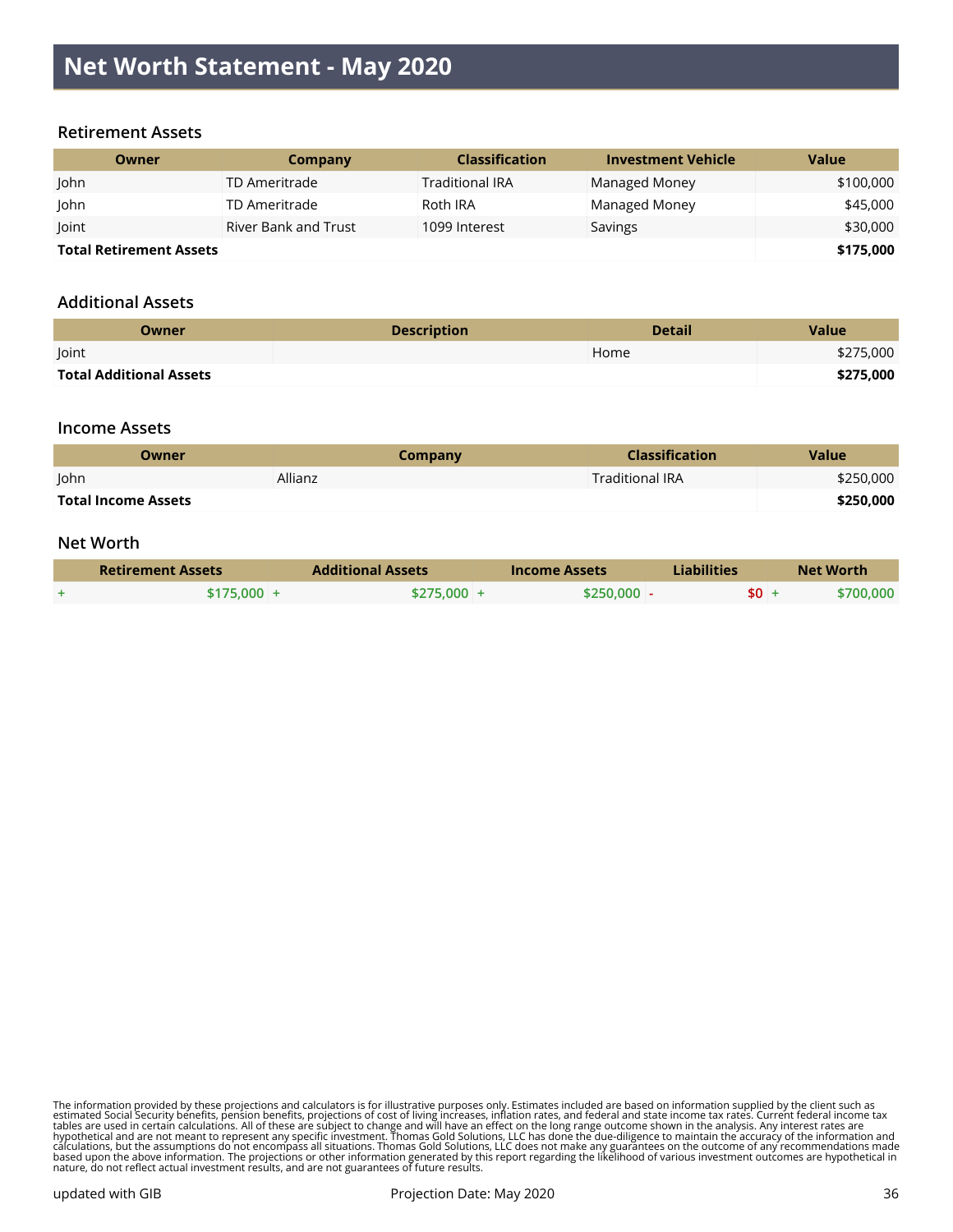## **Signatures**

I hereby attest that the information gathered to create this analysis has been provided by me and to the best of my knowledge is accurate. I further understand that the information provided has been used with your retirement software to create my retirement analysis. I understand fixed-only licensed insurance agents may not suggest the sale of an insurance product based upon the sale or liquidation of securities products. Proper registered registrations are required for such recommendations and sales. The financial professional providing the analysis does not provide tax or legal advice. Prior to making any financial decisions I should obtain tax or legal advice from a qualified professional.

|          | Date: _____________________ |
|----------|-----------------------------|
|          |                             |
|          |                             |
|          |                             |
|          |                             |
|          |                             |
|          |                             |
|          |                             |
| Advisor: | Date:                       |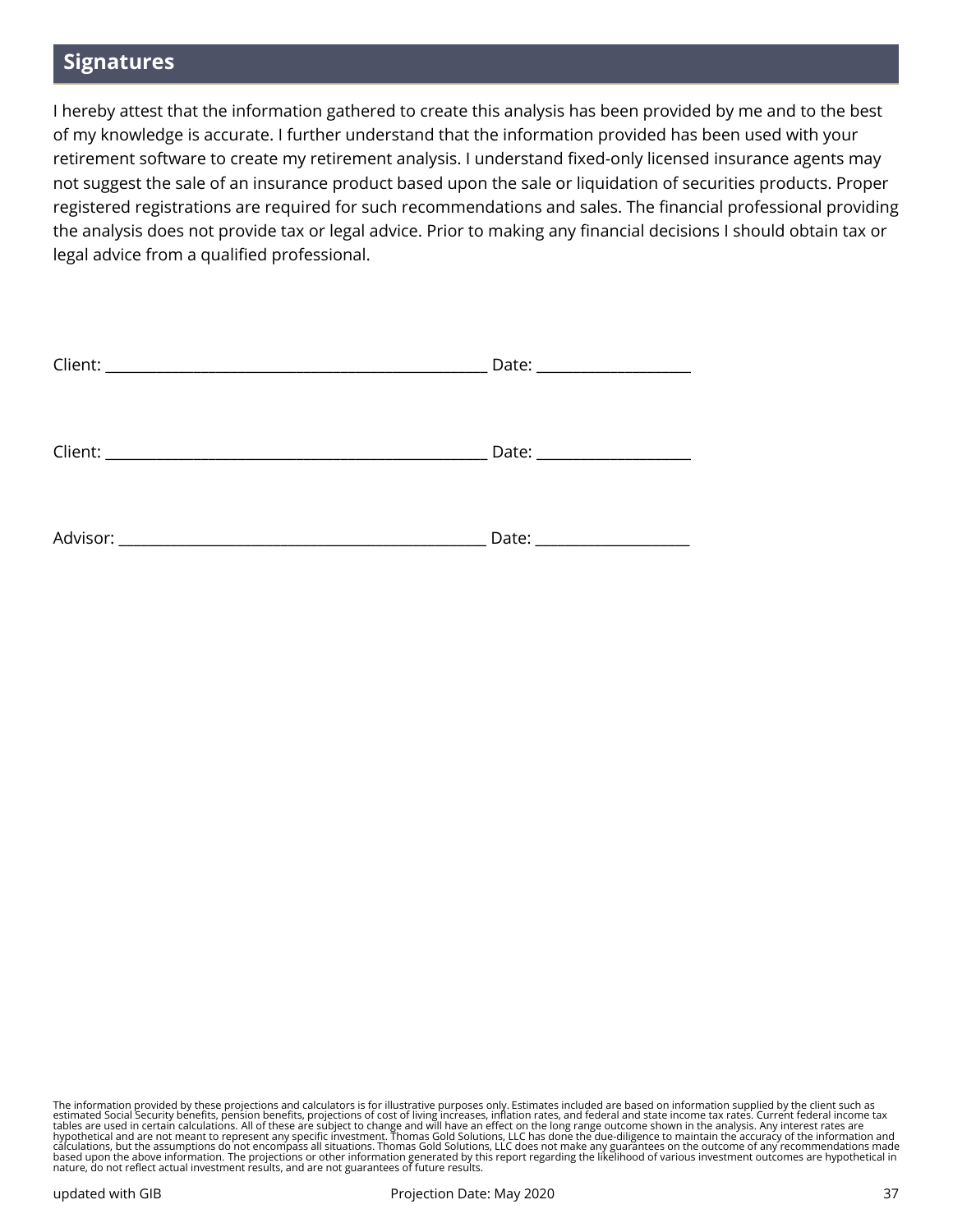# **Software Terms**

Please note that many of the terms below are defined for purposes of this presentation only. The definitions below should not be used for any other purpose.

## 1099 Interest

A 1099 asset includes but is not limited to certificates of deposit, checking and savings accounts. Any interest in these assets are taxed annually and the cost basis on the account is then adjusted.

## 401(a)

A 401(a) retirement plan is an employer-sponsored money-purchase plan that allows you to save money for retirement. The 401(a) plan allows for contributions by the employee, the employer, or both.

## 401(k)

A qualified plan established by employers to which eligible employees may make salary deferral (salary reduction), contributions on a post-tax and/or pretax basis. Taxes aren't paid until the money is withdrawn from the account.

## 403(b)

A retirement plan for certain employees of public schools, tax-exempt organizations and certain ministers.

#### 409A

Section 409A applies to compensation that workers earn in one year, but that is paid in a future year. This is referred to as nonqualified deferred compensation.

#### Age Entering Facility

The projected age where a client may enter a nursing home facility.

#### Annual Cash Flows

The movement of money into, or out of, retirement funds on an annual basis.

#### Annuity

An annuity is a contractual financial product sold by financial institutions that is designed to accept and grow funds from an individual and then, upon annuitization, pay out a stream of payments to the individual at a later point in time. The period of time when an annuity is being funded and before payouts begin is referred to as the accumulation phase. Once payments commence, the contract is in the annuitization phase. Some contracts provide the opportunity to receive guaranteed income for life without annuitization.

#### Balance at Retirement

The total amount of financial assets entered into the program that a client has accumulated during and through their pre-retirement years.

#### Bond

A bond is a debt investment in which an investor loans money to an entity (typically corporate or governmental) which borrows the funds for a defined period of time at a variable or fixed interest rate. Bonds are used by companies, municipalities, states and sovereign governments to raise money and finance a variety of projects and activities. Owners of bonds are debtholders, or creditors, of the issuer.

The information provided by these projections and calculators is for illustrative purposes only. Estimates included are based on information supplied by the client such as estimated Social Security benefits, pension benefits, projections of cost of living increases, inflation rates, and federal and state income tax rates. Current federal income tax<br>tables are used in certain calculations. Al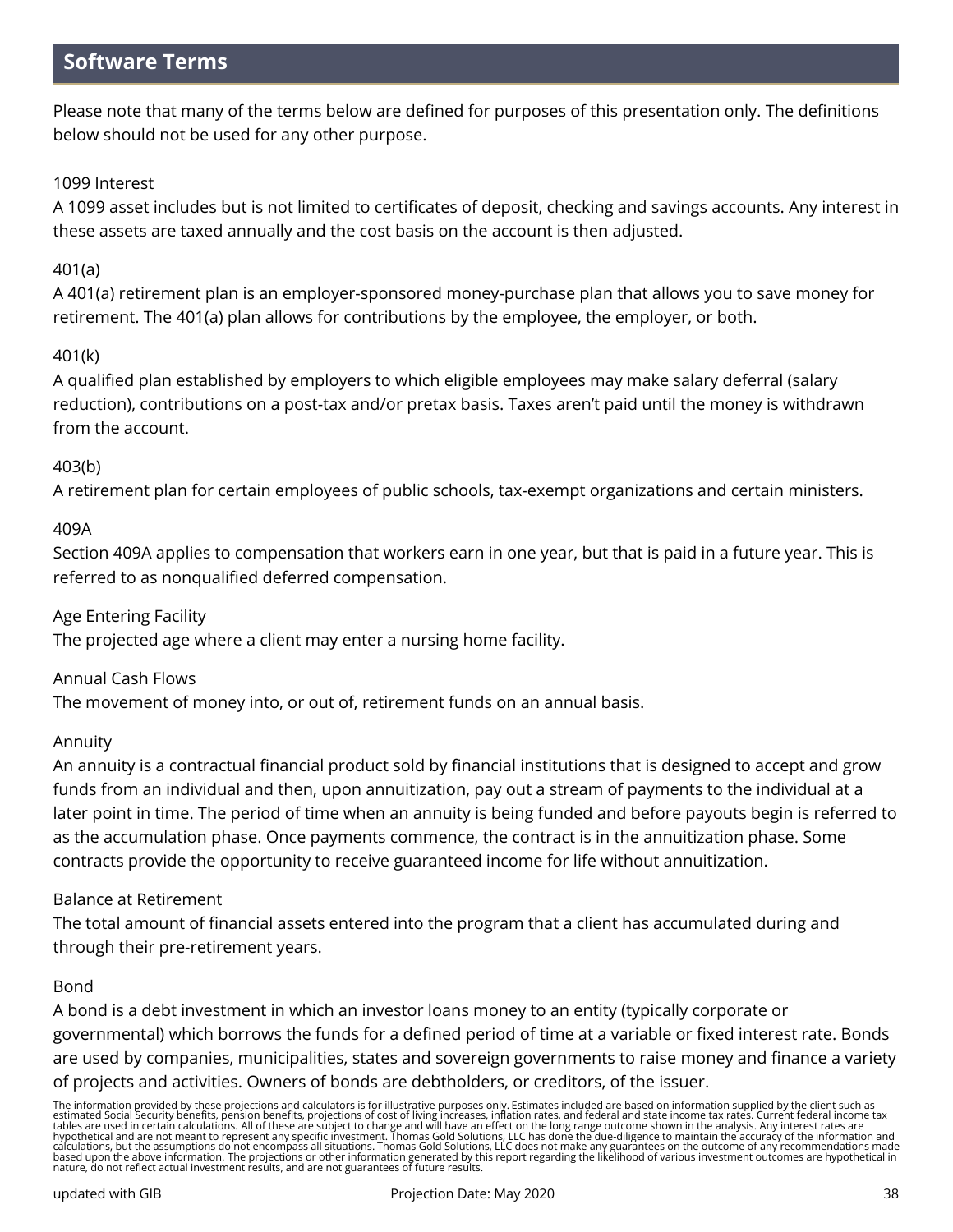## Cash Long Term Care Policy

Cash policies pay the insured a specified benefit per day, or per month, regardless of the cost or provider. It is up to the insured to use the cash benefit to pay their providers for service.

## Cash Value

The buildup of cash inside a life insurance policy.

## Certificate of Deposit, (CD)

A savings certificate entitling the bearer to receive interest. A CD bears a maturity date, a specified fixed interest rate and can be issued in any denomination. CDs are generally issued by commercial banks and are insured by the FDIC. The term of a CD generally ranges from one month to five years.

#### Checking Account

A transactional deposit account held at a financial institution that allows for withdrawals and deposits. Money held in a checking account is very liquid, and can be withdrawn using checks, automated cash machines and electronic debits, among other methods.

#### Cost Basis

The portion of the asset value on which taxes have been previously paid.

#### Cost Increase %

The rate at which long term care facility costs are projected to increase or inflate.

#### Current Allocation

A breakdown of assets and current asset values into two categories: Assets with a low risk classification or a guaranteed principal feature are displayed in green. Assets with an at risk classification where an asset may lose principal are displayed in red.

Current Gross Monthly Salary

An individual's total monthly employment income before taking taxes or deductions into account.

#### Current Monthly Expenses After Tax

The amount of money (after tax), needed each month to pay a client's living expenses such as rent, mortgage, electricity, water, or food etc.

#### Daily Benefit

The amount of money that will be paid to the insured on a daily basis in the event of needing Long Term Care.

#### Death Benefit

The amount paid to a beneficiary upon the death of an insured person.

#### Desired Allocation

A suitable level of risk or the level of risk that a client feels comfortable with expressed as a percentage of total retirement assets.

#### Difference

The projected amount of life insurance needed minus the current in force amount of life insurance. If the difference is zero, a client has sufficient life insurance coverage in force to help protect the surviving spouse.

The information provided by these projections and calculators is for illustrative purposes only. Estimates included are based on information supplied by the client such as<br>estimated Social Security benefits, pension benefi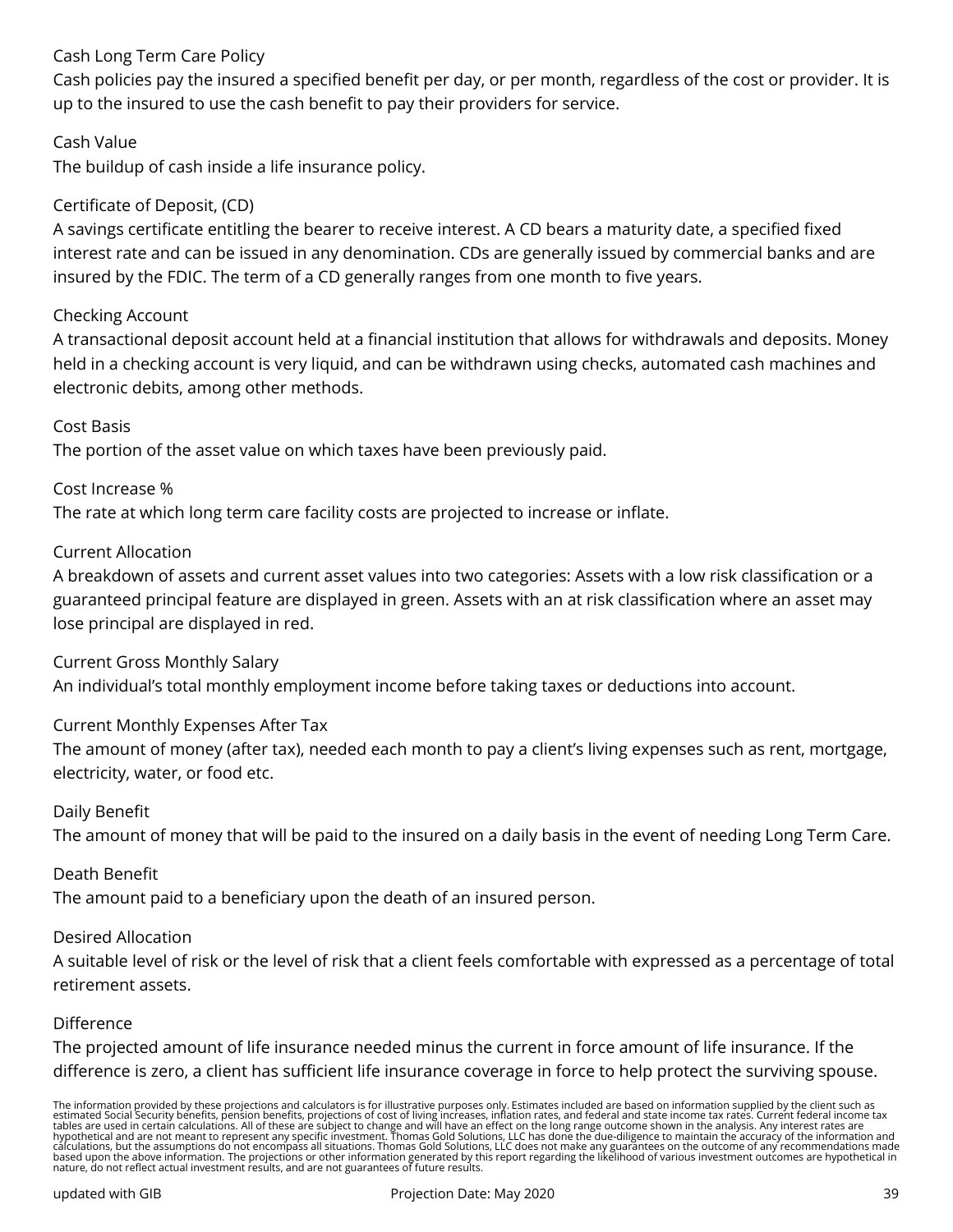## Employer Match

A type of contribution an employer chooses to make to his or her employee's employer-sponsored retirement plan.

## End Date

The date that the cash flow ends. If the start and end date are the same, the cash flow will occur once.

## Employee Stock Ownership Plan, (ESOP)

A qualified, defined contribution, employee benefit (ERISA) plan designed to invest primarily in the stock of the sponsoring employer. ESOP's are "qualified" in the sense that the ESOP's sponsoring company, the selling shareholder and participants receive various tax benefits. ESOP's are often used as a corporate finance strategy and are also used to align the interests of a company's employees with those of the company's shareholders.

## Exchange Traded Fund, (ETF)

An exchange-traded fund is an investment fund traded on stock exchanges, much like stocks. An ETF holds assets such as stocks, commodities, or bonds, and trades close to its net asset value over the course of the trading day. Most ETFs track an index, such as a stock index or bond index.

#### Filing Status

Filing status is used when computing taxable income under the federal income tax system in the United States. The federal tax filing status defines the type of tax return form an individual will use. Filing status is based on marital status and family situation.

#### Fixed Annuity

An insurance contract in which the insurance company increases the value of the contract by a guaranteed rate. The insurance company also guarantees the principal.

#### Fixed Decrease

The payoff of a non inflatable cost that is currently included in the net monthly expenses such as a mortgage payment, or car payment etc.

#### Fixed Increase

The addition of a fixed expense to current net monthly expenses such as a premium from a term life insurance policy, or a car payment etc.

#### Future Cash Flows

The inflow or outflow, either monthly or annually, of money into or from retirement assets. Cash flows can be considered taxable or non-taxable and may have a percentage increase included with them.

#### Future Monthly Expense Changes

The increase or decrease in your current monthly expenses after tax, at some point in the future.

#### Governmental 457(b)

A non-qualified, deferred compensation plan established by state and local governments, tax-exempt governments and tax-exempt employers. Eligible employees are allowed to make salary deferral contributions to a 457(b) plan.

The information provided by these projections and calculators is for illustrative purposes only. Estimates included are based on information supplied by the client such as<br>estimated Social Security benefits, pension benefi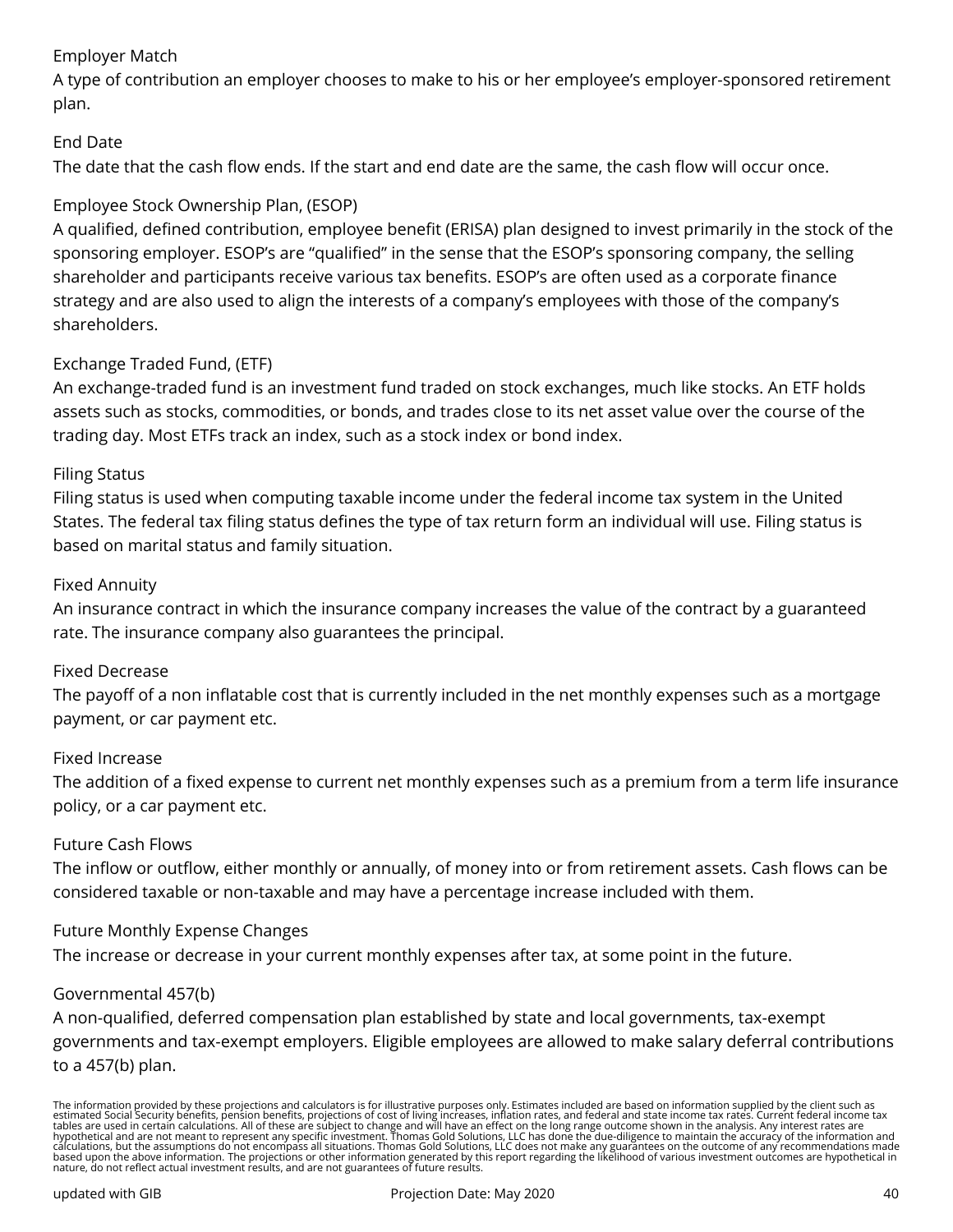## Guaranteed Income Benefit Annuities

A Guaranteed Income Benefit option is available through the use of a rider, often for an additional cost, on an annuity which is an add-on to the basic contract. The guaranteed income benefit rider can be added to a variable annuity or a fixed indexed annuity. The rider helps a client pre-determine the amount of a benefit at a future point in time. Once the rider is triggered income will be guaranteed for the remainder of the annuitant's life.

## Guaranteed % Increase

The rate of increase in the benefit amount of the annuity, once income is turned on. Used with annuity products where the insurance company guarantees an increase over a period of time.

## Income Tax Deductions

A deduction or subtraction from gross income which may reduce taxes owed. Deductions arise from various types of expenses incurred by a taxpayer.

#### In-Force Life Policies

Life insurance or Long Term Care insurance policies that are currently being funded and providing coverage to the insured.

#### Indexed Annuity

A special class of annuities that yields returns on your contributions based on a specified equity-based index. These annuities can be purchased from an insurance company, and similar to other types of annuities, the terms and conditions associated with payouts will depend on what is stated in the original annuity contract.

#### Inflatable Decrease

The payoff of an inflatable cost that is currently included in the net monthly expenses such as a college expense, or travel expense etc.

#### Inflatable Increase

The addition of an inflatable expense to current net monthly expenses such as a college expense, or travel expense etc.

Inflation Rate A general increase in prices and fall in the purchasing value of money.

#### Inflation Type — Compound

The increase in the value of a benefit over time. The inflation amount that is added to the benefit should increase each year. A benefit with a compound inflation rider will increase faster than a benefit with a simple inflation rider.

#### Inflation Type — Simple

The increase in the value of a benefit over time. The inflation amount that is added to the benefit is the same each year. A benefit with a simple inflation rider will increase slower than a benefit with a compounding inflation rider.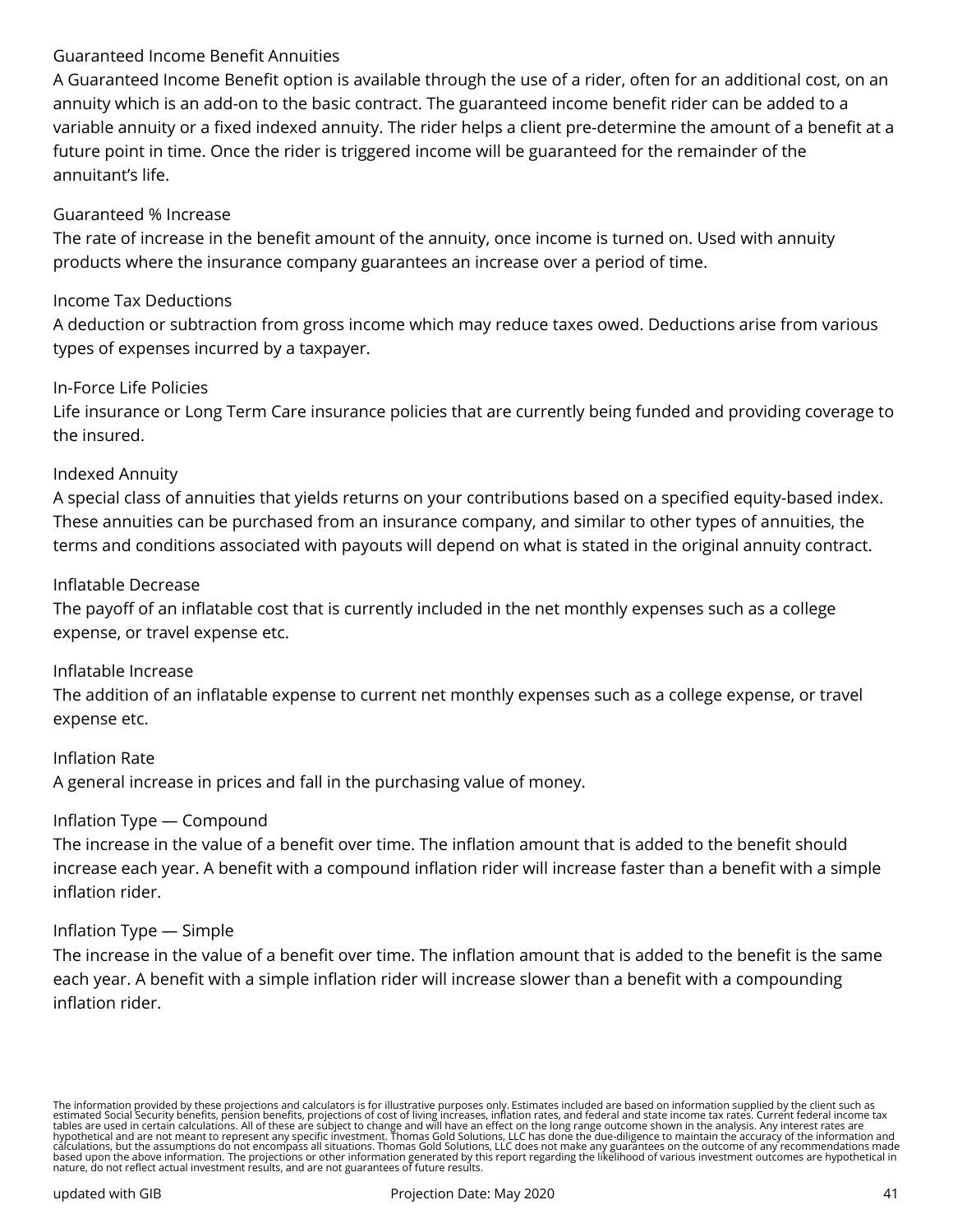## Insurance Needed

The amount of life insurance death benefit needed to keep the surviving spouse above a determined amount or from running out of funds.

## Investment Vehicle

A product used by investors with the intention of having positive returns. Investment vehicles can be low-risk, such as certificates of deposit (CDs) or bonds, or can carry a greater degree of risk such as with stocks, options and futures. Other types of investment vehicles include variable annuities, collectibles (art or coins, for example), mutual funds and exchange-traded funds (ETFs).

#### Keogh Plan

A tax deferred pension plan available to self-employed individuals or unincorporated businesses for retirement purposes. A Keogh plan can be set up as either a defined-benefit or defined-contribution plan, although most plans are defined contribution.

#### Minimum Retirement Funds

The total amount of retirement funds a client would always like to have on reserve. If the analysis drops below this selected value, a yellow line will appear on the analysis.

## Mode

Referring to frequency of payment such as monthly, quarterly or annual regarding annuities, cash flows, etc.

#### Money Market Account

An interest-bearing account that typically pays a higher interest rate than a savings account, and which provides the account holder with limited check-writing ability. A money market account thus offers the account holder benefits typical of both savings and checking accounts.

#### Monthly Cash Flows

The movement of money into, or out of, retirement funds on a monthly basis.

#### Monthly Contributions

An amount contributed to a retirement asset on a monthly basis.

#### Monthly Premium

The monthly cost for financial protection products such as Life or Long Term Care Insurances.

#### Municipal Bonds

A debt security issued by a state, municipality or county to finance its capital expenditures. Municipal bonds are exempt from federal taxes and from most state and local taxes, especially if you live in the state in which the bond is issued.

#### Mutual Fund

An investment vehicle that is made up of a pool of funds collected from many investors for the purpose of investing in securities such as stocks, bonds, money market instruments and similar assets. Mutual funds are operated by money managers, who invest the fund's capital and attempt to produce capital gains and income for the fund's investors. A mutual fund's portfolio is structured and maintained to match the investment objectives stated in its prospectus.

The information provided by these projections and calculators is for illustrative purposes only. Estimates included are based on information supplied by the client such as<br>estimated Social Security benefits, pension benefi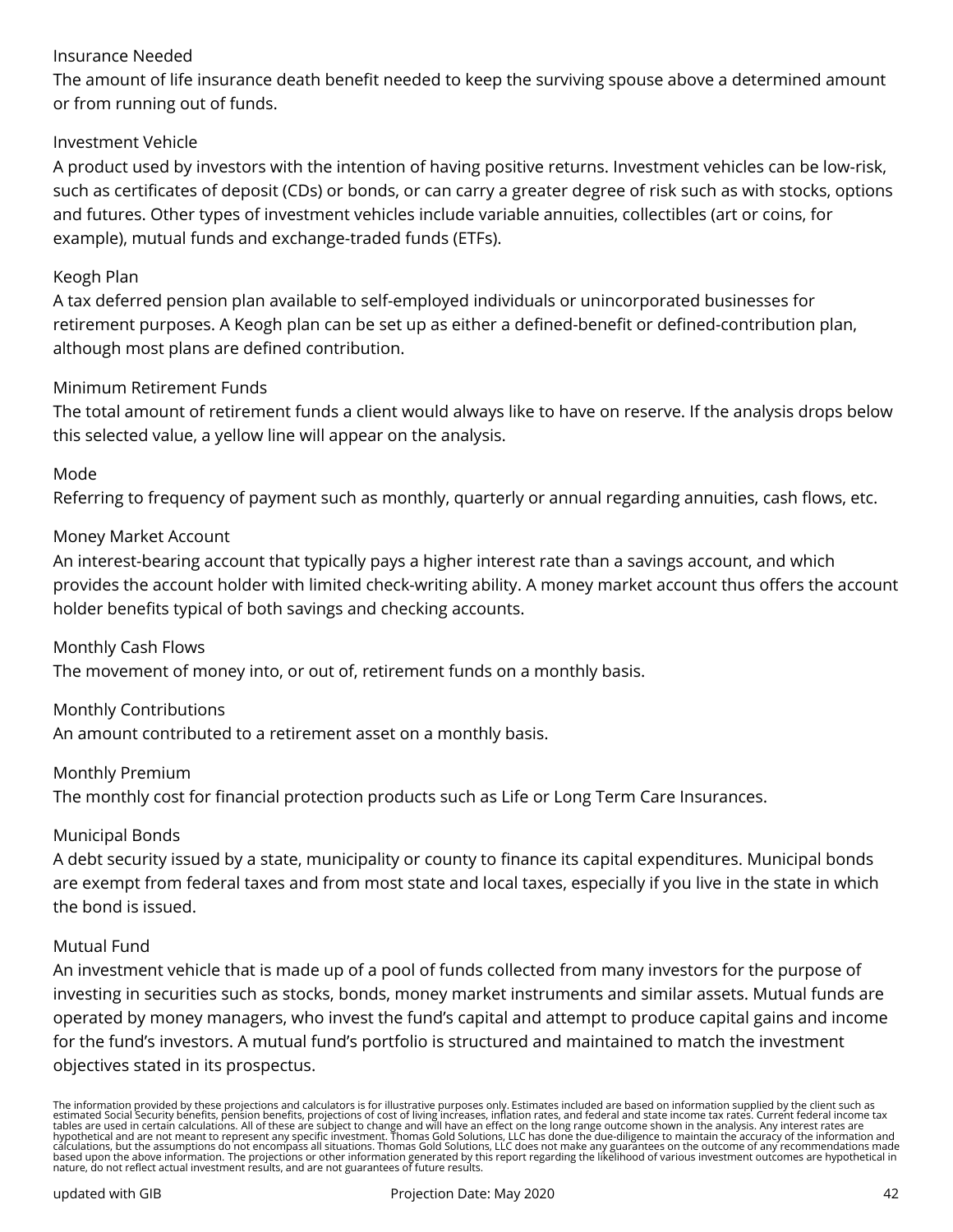## Needed Balance at Retirement

The total amount of financial assets needed at the client's date of retirement in order to either stay above a specific dollar value or to keep a client from running out of funds.

### Net Monthly Cash Flow

After tax monthly income minus net monthly expenses. Values in green indicate a positive monthly cash flow while values in red show a negative monthly cash flow.

## Net Monthly Expenses

The amount of money (after tax), needed each month to pay your living expenses such as rent, mortgage, electricity, water, or food etc.

Net Monthly Income

The amount of money clients make per month after taxes.

#### Non-Deductible Traditional IRA

In a Non-Deductible Traditional IRA, contributions are non-deductible, meaning that you fund them with aftertax money. Earnings are taxed as ordinary income if you withdraw them from a Non-Deductible Traditional IRA.

#### Non-Qualified

There are 2 kinds of non-qualified assets, but both are funded with after-tax dollars. For non-qualified annuities, the tax on the earnings is deferred until a distribution from the contract occurs, and there is a federal 10% additional tax penalty and may also be a surrender or withdrawal charge for early withdrawal. The 2nd kind is often called capital gain assets, such as stocks and mutual funds. Taxes are paid on dividends or capital gains that are distributed each year. Capital gains taxes (whether shortterm or long-term) are paid when the assets are sold.

Note: The software assumes no yearly dividend or capital gains tax on mutual funds and realizes all capital gains tax at the time of sale.

#### **Other**

An investment that doesn't readily fit into any of the selections provided in the software.

#### Payout

In terms of financial investments like annuities, single payouts occur over the life of the owner while joint payouts continue for the life of the owner plus the spouse.

#### Pension Benefits

A payment beginning when a person retires that can run for a specific period but usually for the life of the retired employee.

#### Pension COLA

A COLA, also known as a Cost-of-Living Adjustment is an adjustment made annually to a pension benefit payment in order to help counteract the effects of inflation.

#### % Change

The percent of increase or decrease in the value of a cash flow adjusted annually.

The information provided by these projections and calculators is for illustrative purposes only. Estimates included are based on information supplied by the client such as<br>estimated Social Security benefits, pension benefi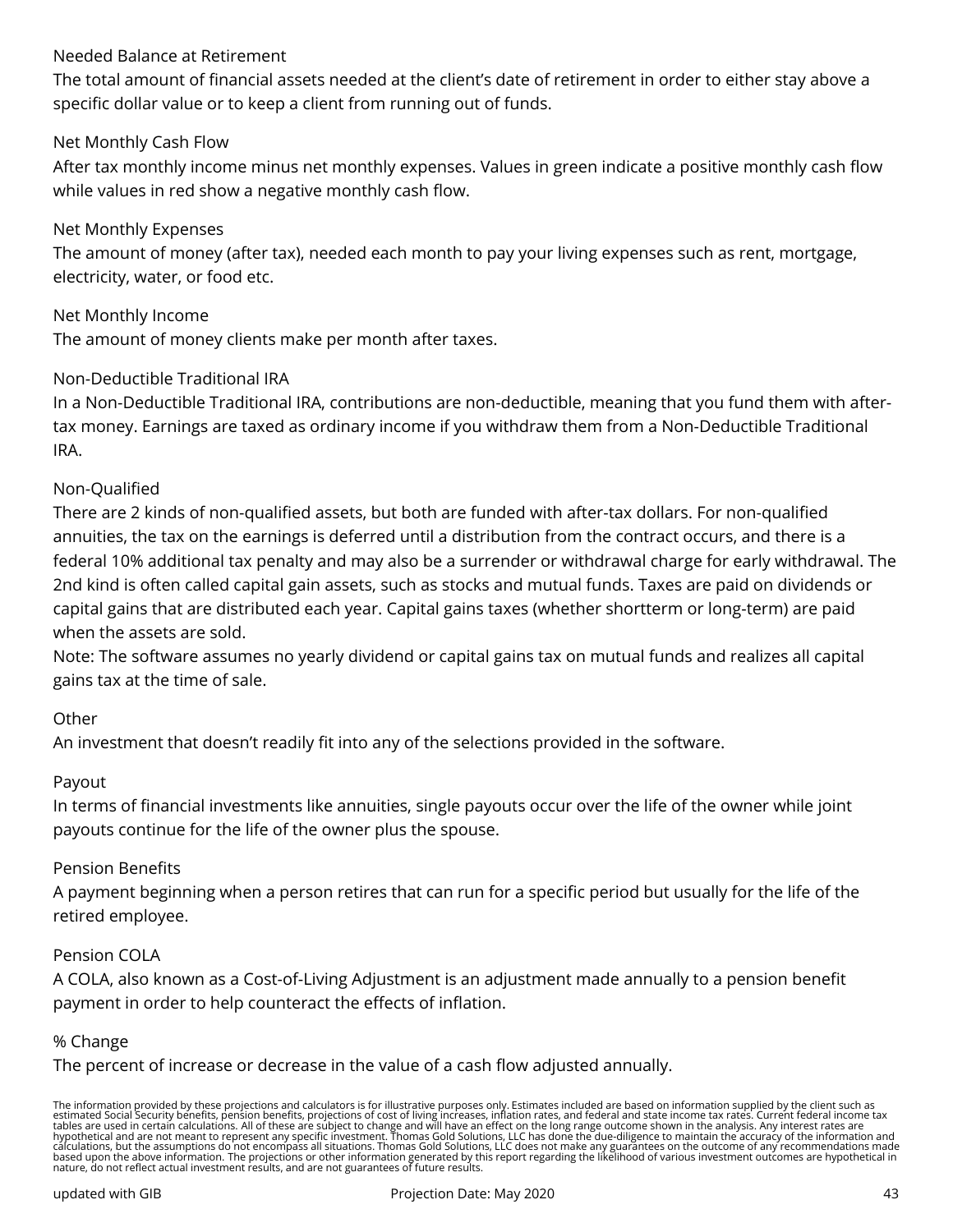% of Needed Expenses in Retirement Percentage of before retirement expenses that will be needed in retirement. If this percentage is 90%, clients will be decreasing their spending by 10% beginning on the first day of retirement.

## Period Certain Annuities

An annuity that provides guaranteed payments to an annuitant for a specified period of time.

#### Permanent Life Insurance

Insurance that provides death benefit protection for the insured's entire lifetime assuming the policy remains active and generally provide the opportunity to build a cash value.

#### Policy End Date

The date at which a term life policy expires and coverage stops.

#### Profit Sharing Plan

A plan that is intended to give employees a share in the profits of the company by contributing them to the plan. Each employee generally receives a percentage of the employees compensations as a contribution to the plan.

#### Projected After Retirement Rate of Return

The Rate of Return a client expects to receive on assets from the first day of retirement throughout the rest of their lives.

Projected Annual Salary Increase %

Percentage that your salary is projected to increase annually, until retirement.

#### Projected Before Retirement Rate of Return

The Rate of Return a client expects to receive on assets being accumulated for retirement during their working years and up until the date of retirement.

#### Projected Federal Tax Rate

The percentage at which an individual is expected to be taxed. The tax rate is the tax imposed by the federal government based on an individual's taxable income. The United States uses a progressive tax rate system, where the percentage of tax owed increases as taxable income increases.

#### Projected Monthly Expense

The current monthly cost of long term care, increased by the Cost Increase %, until the projected age the client enters the facility.

#### Projected Retirement Date

A hypothetical date on which you would like to retire. It is assumed that employment income and contributions will stop at this time.

#### Projected State Tax Rate

The percentage at which an individual is expected to be taxed. The tax rate is the tax imposed by some states based on an individual's taxable income.

The information provided by these projections and calculators is for illustrative purposes only. Estimates included are based on information supplied by the client such as<br>estimated Social Security benefits, pension benefi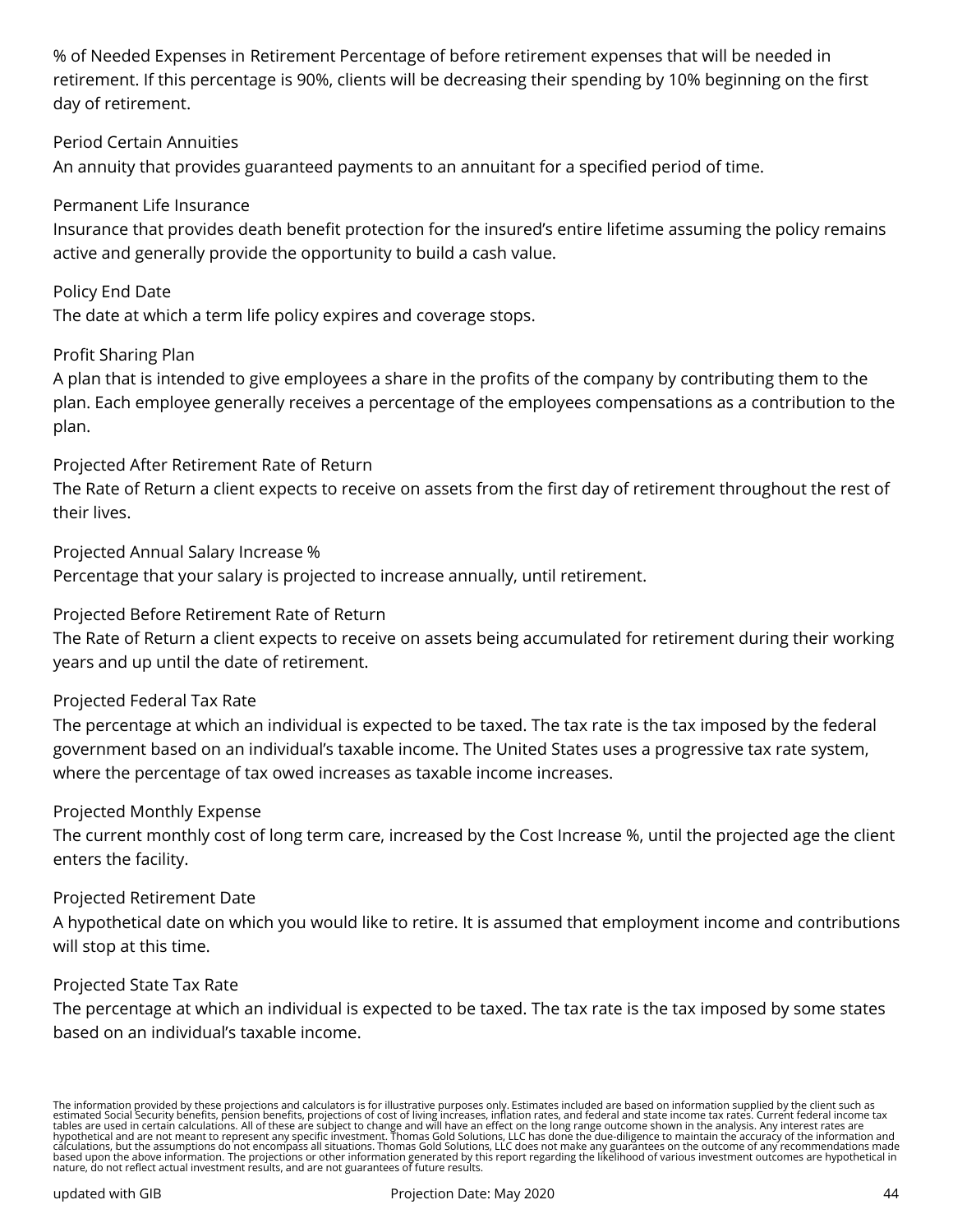## Provisional Income

The level of income that is used to determine whether a taxpayer is liable for tax on his or her Social Security benefits, and by how much.

## Qualified Plan

A qualified plan is one where before tax money can be deposited and can grow tax deferred until withdrawn. Contribution limits apply to all arrangements and plans, as do penalties for early withdrawal. Examples include but are not limited to 401(k), 403(b), and Traditional lRA's.

Note: Even though these arrangements and plans provide for tax deferral in the accumulation period, upon withdrawal, each dollar may be subject to tax.

#### Real Estate Investment Trust, (REIT)

A REIT is a type of security that invests in real estate through property or mortgages and often trades on major exchanges like a stock. REITs provide investors with an extremely liquid stake in real estate. They receive special tax considerations and typically offer high dividend yields.

#### Reimbursement Long Term Care Policy

Reimbursement policies require the insured to provide receipts to insurance companies for services and care received. The client will pay the cost directly and will then be reimbursed by the insurance company.

#### Retirement Assets

Any asset you have set aside or earmarked for retirement years. Examples include but are not limited to a 401(k), Roth IRA, and Traditional IRA.

#### Retirement Funds

The total amount of retirement funds at specific point in time. This number takes into consideration, rate of return and monthly or annual cash flows.

#### Risk

With regard to investing, the risk of losing money in an investment.

#### Roth 401(k)

An employer-sponsored investment account that is funded with after-tax money. After the plan participant reaches age 59.5, withdrawals of any money from the account (including investment gains) are tax-free as long as certain requirements are met.

#### Roth IRA

A Roth IRA, provides for tax-free withdrawals if certain requirements are met. The Roth IRA is an individual retirement arrangement allowing a person to set aside after-tax income up to a specified amount each year.

#### Salary Reduction Simplified Employee Pension Plan, (SARSEP)

A plan offered by small companies typically those with fewer than 25 employees that allows employees to make pretax contributions to their SEP Individual Retirement Accounts (IRA's) through salary reduction. This type of plan cannot be setup today.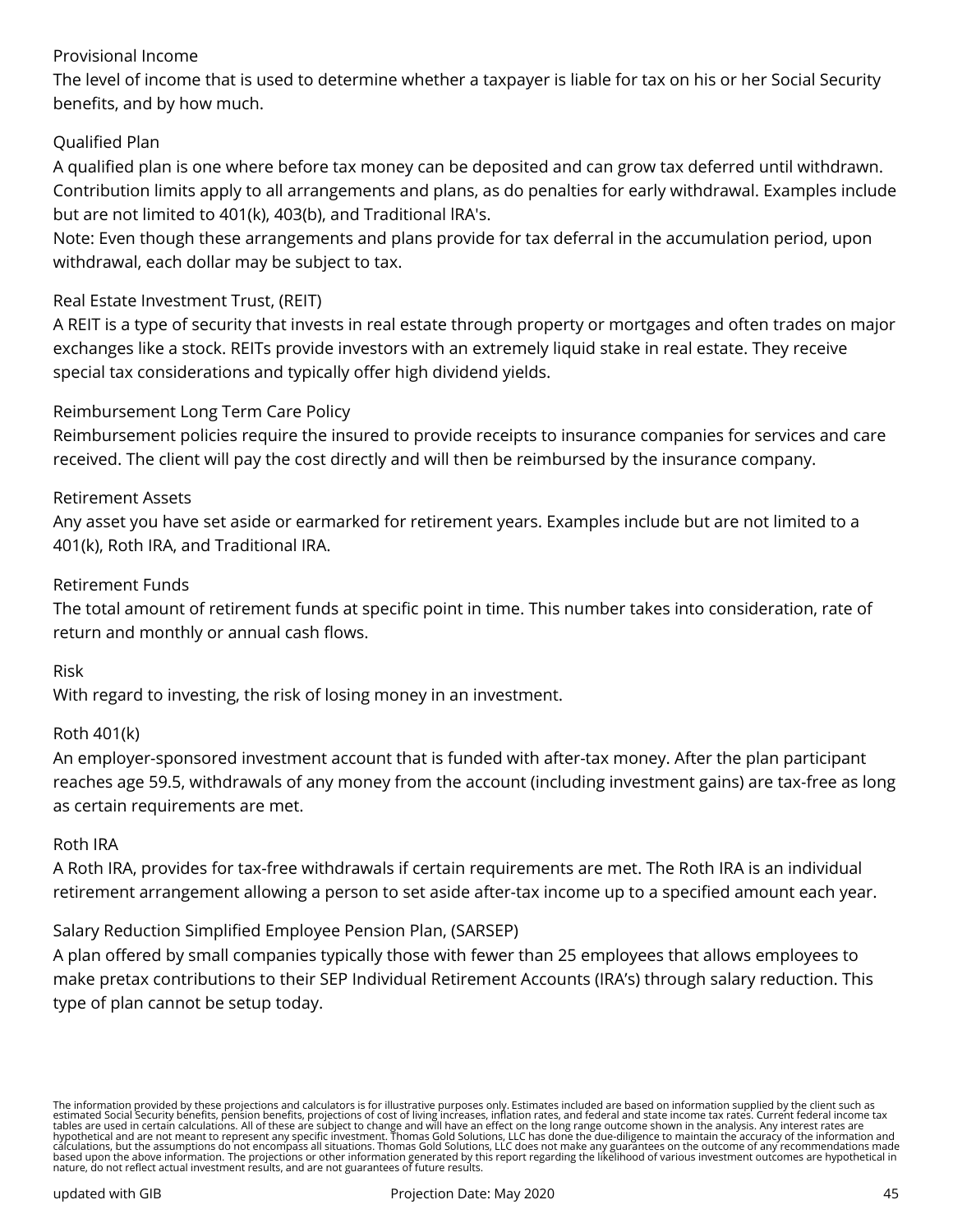## Savings Account

A transactional deposit account held at a financial institution that allows for withdrawals and deposits. Money held in a savings account is very liquid, and can be withdrawn using automated cash machines and electronic debits, among other methods.

## SEP IRA

(Simplified Employee Pension Individual Retirement Arrangement), a retirement arrangement to have contributions from a SEP plan that an employer or self-employed individuals can establish. The employer is allowed a tax deduction for contributions made to the SEP IRA plan and makes contributions on a discretionary basis.

#### Simple IRA

(Savings Incentive Match Plan for Employees Individual Retirement Accounts), a retirement arrangement to hold contributions from a SEP plan that may be established by employers, including self-employed individuals, sole proprietorships and partnerships with 100 or fewer employees. The SIMPLE IRA allows eligible employees to contribute part of their pretax compensation to the plan. This means the tax on the money is deferred until it is distributed.

#### Social Security Benefit

The monetary benefits received by retired workers who have paid into the Social Security system during their working years.

#### Social Security Cost-of-Living Adjustment, (COLA)

A COLA, also known as a Cost-of-Living Adjustment, is an annual adjustment made to Social Security benefit payments in order to help counteract the effects of inflation.

#### Single Premium Immediate Annuity, (SPIA)

Single Premium Immediate Annuity products offer guaranteed payments to an annuitant. The SPIA provides guaranteed payments for a specified period of time (period certain), or lifetime payout.

#### Start Date

The date that the cash flow begins or insurance coverage starts.

#### Stock

A type of security that signifies ownership in a corporation and represents a claim on part of the corporation's assets and earnings.

#### Tax Classification

Category of an asset with specific rules regarding how and when contributions, earnings, and withdrawals will be taxed. Examples include: 1099 Interest, Non-Qualified, Qualified, and Tax-Free.

#### Term Life Insurance

Life insurance that pays a death benefit in the event of death of the insured during a specified term, typically a 10, 20, or 30 year period.

#### Total LTC Costs

Total amount of costs that your client may face for the duration of his/her stay in a Long Term Care facility.

The information provided by these projections and calculators is for illustrative purposes only. Estimates included are based on information supplied by the client such as<br>estimated Social Security benefits, pension benefi